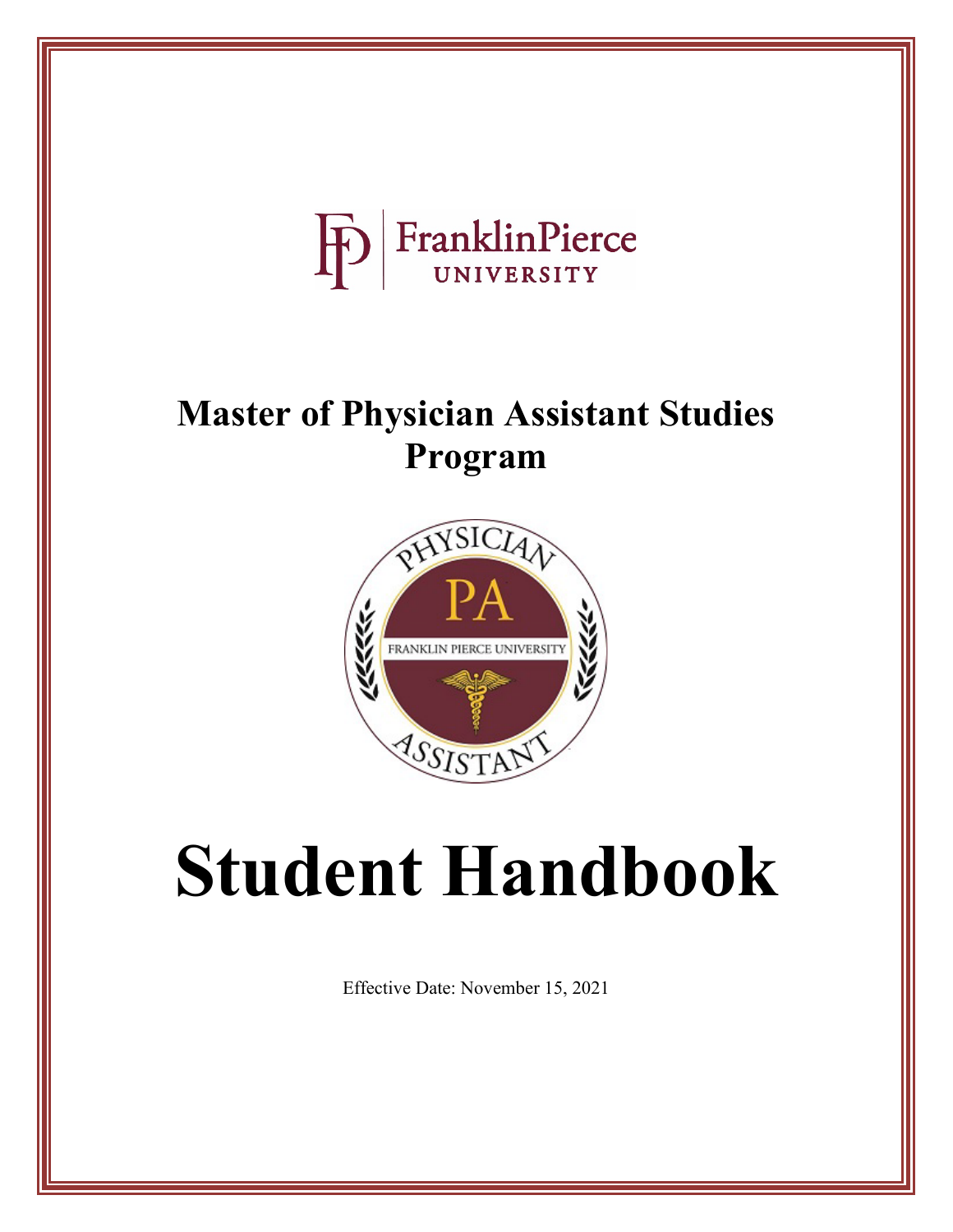# <span id="page-1-0"></span>*Welcome to the Franklin Pierce MPAS Program!*

FPU Physician Assistant Students:

Welcome and thank you for entrusting your medical education to the faculty at the Franklin Pierce University Master of Physician Assistant Studies (MPAS) Program. We are excited about embarking on this journey with you to become a physician assistant. It is our mission to guide your learning of the scientific principles necessary in the practice of medicine from a primary care perspective. It is equally our mission to aid your learning about the social, economic, environmental and administrative aspects of medicine influencing the health and well-being of diverse individuals over the lifespan. Your training will prepare you to engage in the principles that underlie disease pathophysiology, assessment, and management while meeting the challenges of a changing health care system.

This handbook has been developed to help you understand the MPAS Program and its policies and procedures, as well as serve as a guide to student responsibilities. It serves to clarify the administrative and logistic aspects of the program.

Throughout the handbook, references to specific Accreditation Review Commission on Education for the Physician Assistant (ARC-PA) Standards, which constitute the requirements to which an accredited program are accountable, are placed in parentheses.

This handbook is intended to supplement the Franklin Pierce University (FPU) Academic Catalogue: [www.franklinpierce.edu/academics/catalog.html](http://www.franklinpierce.edu/academics/catalog.html)

The College of Health & Natural Sciences (CHNS) Student Code of Conduct: [Student Conduct - Franklin Pierce](https://www.franklinpierce.edu/student-experience/student-affairs/conduct/index.html)  **[University](https://www.franklinpierce.edu/student-experience/student-affairs/conduct/index.html)** 

The policies are reviewed at least annually, and are revised as needed to facilitate the mission of the MPAS program and Franklin Pierce University. **In the event the MPAS policies are more strict than those outlined in Franklin Pierce University publications (e.g., as listed in the FPU Academic Catalog), then the MPAS policies shall apply.** The MPAS program reserves the right to alter the contents of this handbook at any time. **Any changes apply to all current and prospective students.** The faculty reserves the right to alter the curriculum, the schedule of required courses, and other regulations affecting admission and graduation requirements. **It is the responsibility of each student enrolled in the MPAS program to read and abide by the regulations and policies outlined in this handbook and within all FPU publications.** 

# *It's a great time to be a PA!*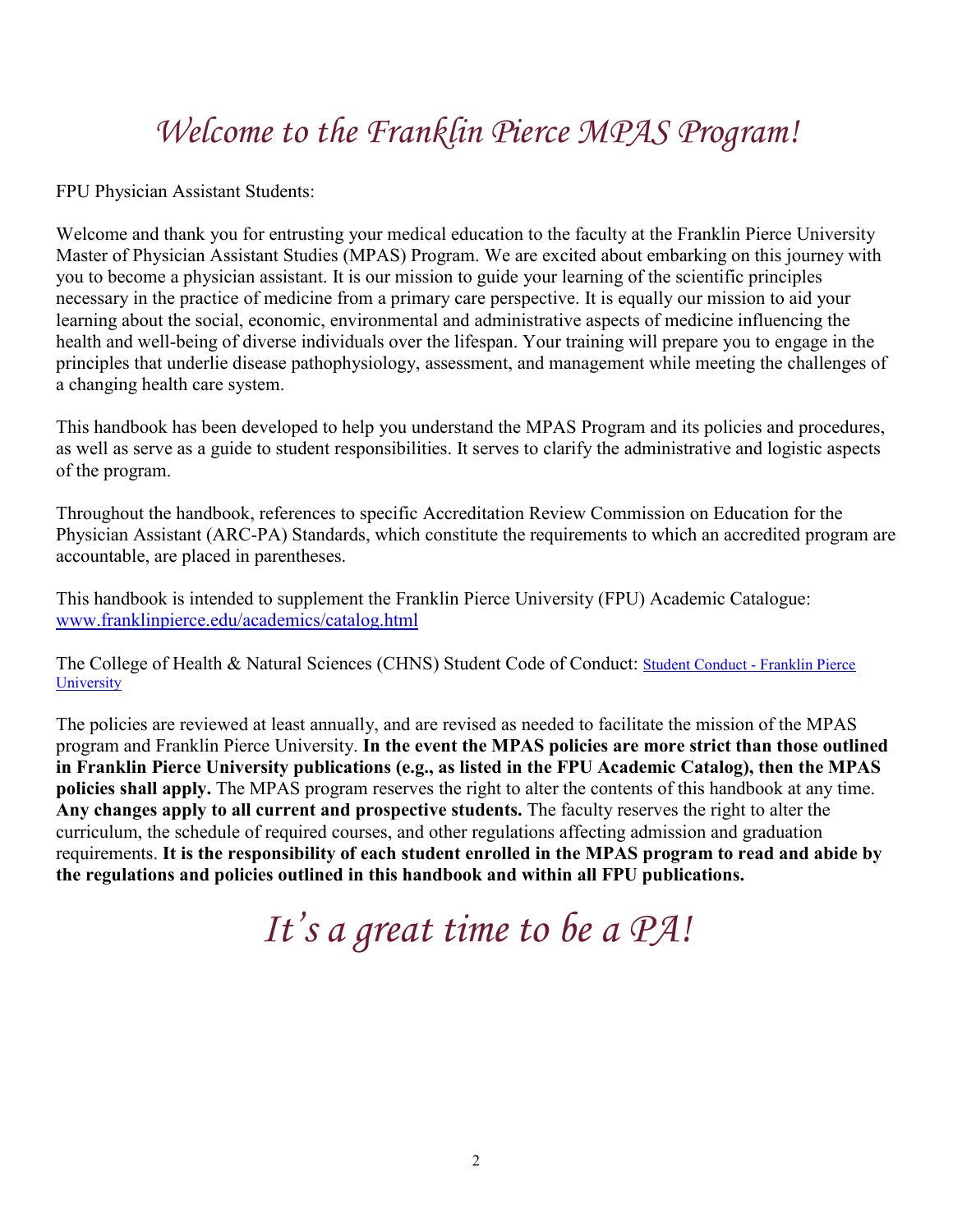

**FACULTY & STAFF**

*(ARC-PA Std. A2.02)*

#### **PROGRAM DIRECTOR MEDICAL DIRECTOR**

<span id="page-2-0"></span>Kristi Collins, MS, DScPAS, PA-C, CAQ-OS [collinskr@franlinpierce.edu](mailto:collinskr@franlinpierce.edu)  *Director of Didactic Education*

**Faculty**

Katrina J. DeShaney, MHS, PA-C [deshaneyk@franklinpierce.edu](mailto:deshaneyk@franklinpierce.edu)  *Director of Clinical Education*

Jeffrey Waldron, MS, PA-C [waldronj@franklinpierce.edu](mailto:waldronj@franklinpierce.edu)

Betsy Piburn, MS, DMS, PA-C, CAQ-EM [piburnb@franklinpierce.edu](mailto:piburnb@franklinpierce.edu)

Patrick Francis, MD [francisp@franklinpierce.edu](mailto:francisp@franklinpierce.edu)

**Staff** Noelle Nunes Clinical Coordinator nunesn@franklinpierce.edu

Pamela O'Brien Admissions Coordinator [obrienp@franklinpierce.edu](mailto:obrienp@franklinpierce.edu)

# **PROGRAM CONTACT INFORMATION**

| <b>Our Address:</b>                           | <b>Important Phone Numbers:</b>    |
|-----------------------------------------------|------------------------------------|
| Franklin Pierce University                    | Main Phone Number: (603) 298-6617  |
| Master of Physician Assistant Studies Program | Program Fax Number: (603) 298-5573 |
| 24 Airport Rd, Suite 19                       |                                    |
| West Lebanon, NH 03784                        |                                    |
|                                               |                                    |

**MPAS closings due to inclement weather:** <http://www.wmur.com/weather/closings>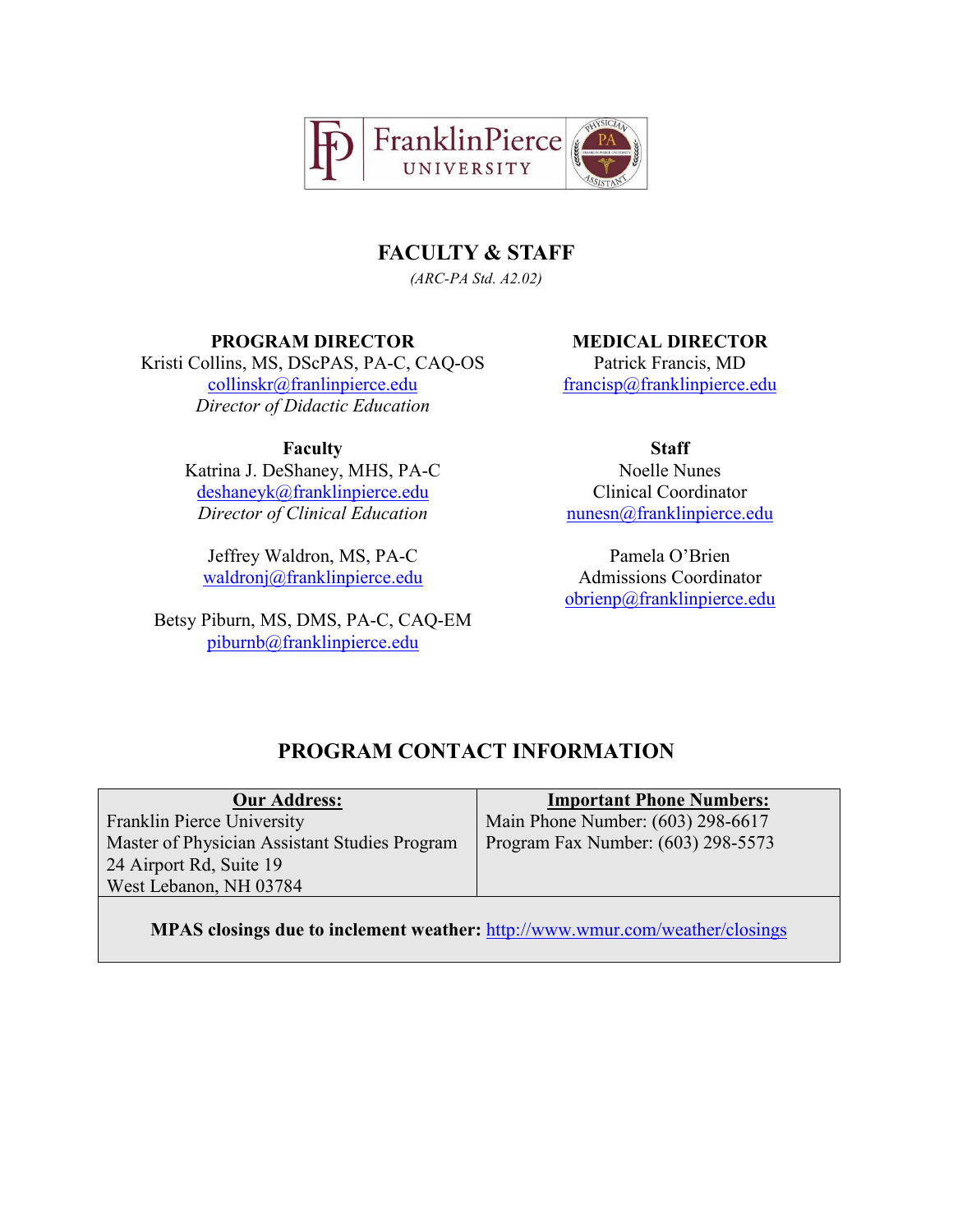# Table of Contents

| Professional Behavioral Standards (ARC-PA Std.s B1.05, B3.01, C3.02)  10           |  |
|------------------------------------------------------------------------------------|--|
|                                                                                    |  |
|                                                                                    |  |
| Physical Examination and Immunization Requirements (ARC-PA Std.s A3.07, A3.21)  14 |  |
|                                                                                    |  |
|                                                                                    |  |
| PROGRAM CURRICULUM, SEQUENCE & ACADEMIC CREDIT (ARC-PA Std.s A3.14d,               |  |
|                                                                                    |  |
|                                                                                    |  |
|                                                                                    |  |
|                                                                                    |  |
|                                                                                    |  |
| PROGRAM COMPLETION REQUIREMENTS (ARC-PA Std.s A3.17, A3.19) 17                     |  |
|                                                                                    |  |
|                                                                                    |  |
|                                                                                    |  |
|                                                                                    |  |
|                                                                                    |  |
|                                                                                    |  |
|                                                                                    |  |
|                                                                                    |  |
| Physician Assistant Competencies & Program Learner Outcomes (ARC-PA Std. B1.04)19  |  |
|                                                                                    |  |
|                                                                                    |  |
|                                                                                    |  |
|                                                                                    |  |
|                                                                                    |  |
|                                                                                    |  |
|                                                                                    |  |
|                                                                                    |  |
|                                                                                    |  |
|                                                                                    |  |
|                                                                                    |  |
|                                                                                    |  |
|                                                                                    |  |
|                                                                                    |  |
| MPAS Grievance Policy and Appeal Procedure (ARC-PA Std.s A3.11, A3.17d) 24         |  |
|                                                                                    |  |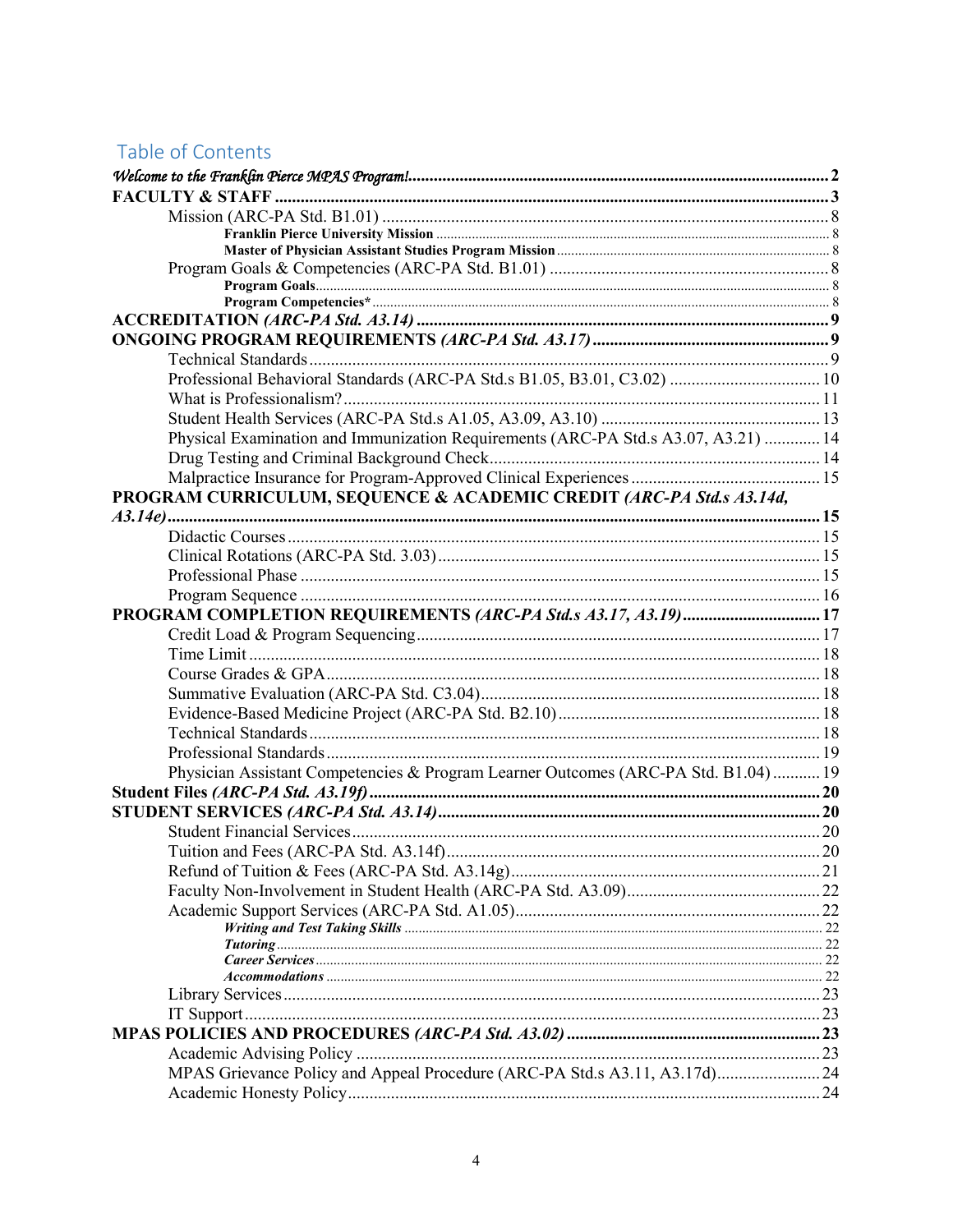| Recording/Photography Policy                                                       | 25 |
|------------------------------------------------------------------------------------|----|
|                                                                                    |    |
|                                                                                    |    |
| Supervised Clinical Practice Experiences (SCPEs) & Professional Phase Attendance26 |    |
|                                                                                    |    |
|                                                                                    |    |
|                                                                                    |    |
|                                                                                    |    |
|                                                                                    |    |
|                                                                                    |    |
|                                                                                    |    |
|                                                                                    |    |
| General and Clinical Skills Lab Policy and Procedures (ARC-PA Std. A3.08)30        |    |
|                                                                                    |    |
|                                                                                    |    |
|                                                                                    |    |
|                                                                                    |    |
|                                                                                    |    |
|                                                                                    |    |
|                                                                                    |    |
|                                                                                    |    |
|                                                                                    |    |
|                                                                                    |    |
|                                                                                    |    |
|                                                                                    |    |
|                                                                                    |    |
|                                                                                    |    |
|                                                                                    |    |
|                                                                                    |    |
|                                                                                    |    |
|                                                                                    |    |
|                                                                                    |    |
|                                                                                    |    |
|                                                                                    |    |
|                                                                                    |    |
| SUPERVISED CLINICAL PRACTICE EXPERIENCES (SCPEs) (Clinical Rotations) 37           |    |
|                                                                                    |    |
| GENERAL Supervised Clinical Practice Experience Program Learner Outcomes  38       |    |
| SPECIFIC Supervised Clinical Practice Experience Instructional Objectives 39       |    |
|                                                                                    |    |
|                                                                                    |    |
|                                                                                    |    |
|                                                                                    |    |
|                                                                                    |    |
|                                                                                    |    |
|                                                                                    |    |
|                                                                                    |    |
|                                                                                    |    |
|                                                                                    |    |
|                                                                                    |    |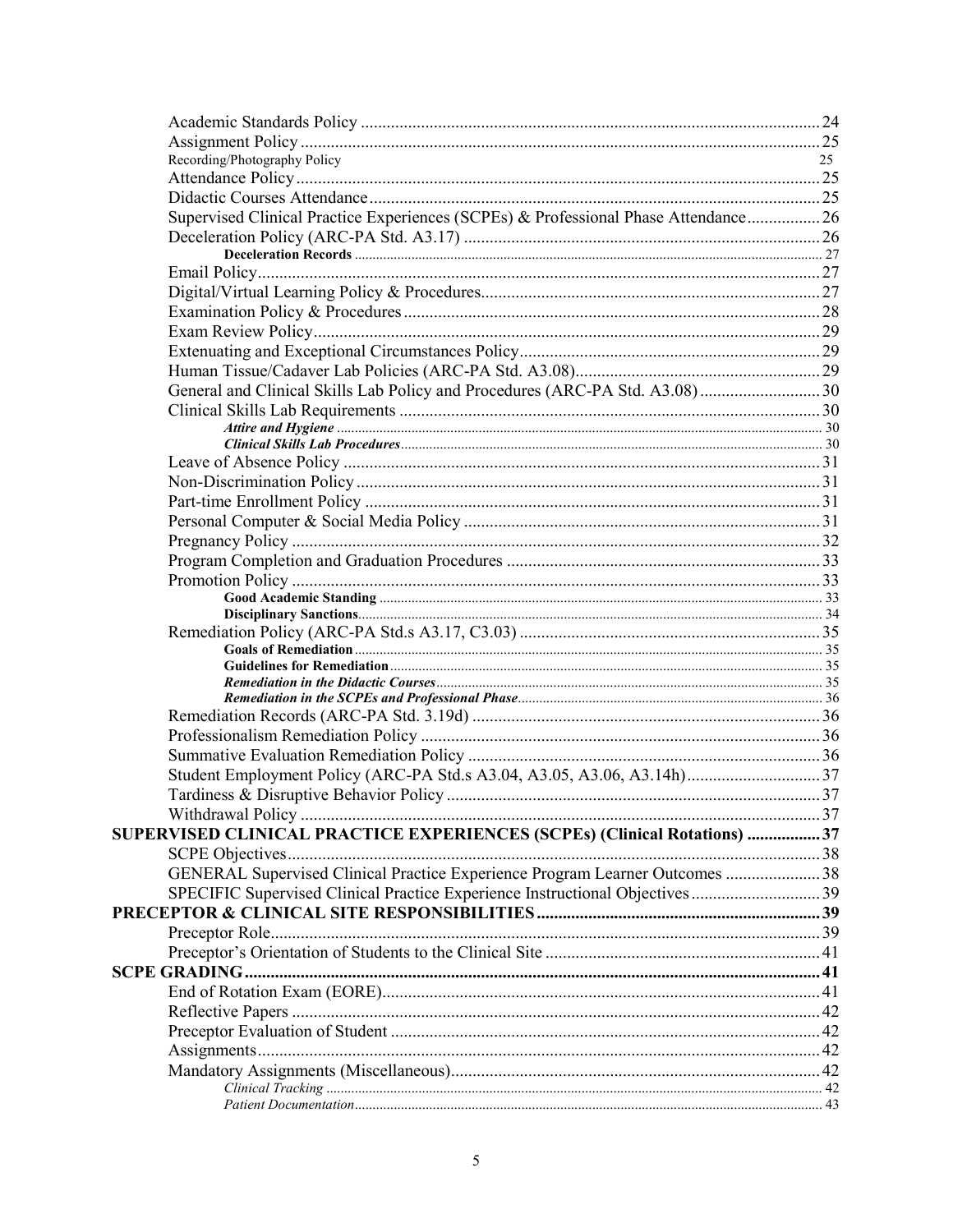| Sexual and Other Unlawful Harassment Policy (ARC-PA Std.s A3.11, A3.17g) 51                        |  |
|----------------------------------------------------------------------------------------------------|--|
|                                                                                                    |  |
|                                                                                                    |  |
|                                                                                                    |  |
|                                                                                                    |  |
|                                                                                                    |  |
|                                                                                                    |  |
|                                                                                                    |  |
|                                                                                                    |  |
|                                                                                                    |  |
|                                                                                                    |  |
|                                                                                                    |  |
| Student Safety During Supervised Clinical Practice Experiences (SCPEs) 55                          |  |
| REPORTING & RESPONDING TO CRIMES AND EMERGENCIES (ARC-PA Std. A1.03) 55                            |  |
|                                                                                                    |  |
|                                                                                                    |  |
|                                                                                                    |  |
|                                                                                                    |  |
|                                                                                                    |  |
| Program Calendar: Brown Bear is the web-based calendar software program used to post               |  |
| information about course and exam schedules. The calendar may be accessed and viewed at:           |  |
|                                                                                                    |  |
| eRaven is the intranet of the University that serves as a launch pad for important information and |  |
| links to the University Calendar, Library, Canvas and CampusWeb. See                               |  |
|                                                                                                    |  |
| Canvas is the learning management system used for all courses at Franklin Pierce                   |  |
| University. Course materials and grades may be accessed through Canvas. Orientation to Canvas      |  |
| is found through the Canvas Help system, as well as additional support resources, particularly     |  |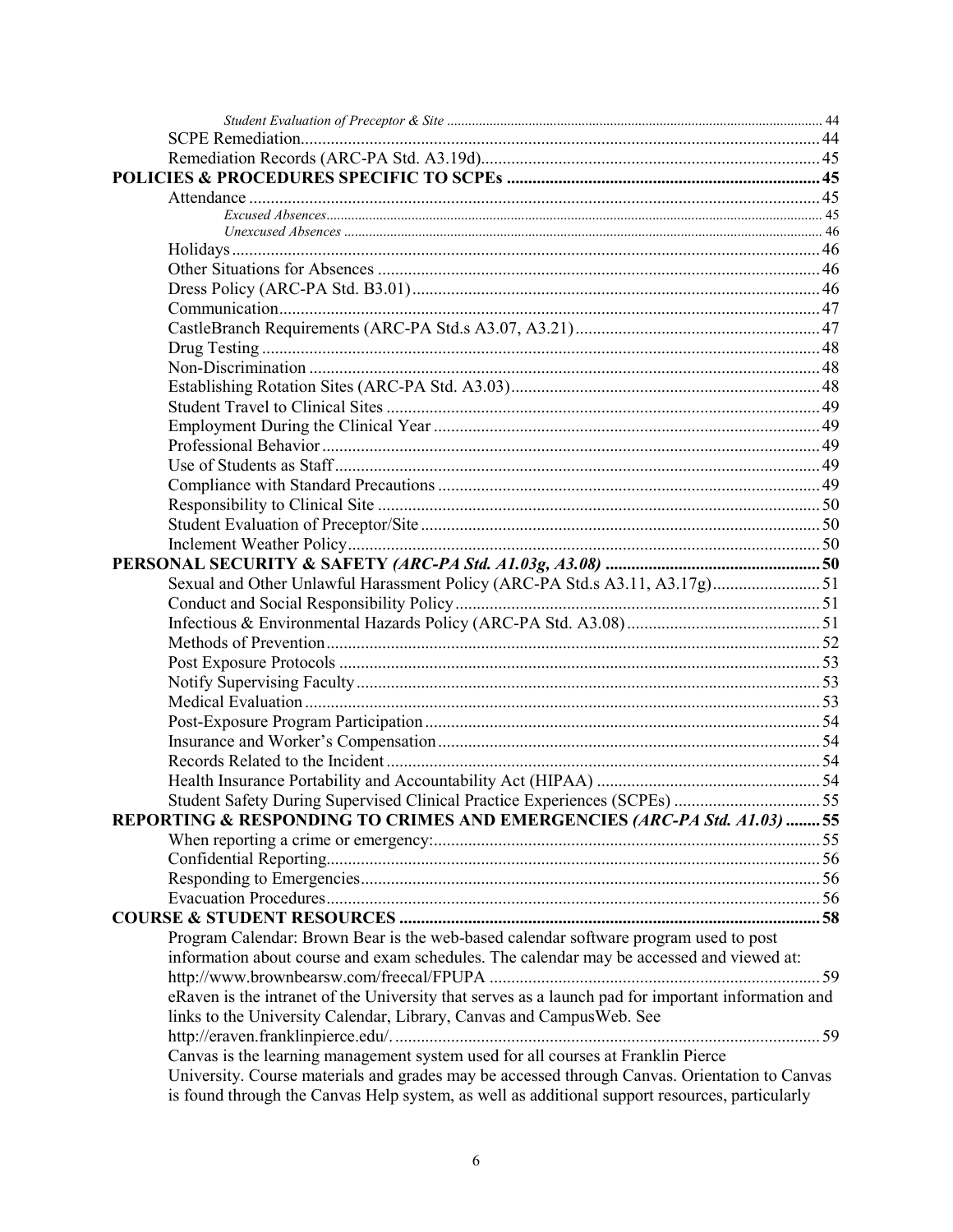| the Student Guide (Links to an external site). If you have questions or experience any technical |  |
|--------------------------------------------------------------------------------------------------|--|
|                                                                                                  |  |
| Campus Web is where unofficial student transcripts may be accessed. The link to campus web is    |  |
|                                                                                                  |  |
|                                                                                                  |  |
|                                                                                                  |  |
|                                                                                                  |  |
|                                                                                                  |  |
|                                                                                                  |  |
|                                                                                                  |  |
|                                                                                                  |  |
| MPAS PROGRAM COMMITTEES REFERENCED IN THE STUDENT HANDBOOK  61                                   |  |
|                                                                                                  |  |
|                                                                                                  |  |
|                                                                                                  |  |
|                                                                                                  |  |
|                                                                                                  |  |
|                                                                                                  |  |
| <b>ACKNOWLEDGEMENT OF RESPONSIBILITIES REGARDING HEALTH AND PATIENT</b>                          |  |
|                                                                                                  |  |
|                                                                                                  |  |
|                                                                                                  |  |
|                                                                                                  |  |
|                                                                                                  |  |
|                                                                                                  |  |
| <b>DECLARATION OF UNDERSTANDING &amp; ACCEPTANCE regarding SUPERVISED</b>                        |  |
|                                                                                                  |  |
| <b>APPENDIX F.</b>                                                                               |  |
| RECORDING/PHOTOGRAPHY ACKNOWLEDGEMENT                                                            |  |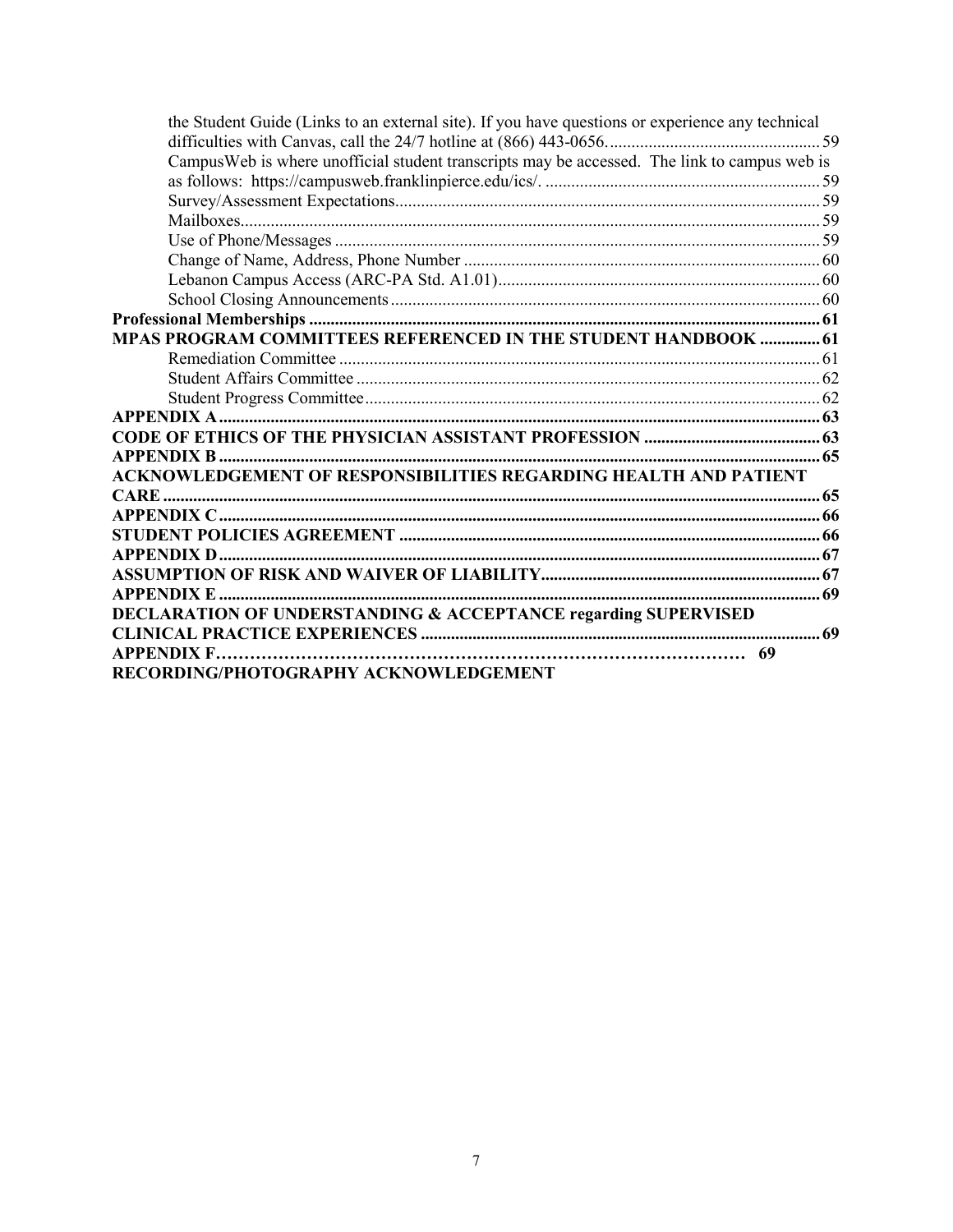#### **PROGRAM OVERVIEW**

#### <span id="page-7-0"></span>**Mission** *(ARC-PA Std. B1.01)*

#### <span id="page-7-1"></span>**Franklin Pierce University Mission**

Franklin Pierce University embraces an education that matters: one that achieves academic success through the integration of liberal arts and professional programs. Our community of educators and learners creates an environment that fosters intellectual curiosity and encourages experiential and applied learning. A Franklin Pierce experience enables each student to discover and fulfill his or her own unique potential. We prepare students to become confident, knowledgeable individuals and leaders of conscience.

#### <span id="page-7-2"></span>**Master of Physician Assistant Studies Program Mission**

The Franklin Pierce University Master of Physician Assistant Studies Program's mission is to prepare physician assistants who demonstrate clinical excellence; embrace diversity, equity and inclusion; advocate for their patients; lead and advance the profession; and serve their communities.

#### <span id="page-7-3"></span>**Program Goals & Competencies** *(ARC-PA Std. B1.01)*

#### <span id="page-7-4"></span>**Program Goals**

- 1. Prepare students to function as competent healthcare providers in primary care settings.
- 2. Nurture student progress to optimize professional growth and retention.
- 3. Recruit students from rural and underserved communities, particularly those from New Hampshire and Vermont.
- 4. Train students from rural and medically underserved communities with a focus on New Hampshire and Vermont.
- 5. Graduate students who practice in rural and medically underserved communities with an emphasis on New Hampshire and Vermont.

#### <span id="page-7-5"></span>**Program Competencies\***

- 1. Demonstrate core medical knowledge regarding established and evolving biomedical and clinical sciences and the application of this knowledge to patient care. (Medical Knowledge)
- 2. Employ interpersonal and communication skills (including oral and written) to enable effective information exchange with patients, their families and members of the healthcare team. (Interpersonal & Communication Skills)
- 3. Provide safe, entry-level patient care to include effective information gathering, appropriate diagnostic evaluation and implementation of therapeutic management plans. (Patient Care)
- 4. Exhibit professionalism as demonstrated by assuming responsibility for actions, recognizing personal limitations, expressing sensitivity to diversity, and respecting colleagues, faculty/staff, preceptors and patients. (Professionalism)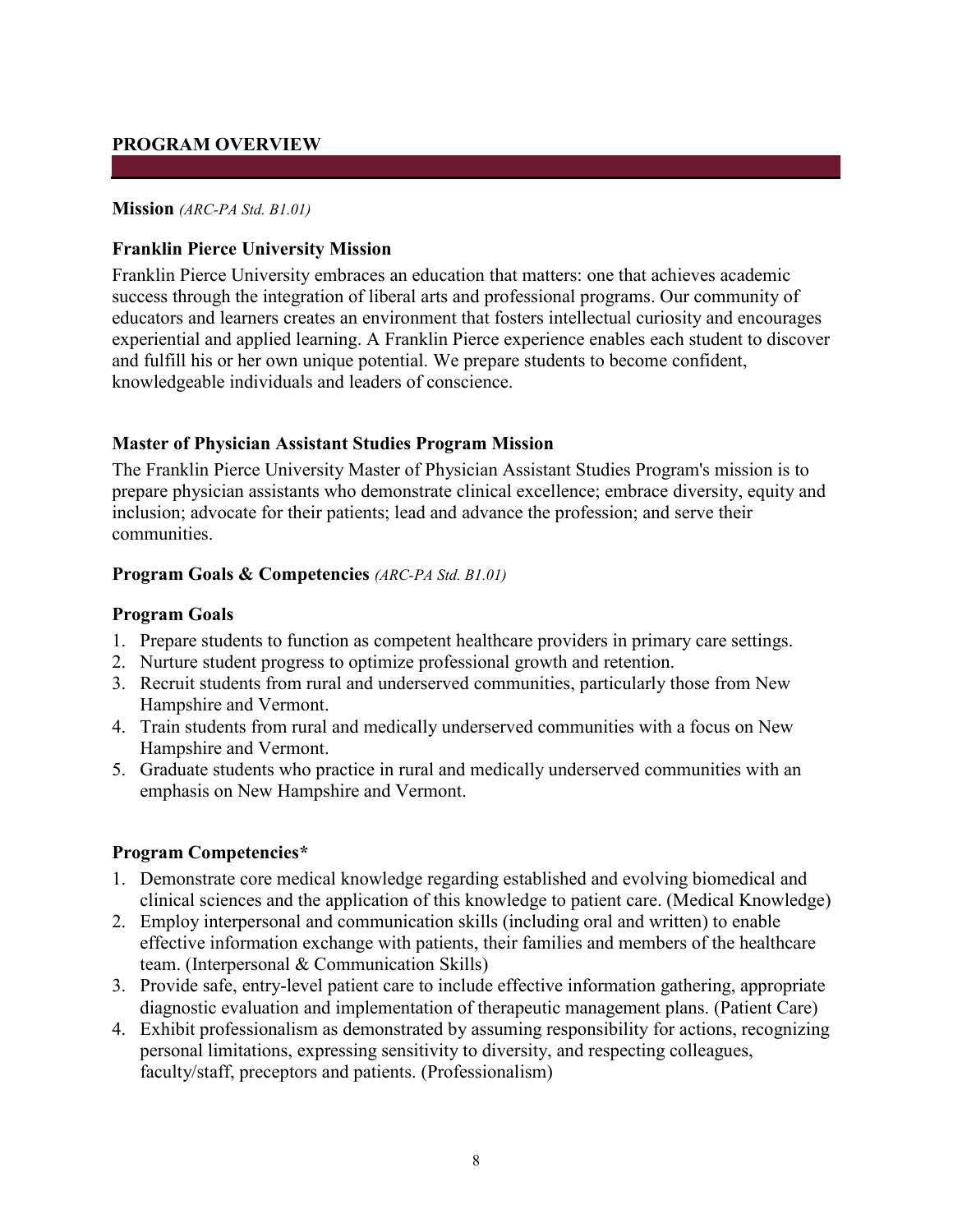- 5. Demonstrate ability to self-analyze current knowledge and clinical skills and enhance capabilities through reflection and critical appraisal of the medical literature. (Practice-based Learning & Improvement)
- 6. Demonstrate awareness of the larger system of health services including access to healthcare, continuity of care and community support services. (Systems-based Practice)

*\*Adapted from Competencies for the Physician Assistant Profession, 2012.*

# <span id="page-8-0"></span>**ACCREDITATION** *(ARC-PA Std. A3.14)*

The Accreditation Review Commission on Education for the Physician Assistant, Inc. (ARC-PA) has granted **Accreditation-Continued** status to the **Franklin Pierce University Physician Assistant Program** sponsored by **Franklin Pierce University**. Accreditation-Continued is an accreditation status granted when a currently accredited program is in compliance with the ARC-PA *Standards*.

Accreditation remains in effect until the program closes or withdraws from the accreditation process or until accreditation is withdrawn for failure to comply with the *Standards*. The approximate date for the next validation review of the program by the ARC-PA will be **September 2027**. The review date is contingent upon continued compliance with the Accreditation *Standards* and ARC-PA policy.

#### <span id="page-8-1"></span>**ONGOING PROGRAM REQUIREMENTS** *(ARC-PA Std. A3.17)*

# <span id="page-8-2"></span>**Technical Standards**

The MPAS program considers it essential for all PA students to have the knowledge and skill to function in a variety of clinical settings and to provide a wide spectrum of patient care as required by the curriculum. Therefore, every PA student must master a common body of basic science knowledge and physical abilities and master the principles, knowledge and procedures of the required clinical specialty rotations, including Family Medicine, Internal Medicine, Pediatrics, Women's Health/ObGyn, Surgery, Emergency Medicine, Behavioral Health/Psychiatry, and a primary care elective (in Internal Medicine, Family Medicine or Urgent Care). This requires that every student have sufficient capacities and abilities in: Sensation, Communication, Motor Function, Intellectual Capability, and Behavioral/Social Proficiency. Students must possess these qualities in order to achieve the required level of competency stipulated for program advancement and graduation. Students must demonstrate these standards upon admission and continue to demonstrate them throughout their participation in the MPAS program. Failure to do so is grounds for dismissal from the program.

#### **Sensation**

Students must possess sufficient visual, auditory and tactile sensation to receive appropriate information in the classroom, laboratory and other education settings. Sensation must be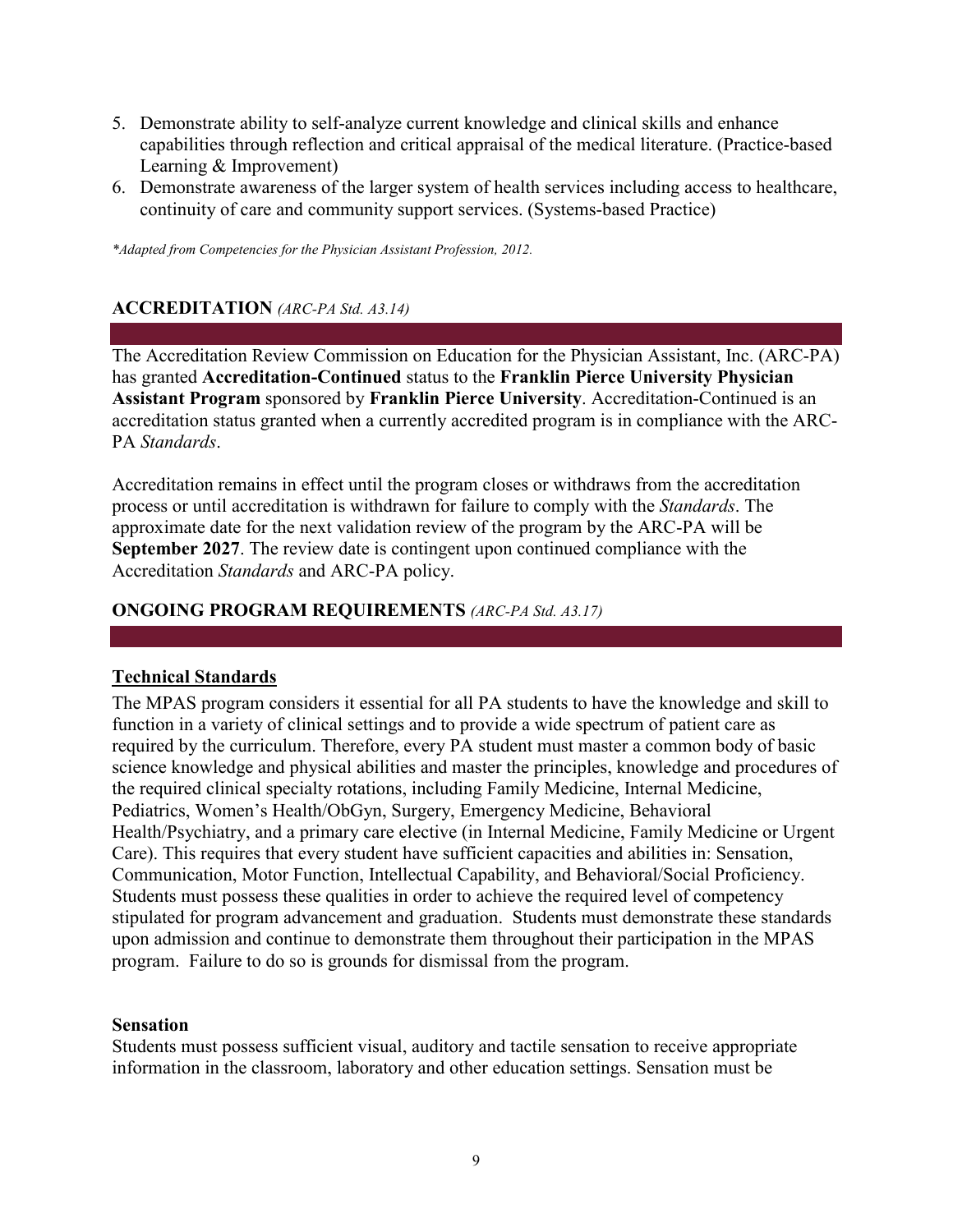sufficient to receive verbal and non-verbal information while interviewing patients and to perform inspection, auscultation and palpation techniques during physical exam of patients.

#### **Communication**

Students must be able to communicate effectively. This includes expressive and receptive modes of verbal, non-verbal and written communication. Further, it includes the ability to accurately assess receptive communication in order to make appropriate and timely responses. It includes the ability to communicate with attention, empathy and sensitivity. Students who engage in combative and/or disruptive speech and/or behavior with faculty, staff, students or visitors will be in violation of this technical standard.

#### **Motor Function**

Students must have sufficient stamina, strength and coordination to perform the activities required of a physician assistant. These include performing a physical examination involving techniques in palpation and percussion and utilizing diagnostic instruments. Students must have sufficient stamina to sit and move within the classroom, laboratory, examination rooms, treatment rooms and operating rooms for extended periods of time. Students must also possess sufficient stamina to mirror at least the full time workload of their clinical preceptor(s). They must have sufficient coordination to move about patient care environments and sufficient dexterity to use common medical instruments.

#### **Intellectual Capability**

Clinical problem solving, a critical ability for physician assistants, encompasses abilities to accurately measure, calculate, reason, analyze, integrate, learn and retain information and make decisions in a timely manner. Students must be able to:

Independently access and interpret medical data;

Identify significant findings from history, physical examination and laboratory data; Perform a reasoned explanation for likely diagnoses and recommend treatment regimens; Recall and retain information in an efficient and timely manner.

# **Behavioral/Social Proficiency**

Students must possess the ability to establish and maintain appropriate professional relationships. Factors included in this requirement are the abilities to prioritize competing demands, to function in stressful circumstances, to exercise good clinical judgment, to behave ethically, and to be compassionate, empathetic, responsible and tolerant toward patients, faculty, staff, other students and other healthcare professionals.

# <span id="page-9-0"></span>**Professional Behavioral Standards** *(ARC-PA Std.s B1.05, B3.01, C3.02)*

# **Ethical and Legal Standards**

In addition to the Technical Standards outlined above, students must conduct themselves in a professional manner and abide by the American Academy of Physician Assistants' Code of Ethics of the Physician Assistant Profession, located at the end of this manual. Candidates must also meet the legal standards to be licensed to practice medicine. As such, candidates for admission must acknowledge and provide written explanation of any felony offense or disciplinary action taken against them prior to matriculation in the MPAS program. In addition,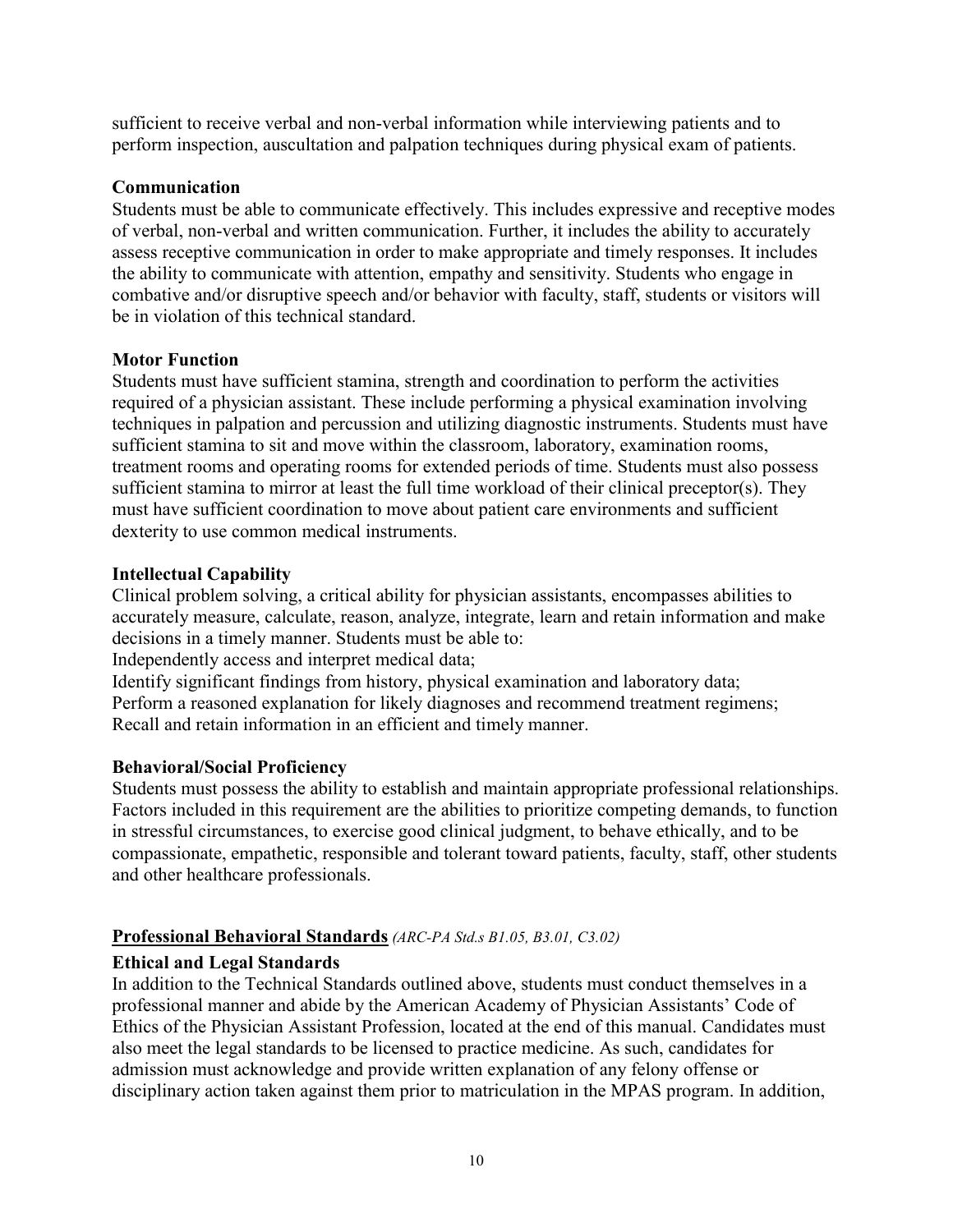should a student be convicted of any felony offense while in the MPAS program, they must immediately notify the Program Director in writing as to the nature of the conviction. Both conviction of a felony and failure to disclose prior or new offenses may lead to disciplinary action, including dismissal from the program, at the discretion of the Program Director.

#### **Professional Conduct**

Conduct (language, demeanor, attitude, dress, or behavior) unbecoming a health professional and a student at Franklin Pierce University will not be tolerated. Students who behave in a combative, immature, irresponsible, unethical or illegal manner will be subject to disciplinary action. Students who behave unprofessionally, either inside and/or outside the classroom, can be charged with professional conduct violations and may be brought to the Student Affairs Committee for disciplinary action, including dismissal from the program, at the discretion of the Program Director.

# <span id="page-10-0"></span>**What is Professionalism?**

At Franklin Pierce University, our goals are to produce healthcare providers who are clinically sound, providing the highest quality of care within their scope of practice, and who become wellrespected professionals within the medical community. Physician assistant students are evaluated based on their clinical knowledge and skills using measures such as written assignments, written and practical examinations, and clinical rotation evaluations. The student must also demonstrate the ability to work effectively within a professional environment with patients and other healthcare providers.

According to the ARC-PA Standards and Guidelines, professionalism is characterized as follows:

"The role of the Physician Assistant demands intelligence, sound judgment, intellectual honesty, appropriate interpersonal skills, and the capability to react to emergencies in a calm and reasoned manner. An attitude of respect for self and others, adherence to the concepts of privilege and confidentiality in communicating with patients, and a commitment to the patient's welfare are essential attributes of the graduate PA."

Some examples of unprofessional behavior include, but are not limited to:

- Verbal or physical threats or aggression;
- Violation of program or institutional policies;
- Gossiping or bullying;
- Negative interactions with classmates, faculty, or staff;
- Difficulty functioning effectively in team or group activities;
- Cheating, lying, or otherwise misrepresenting oneself or the facts;
- Acts that reflect poor judgment and/or impulse control;
- Inability to handle stressful situations effectively; and
- Inability to meet professional deadlines (i.e., tardiness, late assignments, etc.)

This list represents some behaviors that would be considered a violation of the Professional and the Technical Standards of the program. Students who are not able to demonstrate the ability to adhere to the Technical Standards as outlined previously, those who exhibit a pattern of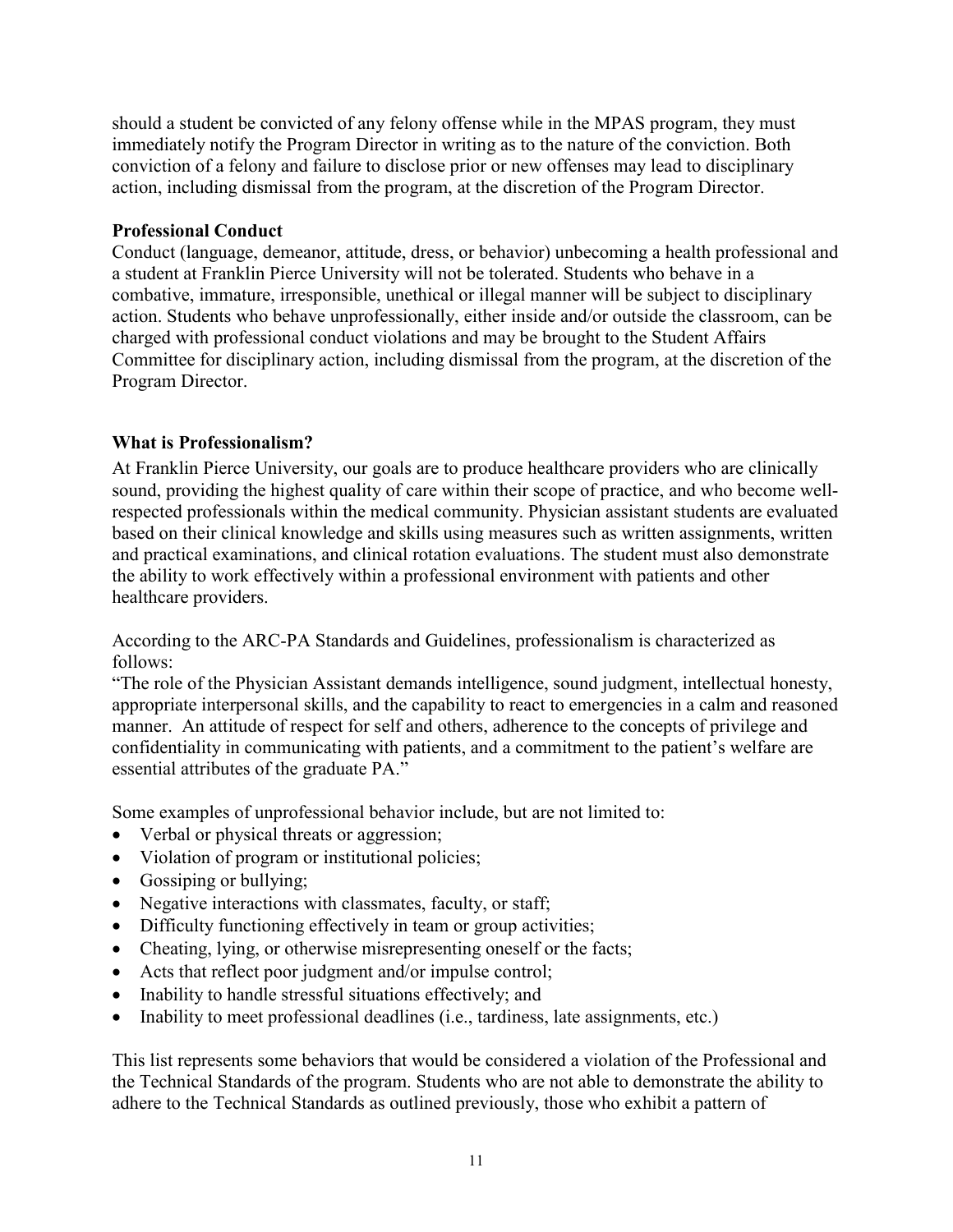unprofessional behavior (that is, 3 or more separate documented occurrences), or those who engage in a single, egregious act will be referred to the Student Affairs Committee for recommendations regarding disciplinary actions, including dismissal from the program.

Physician assistant students must recognize they are seen as clinicians, providing a service both to the physician supervisor as well as the patient. MPAS students must be aware that, even as students, they are viewed by both patients and medical providers as part of the larger medical community. As such, MPAS students are expected to display the same professionalism as their medical counterparts. It is critical, therefore, that professional development be evaluated, just as academic and clinical skills are, during a student's time in the program. Students who do not meet professional standards may be referred to the Program Director and/or Student Affairs Committee for discussion, review and potential action including dismissal from the program.

The following paragraphs review specific topics of importance as they relate to professionalism:

# *Confidentiality*

HIPAA regulations stress confidentiality of all health records and the program strictly adheres to these standards. Patient records are confidential. No patient information may be copied or shared with others except in professional exchanges. The disclosure of patient information without authorization will result in disciplinary action.

Student records are confidential and are not shared without the consent of the student.

# *Dress (ARC-PA Std. B3.01)*

Students engaged in a professional study program will present themselves in a professional manner at all times, conveying the image of the physician assistant profession to others. The poor appearance of one individual is often generalized to the entire group. Program dress must be neat, clean, and modest. Hats or other head coverings are not allowed at any time except if as a medical requirement or of one's religious affiliation. Fingernails should be clean, filed and short.

When participating in any didactic instruction of the program students whether in person or virtually students will be required to dress in a professional manner at all times. Here are examples of clothing health care professionals in training DO NOT wear to work or to a classroom:

- T-shirts with suggestive, inflammatory or vulgar print/pictures
- Sheer clothing or clothing that is revealing of undergarments
- Ripped or excessively faded clothing
- Exercise attire such as yoga pants or sweat pants (only to be worn with special permission)
- Sleepwear
- **Bathrobes**

Here are examples of clothing health care professionals in training DO wear to work or to a classroom:

- Dress/casual slacks, skirts or dresses
- Dress/casual blouses and shirts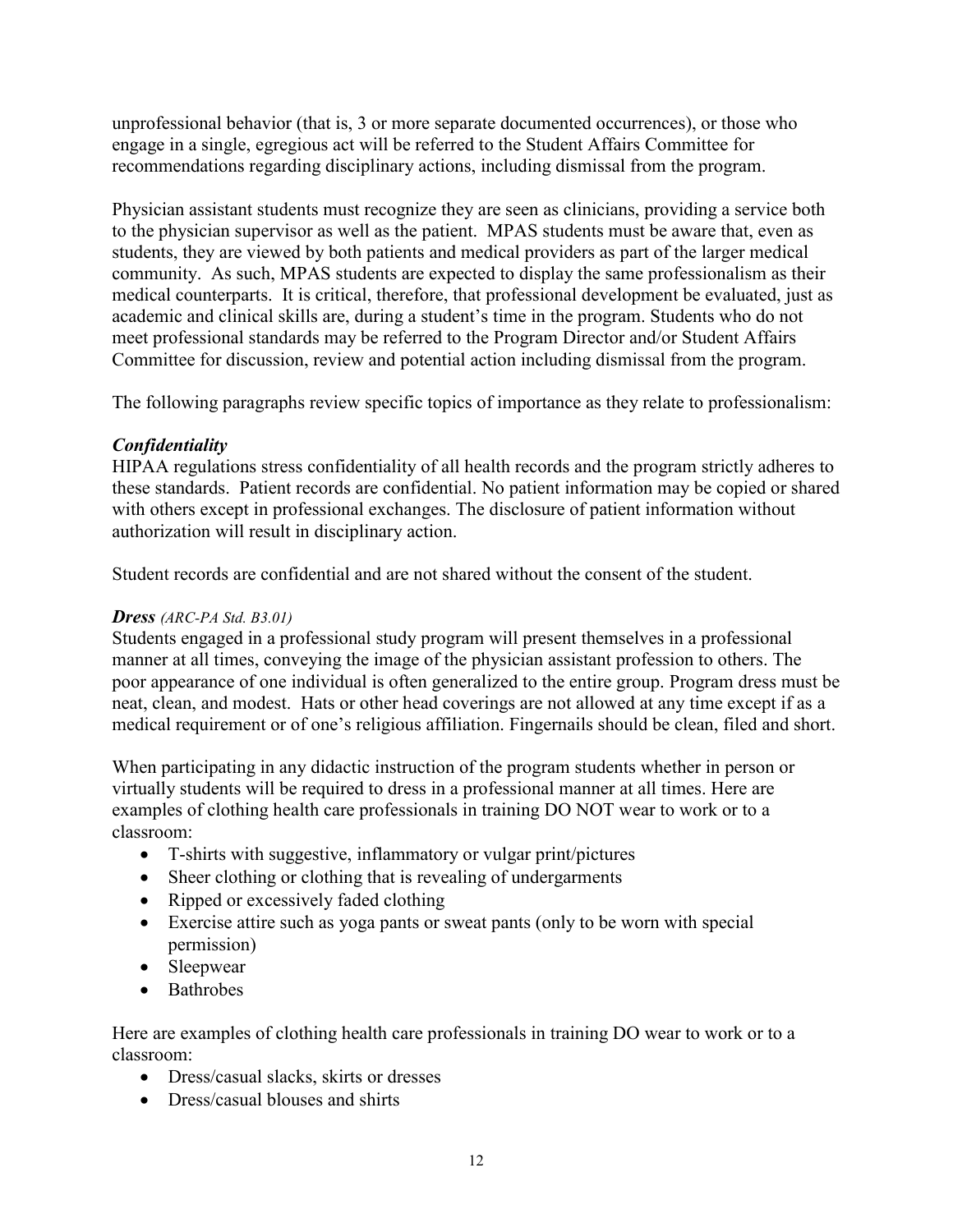Franklin Pierce University and MPAS Program Attire will be worn as specific community and outreach events.

When participating in any professional clinical experience in the clinical phase of the program, students will be required to wear appropriate professional attire. In addition, students are required to wear official Franklin Pierce University nametags. Open toed shoes are not allowed in any clinical situation. Use of fragrance and excessive or facial jewelry is inappropriate for clinical practice. Tattoos must be completely covered. Students dressed inappropriately will not be permitted to participate in outside experiences or patient encounters.

# *Whether in class or on your personal time, your personal appearance will reflect on Franklin Pierce University MPAS Program and your chosen profession as a physician assistant.*

# *Electronic Devices*

All electronic communication or paging devices must be silenced during class, lab and clinical experiences. Students who may need to be contacted in case of emergency can do so by providing the program phone number. The program staff members are informed to interrupt class or contact the appropriate clinical facility to reach students in an emergency. Laptop use is encouraged for note-taking, but should not be used for purposes such as completing assignments or social networking during class time.

# *Conviction of a Felony*

Conviction of a felony may result in the student's inability to become licensed as a physician assistant. It is the responsibility of the student to be aware of the possible consequences of legal convictions. Many affiliation sites require criminal background checks. The responsibility for obtaining the necessary documentation rests solely with the student.

# *Substance Misuse*

Misuse of alcohol and/or narcotic prescription medications, as well as use of illicit drugs are incompatible with the responsibilities of a professional health care provider entrusted with the safety and care of the general public. Students of the Franklin Pierce University MPAS Program are bound by the Substance Abuse Policies noted in the University Catalog, as well as the College of Graduate and Professional Studies Student Code of Conduct.

# <span id="page-12-0"></span>**Student Health Services** *(ARC-PA Std.s A1.05, A3.09, A3.10)*

Students are required to maintain health insurance for the duration of their enrollment in the MPAS Program. Your proof of insurance will be verified, along with compliance with all health requirements of the program through a third-party recordkeeping company. No health records will be maintained by the program.

Health care services are available to students of the MPAS Program at the Franklin Pierce University Health Services in Rindge, NH or the Dartmouth-Hitchcock Family Medicine in Lebanon/Hanover, NH. Appointments for Franklin Pierce University Health Services can be made by calling (603) 899-4130. Appointments for Dartmouth-Hitchcock Family Medicine can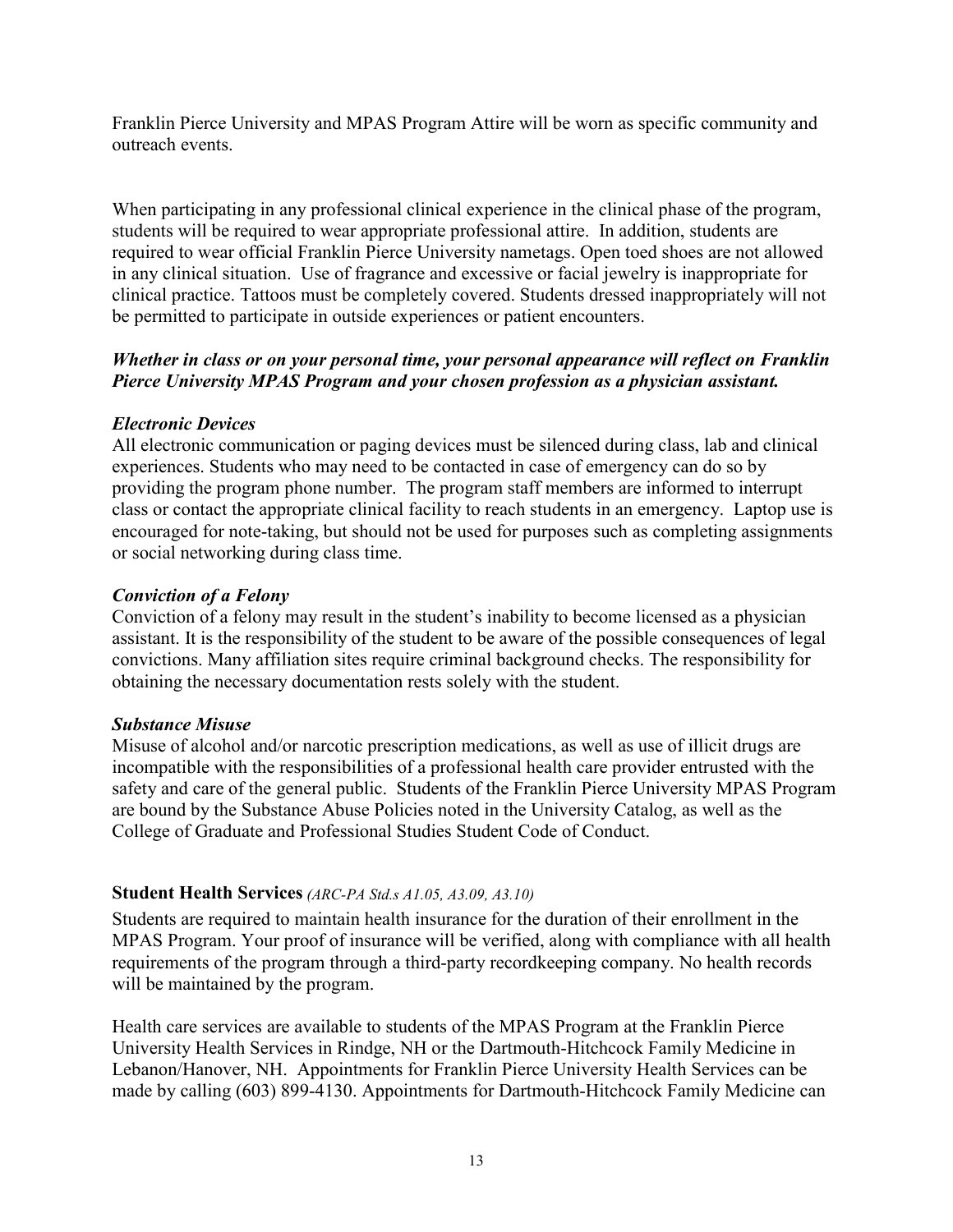be made by calling (603) 650-4000. Additionally, mental health counseling and referrals will be available through both locations. Students are responsible for health-care costs, whether incidental or incurred as a result of course-related activities. Each individual healthcare service provider will maintain all student health records for care they provide. A third-party recordkeeping company will provide verification of compliance with health requirements as needed. The program will not maintain student health records and faculty are not allowed to participate in or provide health care to students.

# <span id="page-13-0"></span>**Physical Examination and Immunization Requirements** *(ARC-PA Std.s A3.07, A3.21)*

All students must have proof of the following prior to matriculation in the program:

1. A current health examination indicating the student does not have any physical or mental health conditions that may affect their ability to provide medical care or put patients in danger.

2. Completed series of immunizations based on current CDC recommendations for health professionals including but not limited to Diphtheria, Tetanus, Measles, Mumps, Rubella, Hepatitis B, and Varicella (chicken pox) or proof of immunity via titer. Proof of illness is not sufficient.

3. A two-step tuberculin skin test (PPD) initially, followed by a two-step tuberculin skin test annually. A QuantiFERON®-TB Gold In-Tube test (QFT-GIT) or the T-SPOT ® can be substituted for the two-step tuberculin skin test ; however, this would also need to be completed annually. Bear in mind that clinical sites may have different requirements to adhere to during the clinical year if you wish to participate in a supervised clinical practice experience (SCPE) (i.e., a clinical rotation) at their facility.

The MPAS Program has contracted with a third-party recordkeeping company to track and maintain all student records as required above. A health verification checklist will be mailed to you upon acceptance to the program and must be received by the third-party recordkeeping company prior to matriculation. Students will be required to repeat the physical examination and PPD requirements annually based on when the initial service was rendered (not based upon date of matriculation), as well as keep other immunizations current. It is the responsibility of students to keep track of expiration dates. Failure to complete and maintain the required documentation can prevent or delay students from participating in the program, including possible program activities/requirements and/or beginning supervised clinical practice experiences and may result in an academic penalty. Only the verification checklist will be kept in the student's digital or locked file on campus. All medical records will be maintained by the office of the student's primary care/health services provider.

#### <span id="page-13-1"></span>**Drug Testing and Criminal Background Check**

Clinical sites may require drug testing. At these sites, drug testing must be completed prior to participation in a supervised clinical practice experience. Criminal background checks are required prior to student matriculation and must be repeated annually or as required by clinical sites. Students are responsible for any fees associated with drug testing and background checks.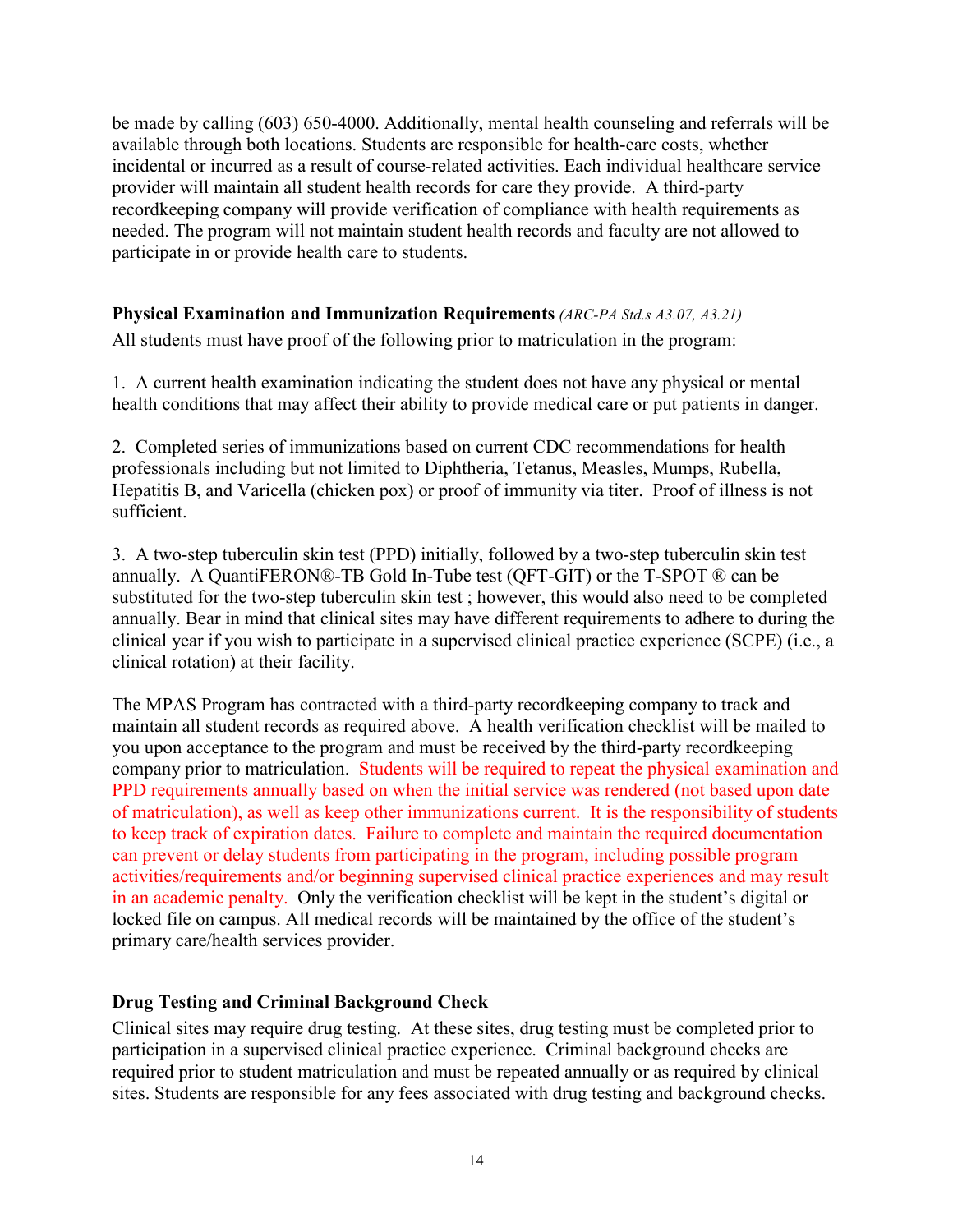#### <span id="page-14-0"></span>**Malpractice Insurance for Program-Approved Clinical Experiences**

The University will provide General Liability and Medical Professional Liability insurance for students while on program-approved clinical experiences, subject to the policies' terms, conditions and exclusions. The coverage is provided with a \$1,000,000 limit per claim.

#### <span id="page-14-1"></span>**PROGRAM CURRICULUM, SEQUENCE & ACADEMIC CREDIT** *(ARC-PA Std.s A3.14d, A3.14e)*

#### <span id="page-14-2"></span>**Didactic Courses**

The didactic coursework builds the foundation for the clinical rotations and clinical practice. The first 13 months of the program focus on the clinical, biomedical and behavioral sciences. Didactic courses are also included in the second half of the program, when students return to campus for skills assessments and medical knowledge instruction after every 2 clinical rotations. In addition, students are introduced to clinical education and experiences in various didactic courses.

#### <span id="page-14-3"></span>**Clinical Rotations** *(ARC-PA Std. 3.03)*

Clinical rotations are called Supervised Clinical Practice Experiences (SCPEs). Students will participate in seven core SCPEs, including Family Medicine, Internal Medicine, Pediatrics, Women's Health/ObGyn, Surgery, Emergency Medicine, and Behavioral Health/Psychiatry. Students will also have the opportunity for two additional elective rotations, one in primary care and the other in a discipline of their own choosing, based on current availability of placements and the student's overall progress in the program. Clinical experiences provide the students with exciting opportunities to apply skills they have learned in the classroom to real life settings and develop new skills under the guidance of an experienced clinical preceptor. It is the responsibility of the program to recruit and screen appropriate clinical placements for students. Students are not required to supply their own core clinical sites or preceptors.

#### <span id="page-14-4"></span>**Professional Phase**

The Professional Phase incorporates a comprehensive examination of the student's achievement of the program learning outcomes to include such areas as medical knowledge, patient care and interprofessional communication skills. This last component of the program focuses on an intensive review of medical knowledge, including the NCCPA Blueprint for the Physician Assistant National Certifying Examination (PANCE), along with instruction preparing students for clinical practice.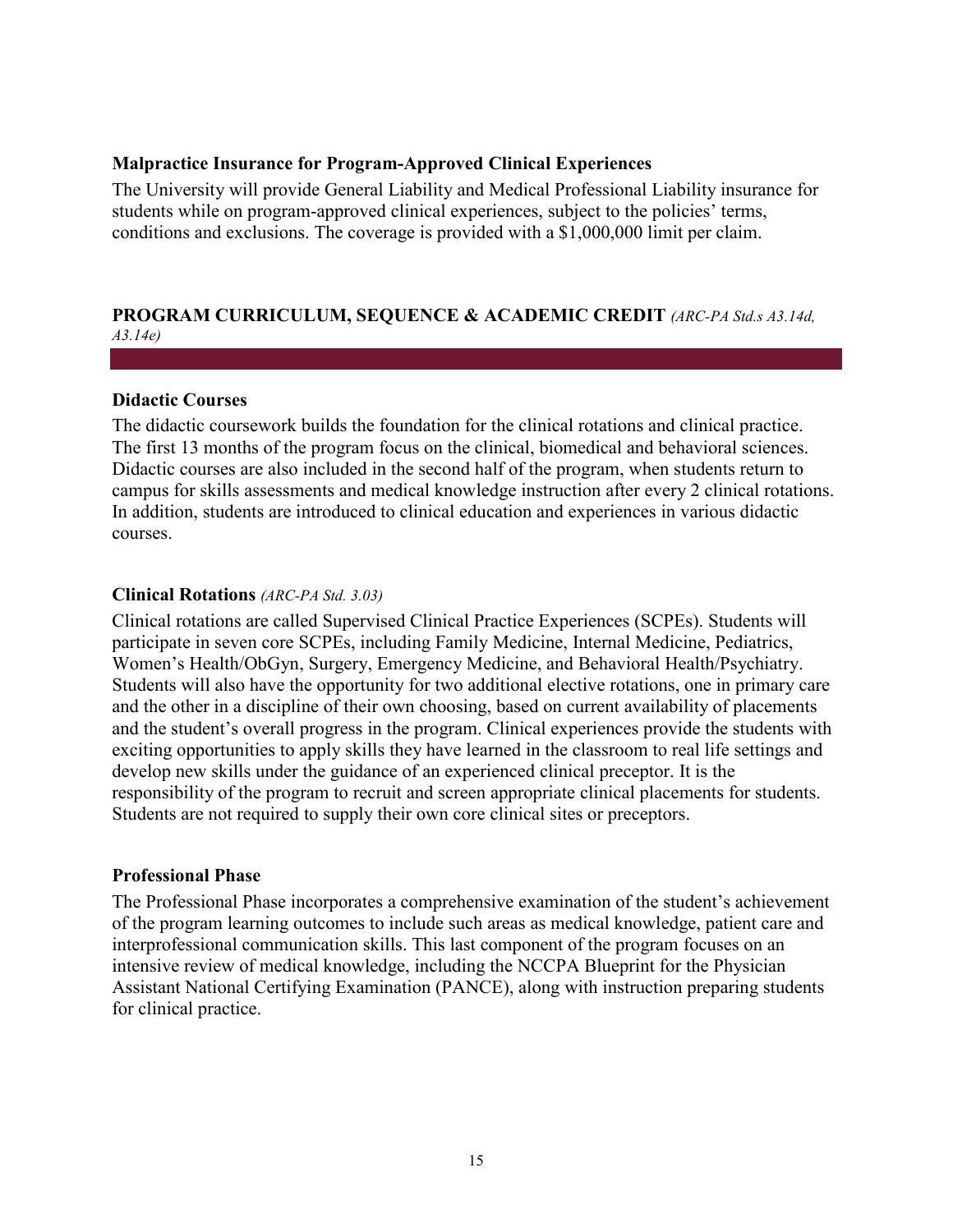# <span id="page-15-0"></span>**Program Sequence**

| Year 1                                                   |                     |                                |
|----------------------------------------------------------|---------------------|--------------------------------|
| PA Program Term 1                                        | November – February | 17 credits                     |
| ME500 Introduction to Clinical Reasoning                 |                     |                                |
| <b>ME504 Basics of Pharmacology I</b>                    |                     |                                |
| <b>ME508 Patient Care I</b>                              |                     |                                |
| ME510 Behavioral Medicine                                |                     |                                |
| ME512 Clinical Application of Basic Sciences I           |                     |                                |
| ME516 Clinical Medicine I                                |                     |                                |
| PA Program Term 2                                        | $March - May$       | 17 credits                     |
| ME506 Basics of Pharmacology II                          |                     |                                |
| ME520 Professional Seminar I                             |                     |                                |
| ME524 Clinical Reasoning I                               |                     |                                |
| ME528 Patient Communication and Education                |                     |                                |
| <b>ME536 Patient Care II</b>                             |                     |                                |
| ME540 Clinical Application of Basic Sciences II          |                     |                                |
| ME544 Clinical Medicine II                               |                     |                                |
| PA Program Term 3                                        | $June - August$     | 15 credits                     |
| ME509 Basics of Pharmacology III                         |                     |                                |
| ME532 Introduction to Epidemiology and Public Health     |                     |                                |
| ME548 Clinical Reasoning II                              |                     |                                |
| ME552 Professional Seminar II                            |                     |                                |
| ME564 Clinical Application of Basic Sciences III         |                     |                                |
| ME568 Clinical Medicine III                              |                     |                                |
| PA Program Term 4 September – November                   |                     | 16 credits                     |
| ME556 Understanding and Accessing the Medical Literature |                     |                                |
| ME560 Advanced Clinical Skills                           |                     |                                |
| ME580 Clinical Reasoning III                             |                     |                                |
| ME582 Healthcare for the Rural & Medically Underserved   |                     |                                |
| ME584 Evidence-based Medicine in Clinical Practice       |                     |                                |
| <b>ME588 Clinical Pharmacology</b>                       |                     |                                |
| ME592 Clinical Medicine IV                               |                     |                                |
|                                                          |                     | <b>Year 1 Total 65 credits</b> |
|                                                          |                     |                                |
|                                                          |                     |                                |

# **Year 2**

| PA Program Term 5                               | December – February | 11 credits |
|-------------------------------------------------|---------------------|------------|
| ME576 Preparation for Clinical Education        |                     |            |
| ME631 Supervised Clinical Practice Experience 1 |                     |            |
| ME632 Supervised Clinical Practice Experience 2 |                     |            |
| nın                                             |                     |            |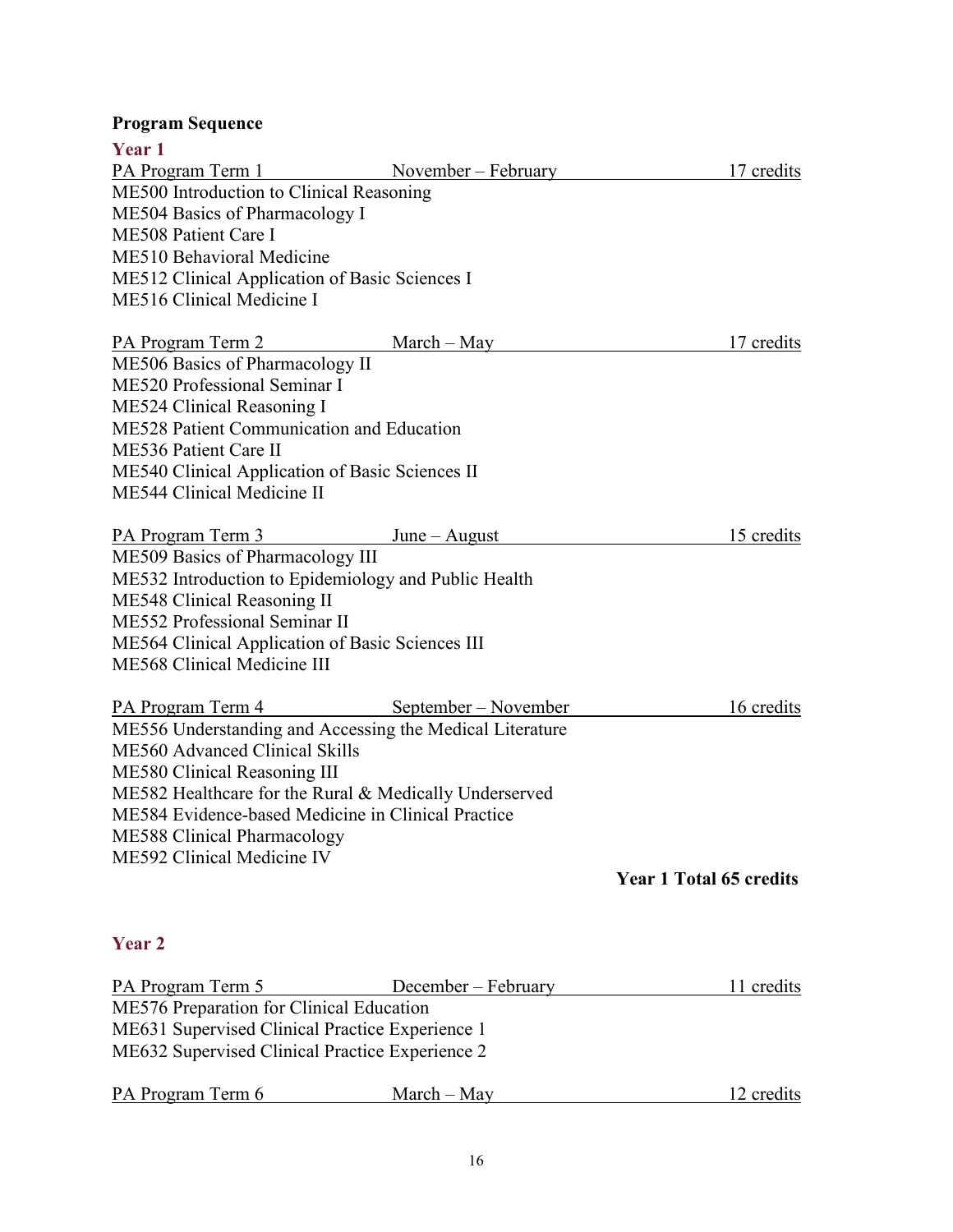ME645 Seminar I ME633 Supervised Clinical Practice Experience 3 ME634 Supervised Clinical Practice Experience 4

| PA Program Term 7                                      | $June - August$             | 12 credits                       |
|--------------------------------------------------------|-----------------------------|----------------------------------|
| ME646 Seminar II                                       |                             |                                  |
| ME635 Supervised Clinical Practice Experience 5        |                             |                                  |
| ME636 Supervised Clinical Practice Experience 6        |                             |                                  |
| <b>PA Program Term 8</b>                               | <u>September – November</u> | 12 credits                       |
| ME647 Seminar III                                      |                             |                                  |
| ME637 Supervised Clinical Practice Experience 7        |                             |                                  |
| ME638 Supervised Clinical Practice Experience 8        |                             |                                  |
|                                                        |                             | <b>Year 2 Total 47 credits</b>   |
|                                                        |                             |                                  |
| <b>Year 3 (Professional Phase)</b>                     |                             |                                  |
| PA Program Term 9                                      | December – February         | 14 credits                       |
| ME619 Elective Supervised Clinical Practice Experience |                             |                                  |
| ME648 Seminar IV                                       |                             |                                  |
| ME690 Senior Seminar                                   |                             |                                  |
| ME692 Preparation for Clinical Practice                |                             |                                  |
|                                                        |                             | <b>Year 3 Total 14 credits</b>   |
|                                                        |                             | <b>Program Total 126 credits</b> |

For a full description of each course, refer to: <https://www.franklinpierce.edu/academics/catalog/FranklinPierceCatalog1920.pdf> (page 289).

# <span id="page-16-0"></span>**PROGRAM COMPLETION REQUIREMENTS** *(ARC-PA Std.s A3.17, A3.19)*

# <span id="page-16-1"></span>**Credit Load & Program Sequencing**

The MPAS program consists of nine terms taken on a full-time basis. Due to the importance of building the solid framework of medical knowledge required to provide safe patient care, the didactic courses have been designed to occur in an intentional and progressive order. All courses must be taken in sequence. Students must satisfactorily complete every course in the program of study, for a total of 126 credit hours as described in the FPU University Catalog [\(https://www.franklinpierce.edu/academics/catalog/FranklinPierceCatalog1920.pdf\)](https://www.franklinpierce.edu/academics/catalog/FranklinPierceCatalog1920.pdf).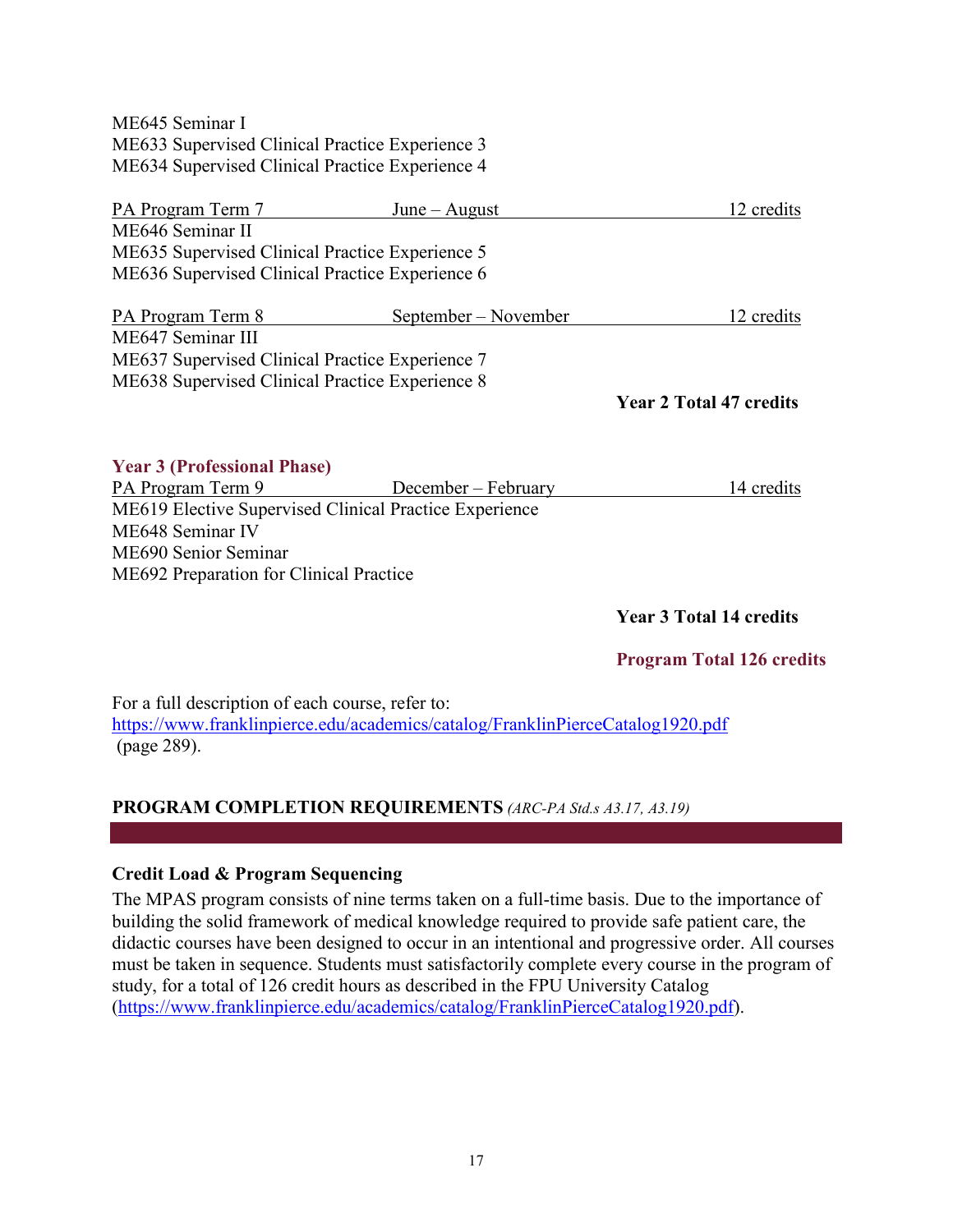#### <span id="page-17-0"></span>**Time Limit**

Typically, students complete the program of study in 27 months. If there is a break in the course of study, students must complete all requirements for graduation within six years of enrolling in the MPAS program.

#### <span id="page-17-1"></span>**Course Grades & GPA**

To successfully complete the program, a student must achieve a cumulative grade point average (cGPA) of 3.0 (B) or higher, and have no more than two grades lower than a B- on the academic record at the time of graduation.Please refer to the MPAS Promotion Policy, which is more stringent than University academic standards.

#### <span id="page-17-2"></span>**Summative Evaluation** *(ARC-PA Std. C3.04)*

The Summative Evaluation is administered within the last four (4) months of the program in Seminar IV, and is used to assess the culmination of medical knowledge, interpersonal skills, patient care skills and professionalism we require all students to have learned prior to program completion. As the Summative Evaluation is the means by which we verify that each student is prepared to enter clinical practice, a student will be permitted to take the Summative Evaluation only after successful completion of all courses in the didactic and clinical phases of the program AND they are in good academic standing. An exception to this rule will be permitted only under extenuating circumstances on a case-by-case basis and at the sole discretion of the Program Director.

Students must demonstrate satisfactory performance in the Summative Evaluation in order to successfully complete the program.

#### <span id="page-17-3"></span>**Evidence-Based Medicine Project** *(ARC-PA Std. B2.10)*

Students are required to complete an evidence-based medicine or capstone project. The purpose of this project is to provide students the opportunity for directed research to evaluate health issues and the use of medical literature for evidence-based practice to suggest interventions that may improve the health of a patient or community as a whole. This experience requires a student to synthesize and integrate knowledge acquired in coursework and clinical experiences and present the project in an oral presentation to the MPAS students and faculty. The evidence-based medicine or capstone project is administered during the clinical and professional phases of the program.

#### <span id="page-17-4"></span>**Technical Standards**

A student must possess and demonstrate throughout their participation in the program the Technical Standards that establish the essential qualities required to achieve the level of competency stipulated by this program. Failure to meet the Technical Standards is grounds for dismissal from the program.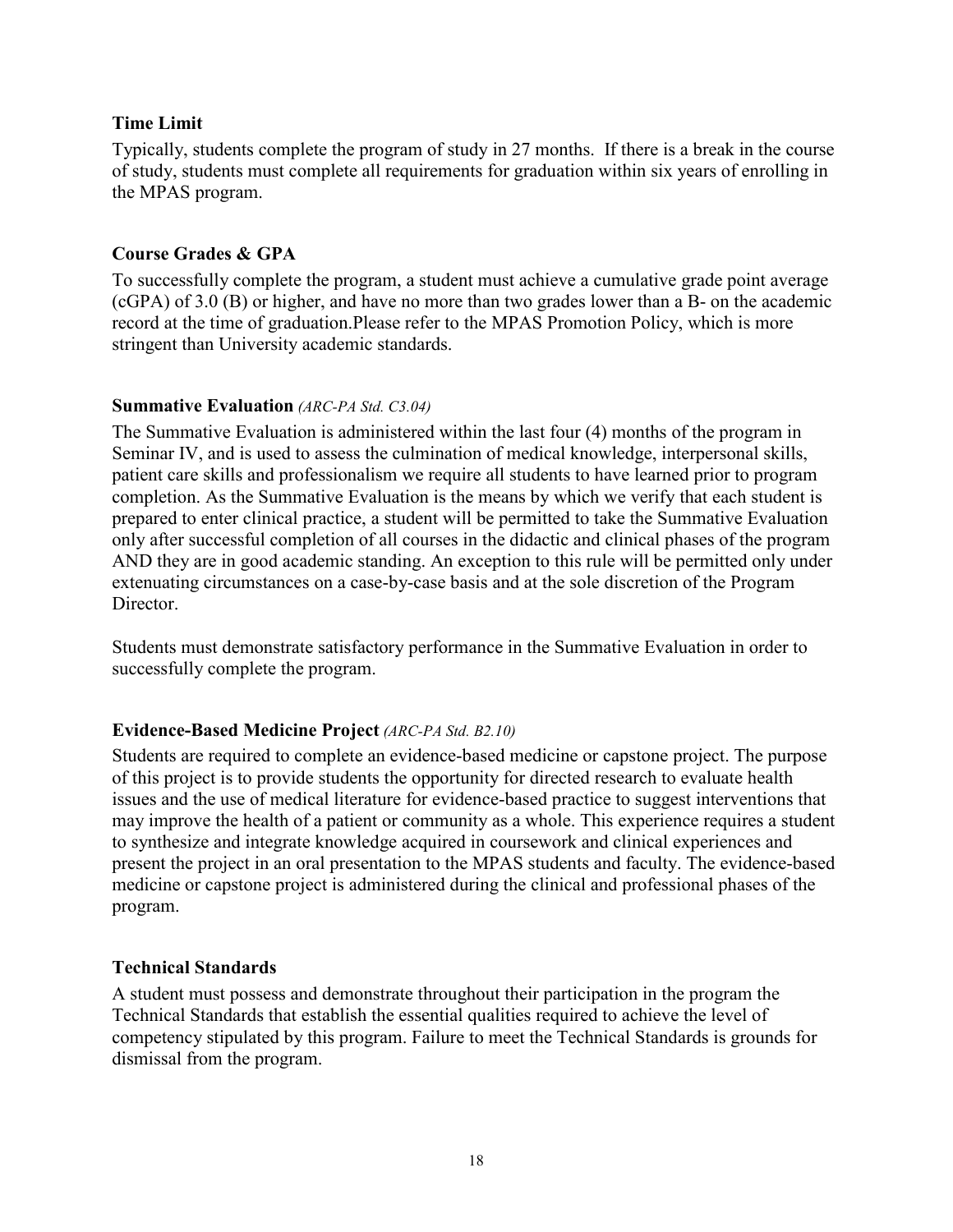#### <span id="page-18-0"></span>**Professional Standards**

In addition to the Technical Standards, the student must demonstrate acceptable levels of maturity, integrity, honesty and other forms of professional behaviors and attitudes expected of health care professionals. Failure to meet the professionalism standards is grounds for dismissal from the program.

#### <span id="page-18-1"></span>**Physician Assistant Competencies & Program Learner Outcomes** *(ARC-PA Std. B1.04)*

Entry-level primary care PAs must demonstrate competency in performing a variety of functions and tasks. Competencies are broadly defined as the knowledge, interpersonal, clinical and technical skills; professional behaviors; and clinical reasoning and problem-solving abilities required for physician assistant practice. These competencies are essential to preparing graduates to provide preventive, emergent, acute and chronic care across various health care settings. Program Learner Outcomes are specific measures that verify the Program Competencies have been achieved.

| <b>Program Learner Outcomes</b> |    |                                                                                             | <b>Program Competencies</b>                                                                                       |  |
|---------------------------------|----|---------------------------------------------------------------------------------------------|-------------------------------------------------------------------------------------------------------------------|--|
|                                 | 1. | Elicit a focused and comprehensive history.                                                 | Patient Care, Professionalism, Interpersonal & Communication<br>Skills, Medical Knowledge                         |  |
|                                 | 2. | Conduct a focused and comprehensive exam.                                                   | Patient Care, Professionalism, Interpersonal & Communication<br>Skills, Medical Knowledge                         |  |
|                                 | 3. | Develop a differential diagnosis and assessment.                                            | Medical Knowledge, Patient Care                                                                                   |  |
|                                 | 4. | Order and interpret screening and diagnostic tests.                                         | Medical Knowledge, Patient Care                                                                                   |  |
|                                 | 5. | Determine an appropriate treatment and follow-up<br>plan to include referral.               | Medical Knowledge, Patient Care, Interpersonal & Communication<br>Skills, Practice-based Learning and Improvement |  |
|                                 | 6. | Obtain informed consent for tests and/or<br>procedures.                                     | Medical Knowledge, Interpersonal & Communication Skills, Patient<br>Care, Professionalism                         |  |
|                                 | 7. | Generate orders and prescriptions.                                                          | Medical Knowledge, Patient Care                                                                                   |  |
|                                 | 8. | Document a clinical encounter in (for) the patient<br>record.                               | Interpersonal & Communication Skills, Patient Care                                                                |  |
|                                 | 9. | Provide an oral presentation of a clinical encounter.                                       | Interpersonal & Communication Skills                                                                              |  |
|                                 |    | 10. Integrate basic science concepts and evidence based<br>medicine into clinical practice. | Medical Knowledge, Practice-based Learning and Improvement                                                        |  |
|                                 |    | 11. Implement health maintenance and disease<br>prevention screening and counseling.        | Medical Knowledge, Patient Care, Professionalism, Interpersonal &<br><b>Communication Skills</b>                  |  |

Upon completion of the Franklin Pierce University MPAS Program, graduates shall be able to demonstrate the following Program Learner Outcomes and Program Competencies: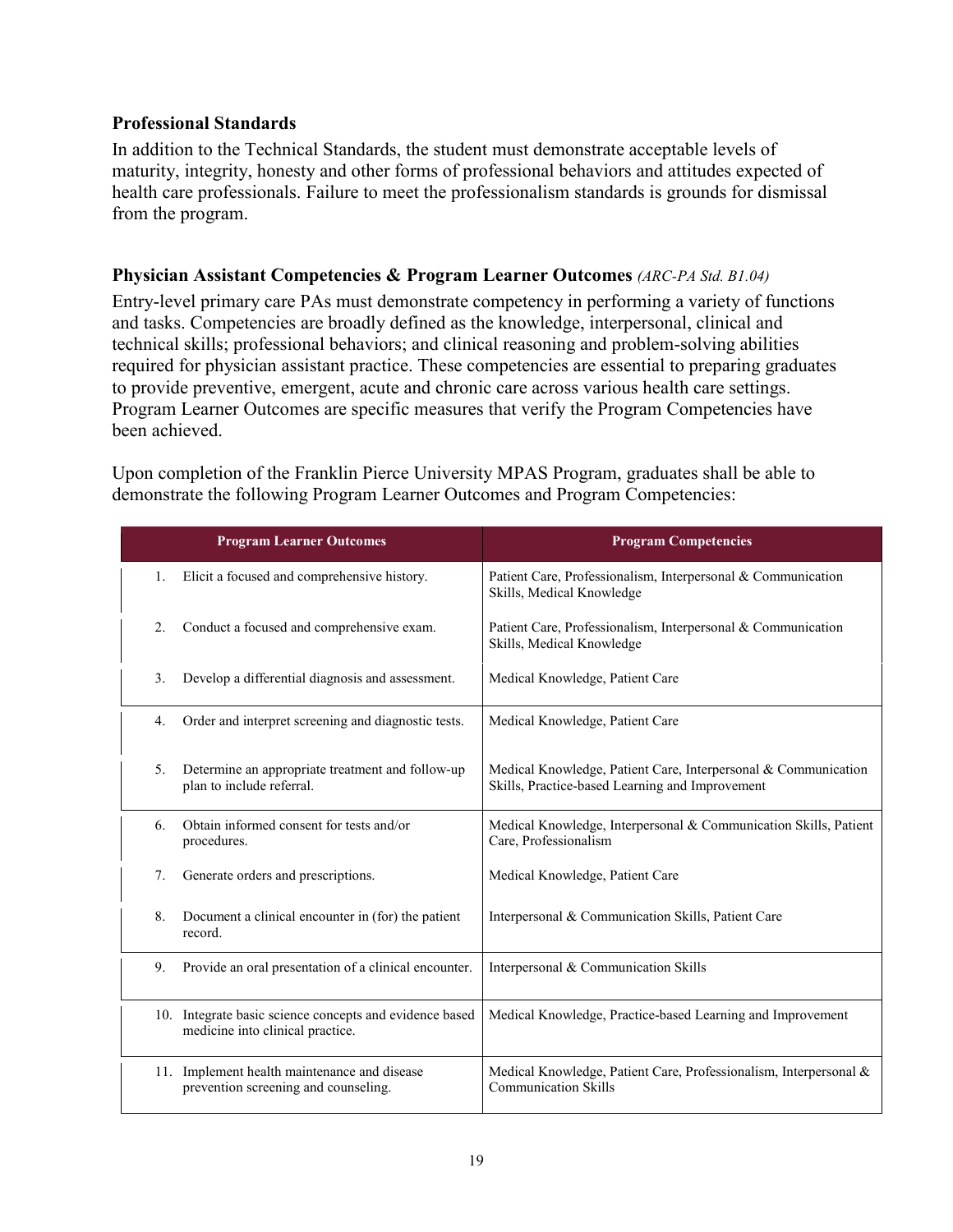| <b>Program Learner Outcomes</b> |                                                                                                        | <b>Program Competencies</b>                                                                  |
|---------------------------------|--------------------------------------------------------------------------------------------------------|----------------------------------------------------------------------------------------------|
|                                 | 12. Conduct themselves in a professional and ethical<br>manner with patients, families and colleagues. | Professionalism, Interpersonal & Communication Skills, Patient<br>Care                       |
| 13.                             | Give or receive a patient handover to transition care<br>responsibility.                               | Medical Knowledge, Interpersonal & Communication Skills, Patient<br>Care, Professionalism    |
|                                 | 14. Collaborate as a member of an inter-professional<br>team.                                          | Interpersonal & Communication Skills, Patient Care,<br>Professionalism                       |
|                                 | 15. Recognize a patient requiring urgent or emergent<br>care and initiate evaluation.                  | Medical Knowledge, Patient Care                                                              |
|                                 | 16. Perform general procedures $-e.g.,$ sterile technique,<br>suturing, venipuncture, IV insertion.    | Medical Knowledge, Patient Care                                                              |
|                                 | 17. Identify system failures and contribute to a culture<br>of safety and improvement.                 | Systems-based Practice, Patient Care, Practice-based Learning and<br>Improvement             |
|                                 | 18. Form clinical questions and retrieve evidence to<br>advance patient care.                          | Medical Knowledge, Patient Care, Professionalism, Practice-based<br>Learning and Improvement |

#### <span id="page-19-0"></span>**Student Files** *(ARC-PA Std. A3.19f)*

Documentation of student satisfaction of the requirements for program completion shall be maintained by the program and located in the student's permanent file in paper and/or electronic format.

#### <span id="page-19-1"></span>**STUDENT SERVICES** *(ARC-PA Std. A3.14)*

#### <span id="page-19-2"></span>**Student Financial Services**

Financial services are available to all students. All students who are admitted and matriculated into a degree program at Franklin Pierce University may apply for federal financial assistance. More information on financial services may be found at this link: <https://www.franklinpierce.edu/admissions/finaid/cgps/index.htm>

#### <span id="page-19-3"></span>**Tuition and Fees** *(ARC-PA Std. A3.14f)*

The following are the current tuition, fees and associated expenses for the Master of Physician Assistant Studies Program at the time of publication of this handbook: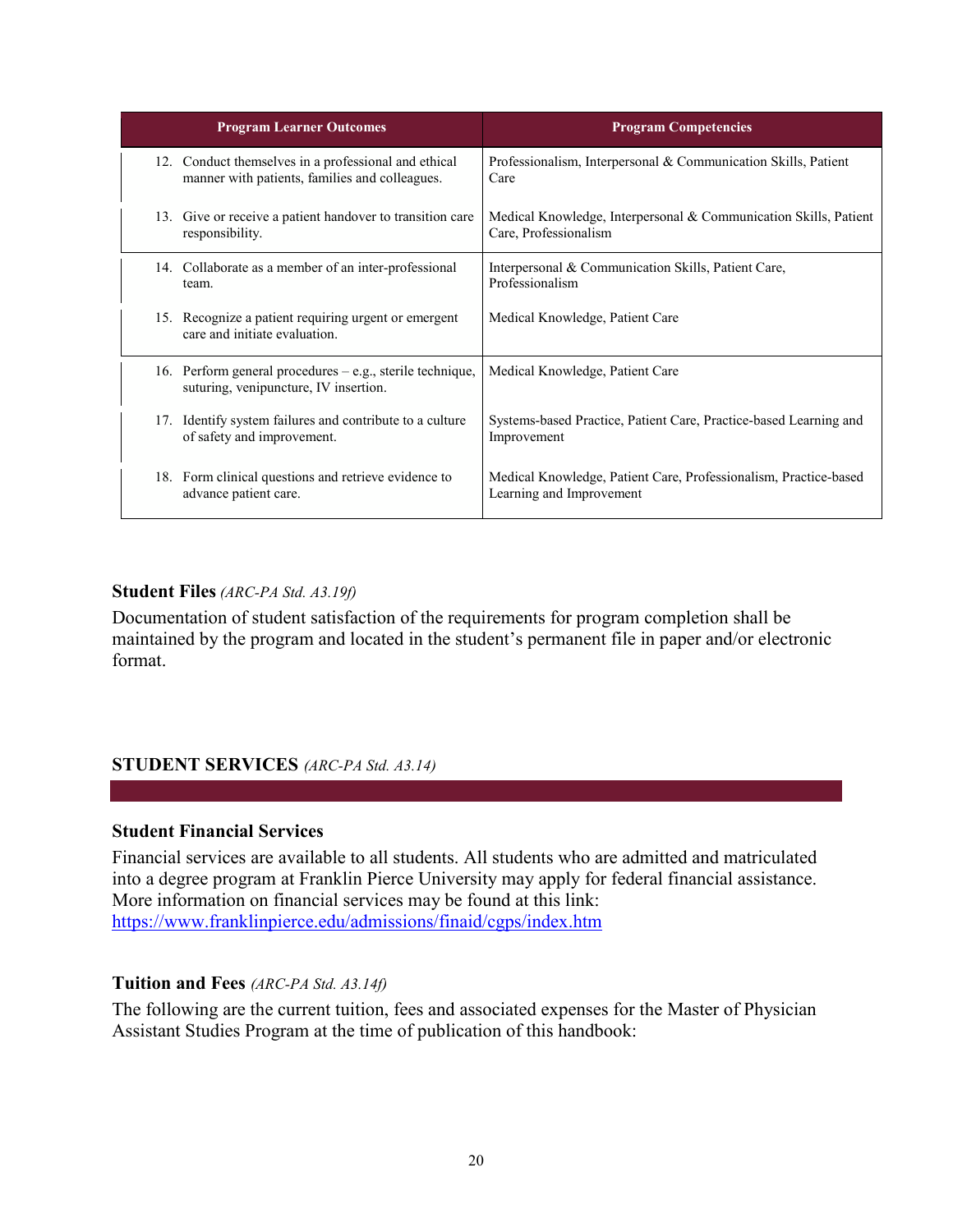| <b>Master of Physician Assistant Studies (MPAS)</b> |                                   |  |
|-----------------------------------------------------|-----------------------------------|--|
| <b>Tuition Full-time</b>                            | $$11,700$ per term                |  |
| Late Payment Fee                                    | \$100                             |  |
| PA Medical Kit                                      | \$860 charged first term          |  |
| Equipment, Lab Coat, Patches                        | \$1,000                           |  |
| Books (total for program)                           | $$2,000 - $3,000$                 |  |
| Memberships (SAAAPA and NH/VT)                      | \$125                             |  |
| Health Insurance*                                   | \$800 per year and up             |  |
| <b>ACLS</b> Certification                           | \$225 (one time fee)              |  |
| Criminal Background**                               | $$150$ and up                     |  |
| <b>Graduation Fee</b>                               | \$200                             |  |
| <b>MPAS Student Activity Fee</b>                    | \$500 charged third term annually |  |

**\*Franklin Pierce University does not provide health insurance coverage to students.**  However, all students must *provide documentation of health insurance coverage in Castle Branch*. Maintenance of health requirements, including other requirements as determined by clinical rotation sites, not covered by student's health insurance (i.e., annual physical, immunizations and titers, urine drug screen, etc.) are the responsibility of the student.

\*\*Costs vary based on the number of times you have moved in the past 7 years.

**Note:** During the clinical year, students must have reliable transportation and may be required to stay out of the area for up to 5 weeks at a time. The cost of transportation and housing for the clinical year is the responsibility of the student and will vary based on placement.

# <span id="page-20-0"></span>**Refund of Tuition & Fees** *(ARC-PA Std. A3.14g)*

A student may withdraw from the University in accordance with the policies stated in the Academic Catalog. Reapplication through CASPA will be required for all students who withdraw from the MPAS Program. The effective date on a withdrawal form is the date upon which the refunds will be determined. A student who leaves the University without completing the withdrawal form or who is suspended or dismissed from the University may not be entitled to a refund.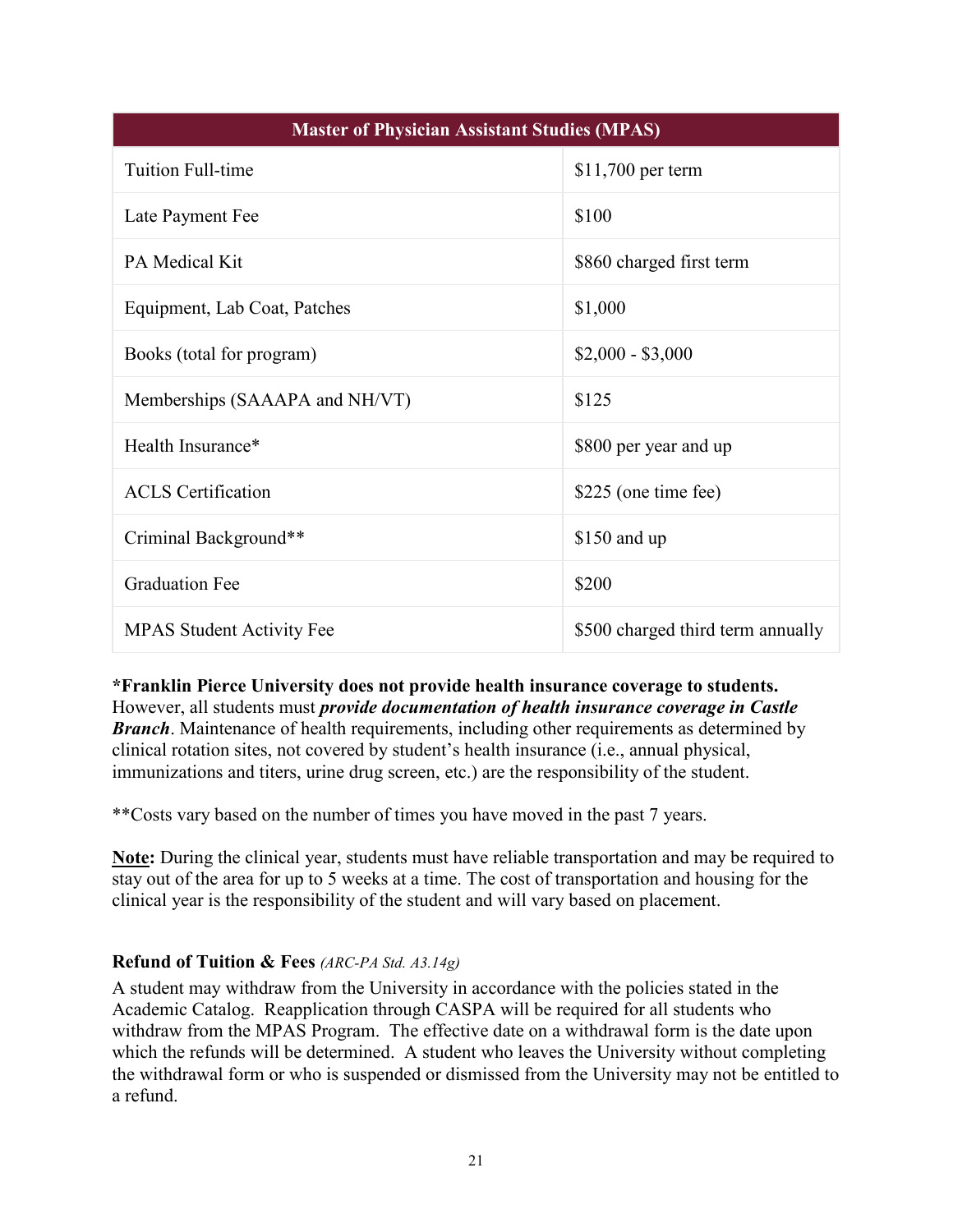#### <span id="page-21-0"></span>**Faculty Non-Involvement in Student Health** *(ARC-PA Std. A3.09)*

The Program Director, Medical Director and principal faculty must not participate as health care providers for students in the program, except in an emergency situation.

#### <span id="page-21-1"></span>**Academic Support Services** *(ARC-PA Std. A1.05)*

#### <span id="page-21-2"></span>*Writing and Test Taking Skills*

The Center for Academic Excellence is located on the University campus in Rindge, NH and offers a variety of presentations, workshops and individualized services in support of CHNS graduate students. Please consult the following URL for additional information. <http://libguides.franklinpierce.edu/cae/graduateservices>

#### <span id="page-21-3"></span>*Tutoring*

The College of Health & Natural Sciences does **not** offer formal tutoring services. Any and all financial arrangements for these services are made between the tutor and the student.

#### <span id="page-21-4"></span>*Career Services*

The Lloyd & Helen Ament Astmann '69 Career Center offers a variety of services to assist CHNS students in all phases of their career decision-making and job search. Support is available via phone, email or Zoom and the office has developed a variety of web-based resources to support career exploration and job search preparation. In addition, the MPAS program incorporates career development into its didactic coursework (ME692 Preparation for Clinical Practice) to include resume' building, interviewing, negotiating, and how to secure references and certifications of program completion. Job announcements are frequently e-mailed to the graduating and upcoming classes along with opportunities for fellowships, residencies and financial support.

#### <span id="page-21-5"></span>*Accommodations*

Reasonable accommodations will be made for applicants with disabilities who can otherwise meet the MPAS program requirements. These accommodations must be accomplished without altering the essential requirements of the PA curriculum. Inability to meet the Technical Standards throughout the full duration of MPAS program enrollment will necessitate further review which may delay or terminate progression and/or enrollment in the program.

Students seeking accommodations and/or services must contact the University's Center for Academic Excellence [\(http://www.franklinpierce.edu/academics/cae/\)](http://www.franklinpierce.edu/academics/cae/) prior to or upon admission; there is no automatic referral from Admissions or other FPU offices. Furthermore, the University has no legal obligation to recognize any student as having a disability until that student has established eligibility with the Center for Academic Excellence. All information regarding the registration process can be found on their website. Retroactive academic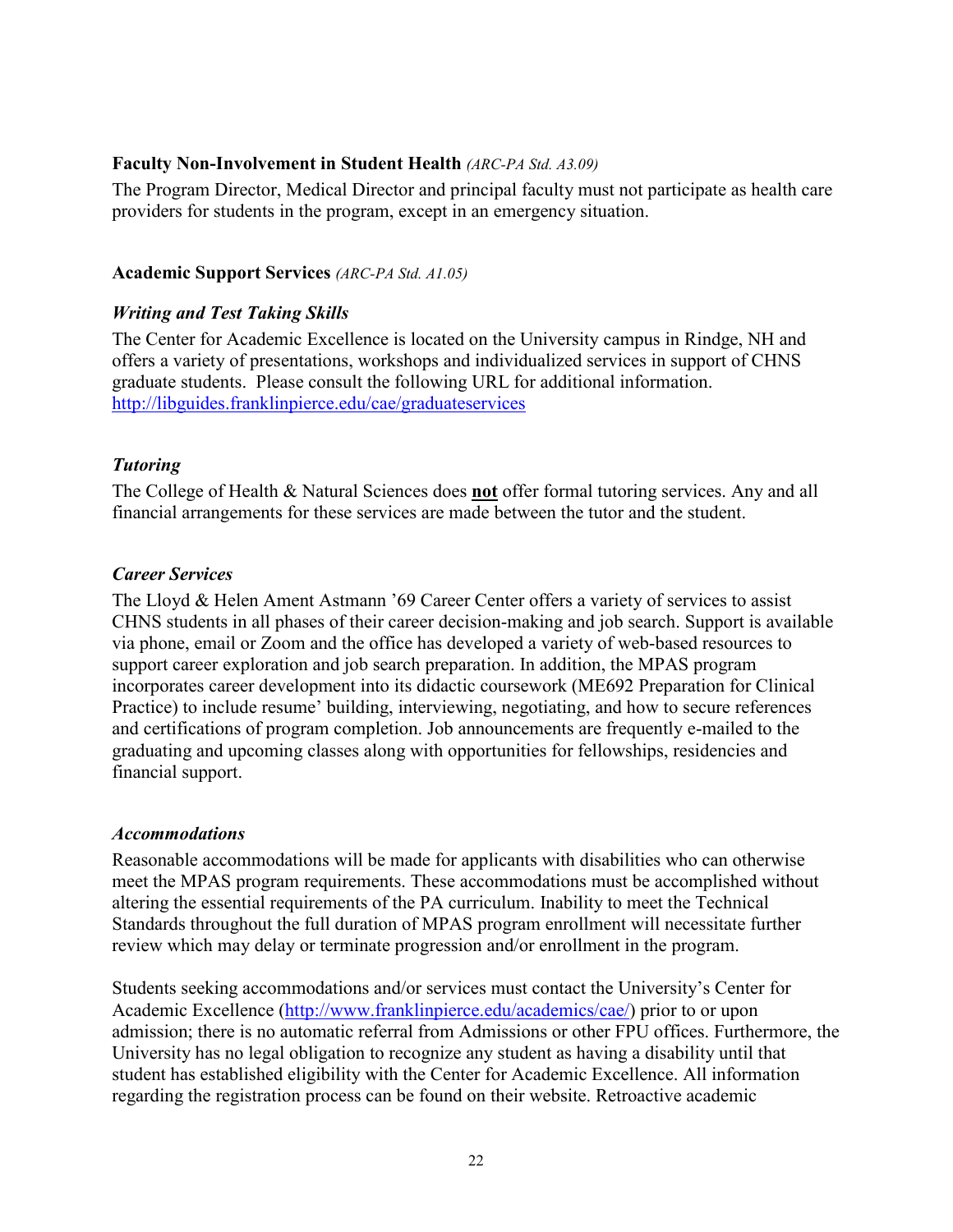accommodations will NOT be made. A student must request testing accommodations for scheduled examinations in every course for which s/he is registered according to the procedures set forth by the Center for Academic Excellence. If a student fails to submit a timely request for test proctoring, s/he forfeits the option to take the exam under the conditions described in any accommodations letter sent to the MPAS program. When this occurs, the student must then take the exam at the regularly scheduled date, time, and location without extended time, private testing space, alternate exam format, or any other accommodation that is not also offered to all other students enrolled in the course.

Students requesting accommodations based on specific disabilities are responsible for contacting the Coordinator for Student Accessibility Services directly for assistance: <http://www.franklinpierce.edu/academics/cae/disability.htm>

For more information regarding academic accommodations for students with disabilities, refer to the current University Catalog for policies related to requesting and receiving appropriate accommodations:<https://www.franklinpierce.edu/academics/cae/pdfs/StepsCGPS.pdf>

# <span id="page-22-0"></span>*Library Services*

A program library at the Lebanon Center provides full-page texts of many required books used in the didactic year, as well as some general reference materials. In addition to this library, students have access to several online resources through the University campus library (located on the main campus in Rindge, NH). Resources specific to the MPAS program are accessed through the MPAS webpage at the following link: [http://libguides.franklinpierce.edu/physassistant.](http://libguides.franklinpierce.edu/physassistant) The MPAS program-specific webpage contains a link to Access Medicine (over 85 clinical and educational resources and eBooks), PubMed and Medline, Up-to-Date, PA Eam Prep (a PANCE Review Program) and more.

# <span id="page-22-1"></span>*IT Support*

The Franklin Pierce Help Desk is staffed between the hours of 8:00am - 4:30pm Monday through Friday. All service requests are entered into a ticketing system and assigned to the appropriate staff member. Requests can be made by phone (603)-899-4214, by email  $(ithelpdesk@franklinpiece.edu)$  or by visiting the Help Desk service site online.

# <span id="page-22-2"></span>**MPAS POLICIES AND PROCEDURES** *(ARC-PA Std. A3.02)*

#### <span id="page-22-3"></span>**Academic Advising Policy**

Students are assigned to an advisor within the MPAS Program. Advisors may initiate meetings with individuals or groups of advisees as needed. In addition, students are encouraged to meet with their advisor to address any professional and/or academic issues.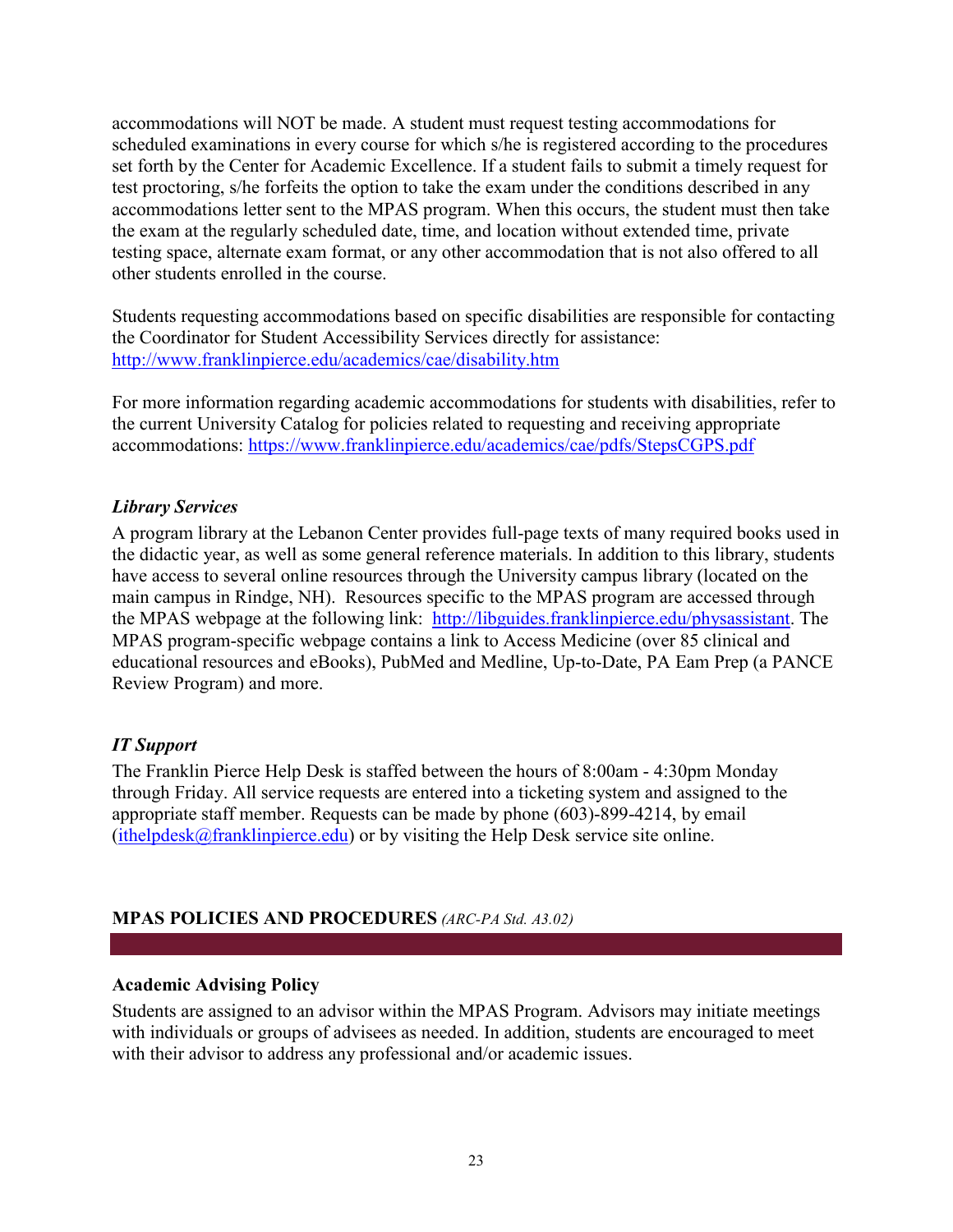Faculty will communicate with each other regularly regarding student performance and progress. Students will receive regular feedback from these collaborative discussions through their academic advisor, if deemed necessary by the advisor.

Assistance is available from the Center for Academic Excellence for writing, study and testtaking skills. The link to The Center for Academic Excellence is: [Center for Academic Excellence -](https://www.franklinpierce.edu/student-experience/support/academics/cae/index.html)  [Franklin Pierce University](https://www.franklinpierce.edu/student-experience/support/academics/cae/index.html)

# <span id="page-23-0"></span>**MPAS Grievance Policy and Appeal Procedure** *(ARC-PA Std.s A3.11, A3.17d)*

1. Students in the MPAS Program who have a grievance related to the program's policies and procedures or a final course grade should submit a written request for review of the grievance to the faculty member involved or to the Program Director within two (2) weeks of the incident or final grade submission to the Registrar.

2. If the student is dissatisfied with the faculty member's conclusion, s/he may appeal to the Program Director with recommendation to the applicable dean.

3. The decision of the Dean Will be final.

# <span id="page-23-1"></span>**Academic Honesty Policy**

Franklin Pierce University requires all students to adhere to high standards of integrity in their academic work. The MPAS program values and fosters a culture of academic integrity for all students enrolled in the program. Students are bound by the Code of Ethics of the Physician Assistant Profession, which is in place in each class and ascribes responsibility to each student to uphold the highest standards for themselves and their classmates. When any assessment is administered, students are prohibited from discussing the content or format with other students until all students have completed the activity. Academic dishonesty, such as plagiarism, cheating and deceit, is not acceptable and should not be condoned by any student, and will not be condoned by the University or the MPAS program. Students involved in a single act of academic dishonesty are subject to disciplinary action, which may include suspension and dismissal.

Students are bound by the Code of Ethics to report instances of known or suspected cheating or plagiarism to the Course Director or their faculty advisor. The faculty member will report the incident, in writing, to the Program Director who will convene a meeting of the MPAS Student Affairs Committee (SAC). The SAC will review the written report and may ask to meet with involved faculty and student(s) before making a determination about consequences, which may include a verbal warning, a letter of warning to be kept in the student's program file and copied to the Program Director and Dean, or recommendation to the Program Director for probation, suspension or dismissal from the program.

# <span id="page-23-2"></span>**Academic Standards Policy**

The MPAS Program at Franklin Pierce University is a master's level professional education program. Students enrolled in the program must demonstrate achievement in academic and clinical competencies necessary for professional practice as a physician assistant and meet academic criteria consistent with degree programs at the graduate school level. Students are held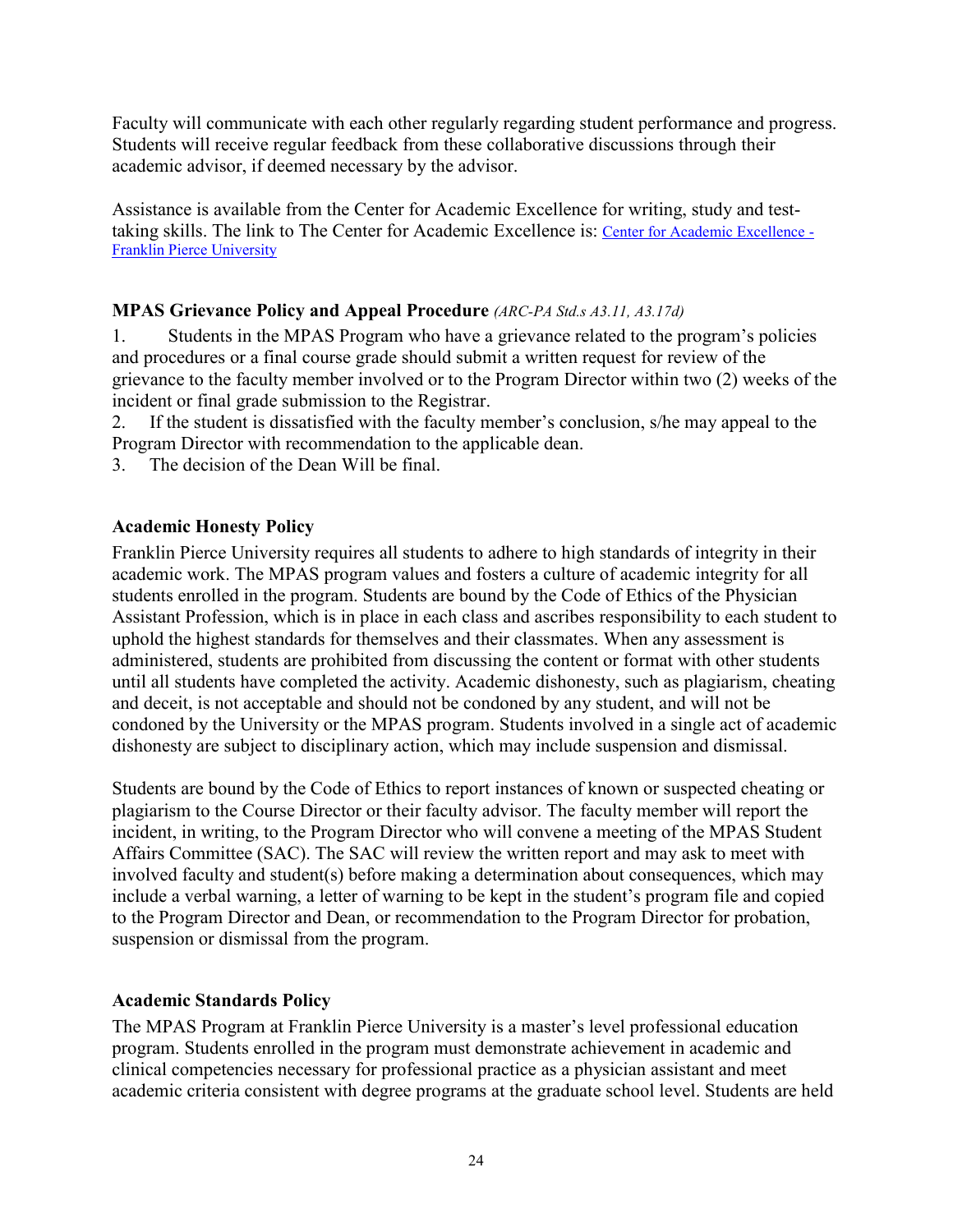to both the MPAS Promotion Policy standards and the College of Health & Natural Sciences Graduate Academic Standing Policy—whichever is more stringent applies.

Physician assistant students must abide by all policies in the College of Health & Natural Sciences Student Code of Conduct and all University policies regarding academic standing, academic integrity, honesty, plagiarism and dishonesty as defined in the catalogue and noted in each course syllabus. Students should refer to these documents and this handbook for policies related to academic standards. Additionally, physician assistant students must abide by the Code of Ethics of the Physician Assistant Profession. (Appendix A)

The policies below are in addition to the standards noted above as set by the current University catalog and the College of Health & Natural Sciences Student Code of Conduct—whichever is more stringent applies.

# <span id="page-24-0"></span>**Assignment Policy**

Instructions for all assignments must be followed completely. Deadlines for assignment submissions will be determined by the Course Director for each course. Course assignments submitted after the established deadline will receive a grade of a zero or be subjected to a penalty as determined by the Course Director as described in the syllabus and/or course outline for each course.

# <span id="page-24-1"></span>**Recording/Photography Policy**

The MPAS Program reserves the right from time to time to film, take photographs or record faculty, staff and students engaged in teaching, research, clinical practices, assessments, or other activities. These items may be used in assessment of students, curriculum or developmental materials, posters or other publications.

# **Attendance Policy**

Due to the high rigor and pace, MPAS faculty believes there is significant benefit to attendance and participation in all MPAS program activities. Consistent attendance in lectures is associated with increased mastery of the material (which is especially important in a clinical program), higher grades and a greater chance of success. Regular attendance fosters professional behaviors required for optimal benefit in supervised clinical practice experiences (SCPEs) (i.e., clinical rotations) and eventual practice. Engaged learners and active participation in the classroom build a collaborative spirit and positive learning environment. In addition, it is our belief that attendance helps faculty identify students having academic difficulties or challenges with professionalism.

Attendance and punctuality is both a measure of professional commitment and is essential for successful learning. Specific requirements for each term are outlined below.

# <span id="page-24-2"></span>**Didactic Courses Attendance**

Attendance at all classes, labs and other sessions is mandatory. Under extenuating circumstances, permission for an excused absence may be granted at the discretion of the Program Director or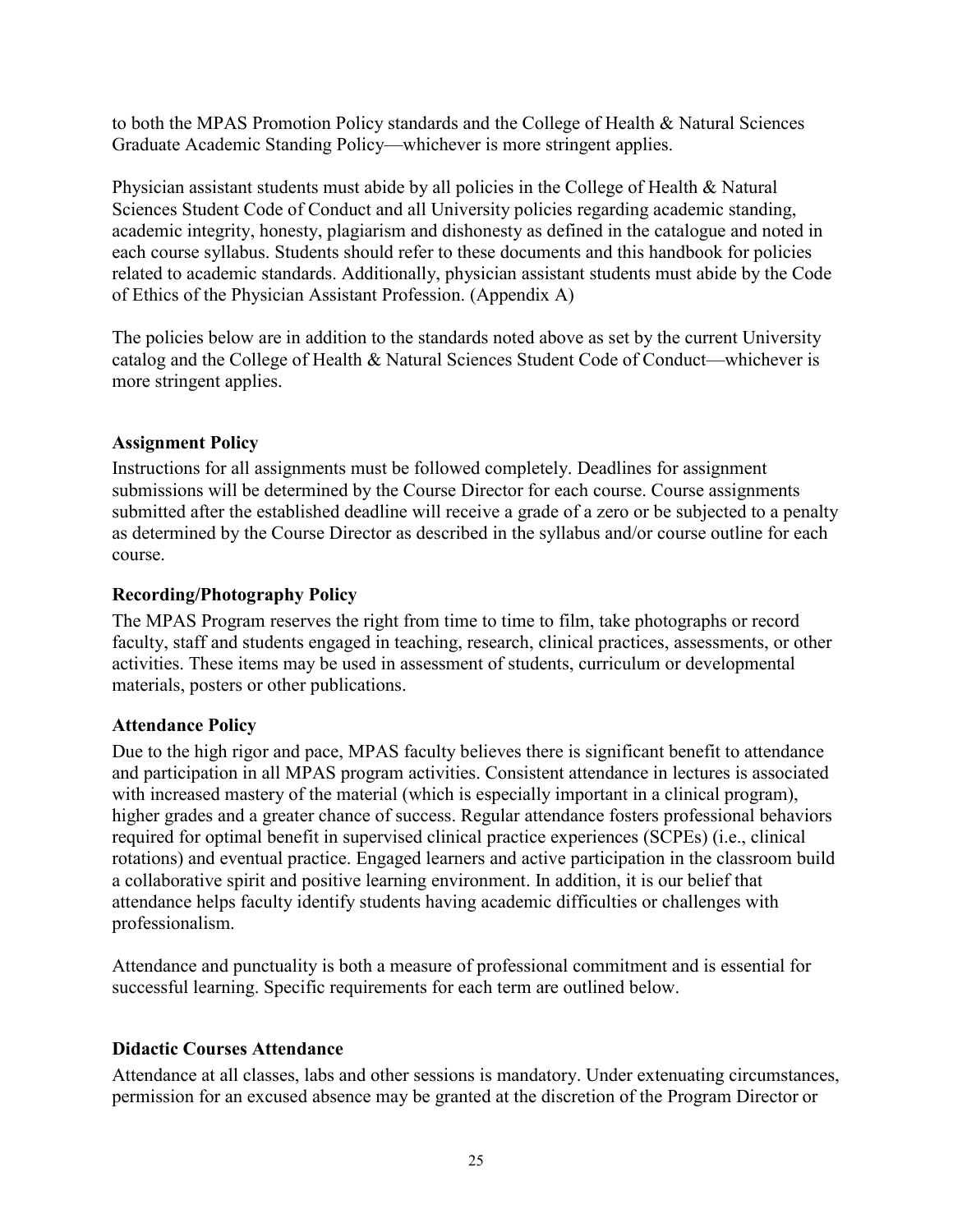his/her designee. Approval of each request is made on a case-by case basis and there is no guarantee the approval will be granted. Any absences from examinations or assessments will require the approval of the Program Director or his/her designee in advance, or require a written note from your healthcare provider. A student who has been granted permission for an excused absence should meet with the Course Director to make the necessary arrangements for make-up work.

Attendance will be monitored by faculty. Unexcused absence will be considered a violation of the standards of professionalism and may result in disciplinary action, including failure of an assignment and/or course. Failure to provide proper notification and receive an approved absence from the Program Director or his/her designee may result in a grade of zero for the examination. Make-up examinations for approved absences will be at the discretion of the respective Course Directors.

# <span id="page-25-0"></span>**Supervised Clinical Practice Experiences (SCPEs) & Professional Phase Attendance**

Attendance is mandatory for all SCPEs (clinical rotations) and the professional phase of the MPAS program. Other details of the attendance policy during the clinical phase are outlined below.

# <span id="page-25-1"></span>**Deceleration Policy** *(ARC-PA Std. A3.17)*

Deceleration occurs when a student's progression is interrupted such that a student does not advance with their cohort. Recommendation for deceleration is typically made by the MPAS Student Affairs Committee. The student may need to take a leave of absence to rejoin the program with a subsequent cohort and thereby be subject to the Leave of Absence Policy.

There are various reasons a student may be allowed to decelerate. These may include, but are not limited to:

- Leave of absence (see Leave of Absence Policy)
- Failure to progress as per the MPAS Promotion Policy
- Course retake or remediation requirement which cannot be completed within a time frame to allow the student to progress in the course of study
- Family emergencies
- Other extenuating circumstances

*The decision to permit deceleration is at the discretion of Program Director, and will be decided on a case by case basis.* 

Any student requiring re-entry into the MPAS program following a deceleration for academic reasons shall require review of their progress and development of an individualized Rematriculation Plan by the Student Progress Committee, with review and decision by the Program Director. The decision of the Program Director is final. A student's academic status at the time of re-matriculation will be Academic Probation.

A student may decelerate only once in the course of the program.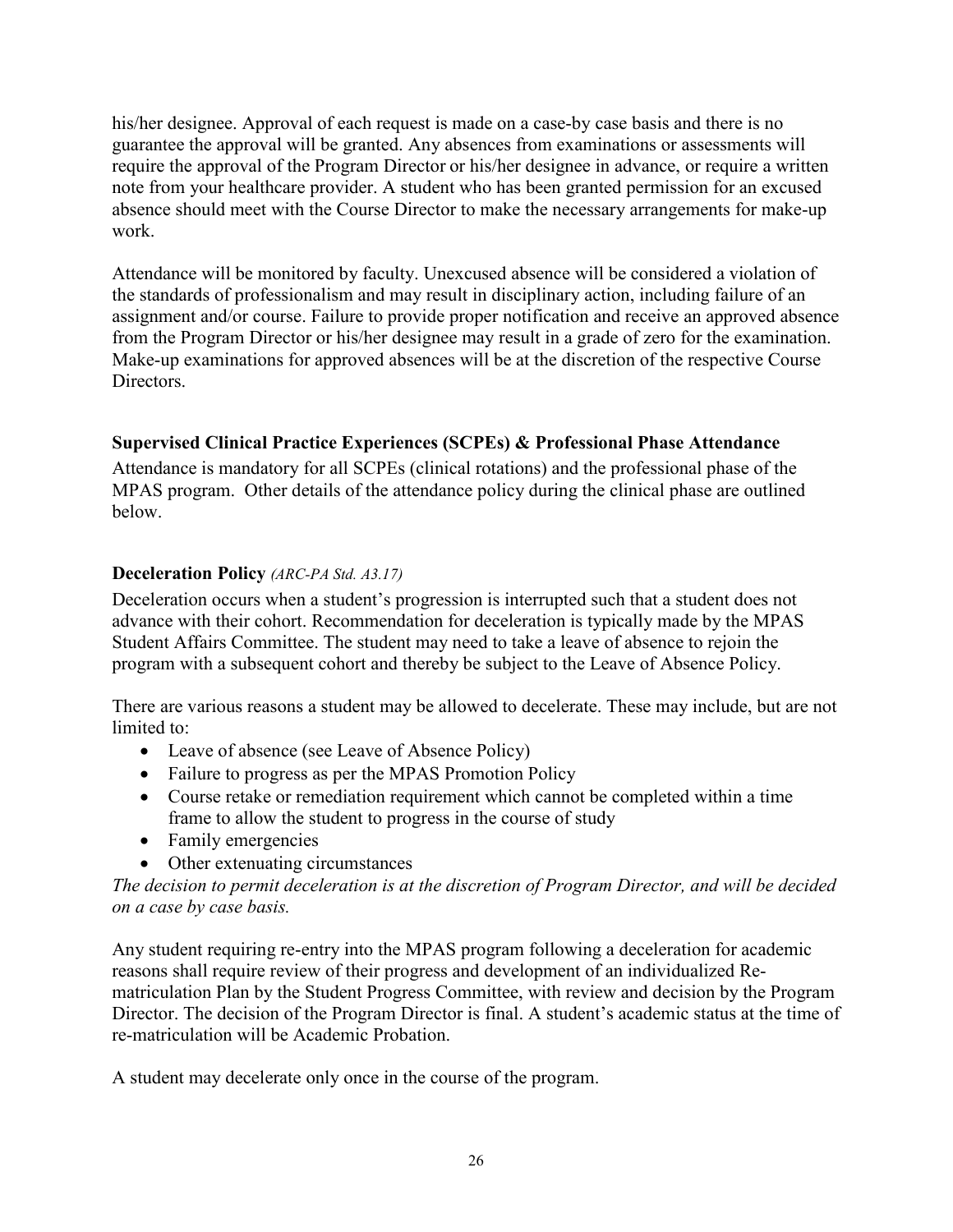**Note**: During the clinical year, a student who fails a SCPE and who remediates successfully may have a delayed graduation time, but may not have to furlough for a year to rejoin SCPEs/course of study as is necessary in the didactic year.

# <span id="page-26-0"></span>**Deceleration Records**

A record of deceleration for each student will be kept in the student's permanent files.

# <span id="page-26-1"></span>**Email Policy**

Program informational emails and document attachments will be sent only to a student's official FPU account assigned at the time of their admission. Students are responsible for checking their University account daily, including breaks and holidays. This conduit is critical for information sharing. Students bear full responsibility for erroneous or overlooked information if they fail to monitor, read, and respond to email correspondence pertaining to the program.

If you have trouble accessing your FPU email account, contact the IT Help Desk at 603-899- 4214.

# <span id="page-26-2"></span>**Digital/Virtual Learning Policy & Procedures**

During all phases of the program, students may be required to participate in digital/virtual learning environments. Recording of digital/virtual lectures/sessions is at the discretion of the Course Director. Students will be expected to adhere to the following expectations:

- Attempt to log onto digital/virtual meeting 10-15 minutes prior to the meeting. It is not only noticeable but also distracting to the participants when you arrive late.
- Have your camera turned on while in the meeting. \*
- Be within the frame of your camera, showing that you are engaged and want to be present as if you were in person.
	- If you must walk out of the camera for a brief moment, please turn off your camera.\*
	- If you do choose to turn off your camera, provide an appropriate profile picture that you are okay with other participants seeing.\*
- Dress as if you were attending class in person.
- Mute your Microphone when you are not speaking so that your fellow participants do not hear background noise. \*
- We recommend changing your digital/virtual viewing to Gallery mode so that it feels just as engaging as it would be in person. \*
- Make an effort to be on time.
- Be respectful to other participants when they are speaking.
	- Do not talk over people during the class/meeting.
	- Try to using the *raise your hand* or *chat* feature to get your fellow participants' attention. \*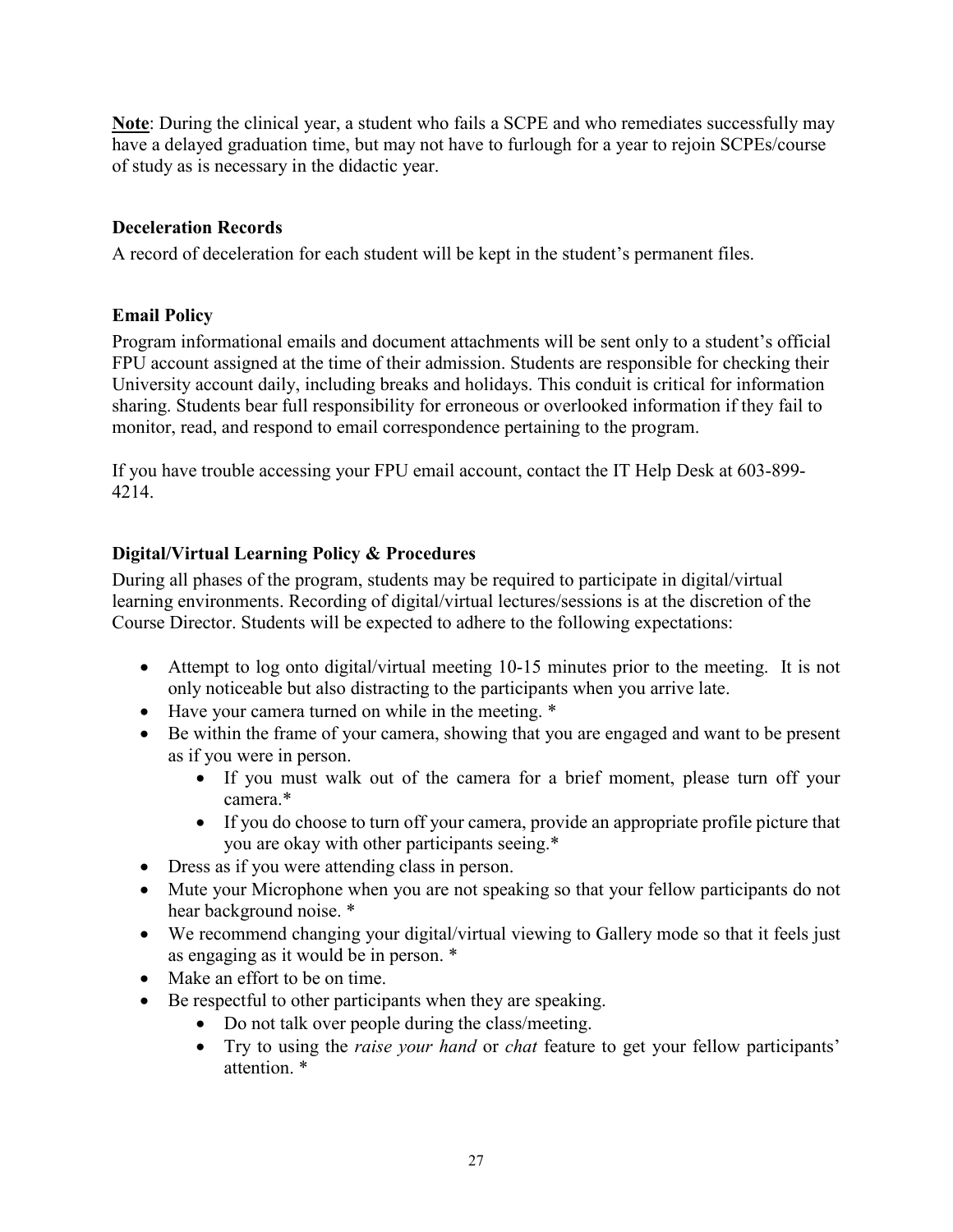- We recommend not having other people in the background of your screen. It is not only distracting to yourself but also the participants. If this is unavoidable, set an appropriate virtual background so that way you will still be present and not distract others.
- Please refrain from inappropriate conversations in the chat feature.

# *\*- Unless otherwise specified by the host of the meeting.*

Following these guidelines, indicates you are engaged in the meeting/class and doing what is expected of you with regards to digital/virtual learning etiquette. In circumstances where your camera or microphone is not working, please communicate with other participants so that they may be able to assist you. We understand that these circumstances are not ideal, but we are all doing our best to hold each other to the same expectations.

# <span id="page-27-0"></span>**Examination Policy & Procedures**

During all phases of the program, students will be evaluated using various criteria including participation, written exams, practical exams, oral exams and professional behavior. PA profession-specific standardized examinations such as Physician Assistant Clinical Knowledge Rating Assessment Test (PACKRAT™), PAEA's End of Rotation Exams (EOREs), and the Physician Assistant National Certifying Exam (PANCE) are timed, multiple choice questions and are designed to provide 1 minute per question. To prepare students for these exams, the multiple choice exams administered during the program are timed exams. In the  $1<sup>st</sup>$  term of the program, exam questions are set at 1.25 minutes per question; in all subsequent terms, exam questions are set at 1.0 minute per question.

During each on-campus examination/assessment, we believe it to be greatly beneficial to students to simulate the conditions of the PA national board exam (PANCE) to the greatest extent possible. The following procedures help not only provide students with set expectations during examinations, but also for those of the professional licensure process and therefore will be in place for most non-practical on-campus examinations administered during the program:

- Students are strongly encouraged to be seated in the exam room and logged into the exam within five (5) minutes prior to the start of the exam time. The proctor will start all exams at the stated start time. Students arriving late will not be granted additional time to complete the exam.
- The amount of time allocated for a particular exam shall follow the timelines stated in the preceding paragraph.
- A proctor will be physically present, be able to see and be seen by all the students and circulate around the room throughout administration.
- All papers, preparation materials, and personal effects (including, but not limited to notes, textbooks, electronic devices, phones, calculators, backpacks/bags and translation devices) must be powered down and stored in a designated area at the front of the room. No items other than those provided to students are allowed to be used for any purpose during an exam.
- No food or drink are allowed in the exam room, unless medically indicated.
- All other computer programs, applications and web browsers must be closed before and during the exam.
- Students are prohibited from taking photos or screen captures of any portion of an exam.
- Talking is not permitted during the testing process.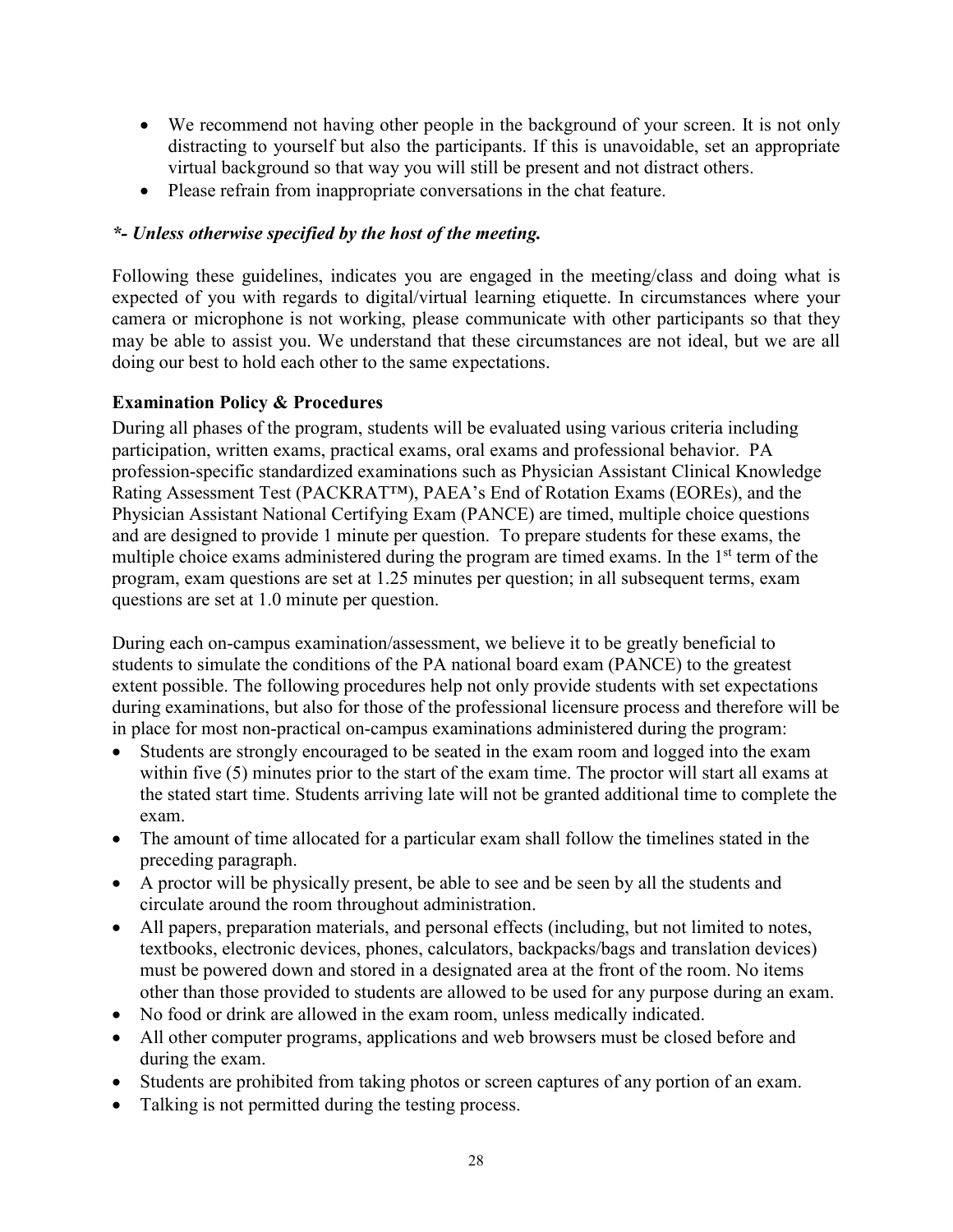- No assistance may be provided to students regarding any exam content or wording of a question. Please raise your hand if you are experiencing a technical issue with your computer.
- Unless otherwise specified, given the relatively short duration of exams, there are no breaks scheduled during the exam times. The exam clock shall continue to run during any and all times a student takes a break. If a student elects to take a break (eg., bathroom use), s/he must raise their hand and receive permission from the proctor. During the break, the student must not access any personal items other than medication, food or drink. Items not permitted to be accessed during a break include, but are not limited to, cell phones, PDAs, computers, blackberries, exam notes, books or study guides.
- Proctors will report any improper behavior or suspected cheating to the Course Director and/or Program Director.
- Proctors will obey the time duration for the test and will collect all exams at the time stated at the start of the exam. Refusal of a student to turn in the exam immediately when directed by the proctor shall be documented in writing by the proctor and shall result in failure of the exam.

# <span id="page-28-0"></span>**Exam Review Policy**

The opportunity to review exam performance is at the discretion of the Course Director. If provided, timing of review will be at the discretion of the Course Director Students are encouraged to use this time to identify areas of weakness in the content being tested. Students are allowed to make handwritten notes during these review sessions and to use these notes to prepare for any potential remediation. Handwritten, electronic, video graphic or photographic copying of any portion of an exam is strictly prohibited and considered a violation of the honor code.

# <span id="page-28-1"></span>**Extenuating and Exceptional Circumstances Policy**

Students are encouraged to speak with their advisor or the Program Director when they are experiencing extenuating and/or exceptional circumstances that may impact their success and/or continuation in the MPAS program. Such circumstances may include, but are not limited to, financial problems, personal physical or emotional health issues, and family crises. Special considerations due to extenuating circumstances may be brought to the MPAS Executive Committee for referral and recommendations.

# <span id="page-28-2"></span>**Human Tissue/Cadaver Lab Policies** *(ARC-PA Std. A3.08)*

As professionals, in the event that cadavers or human tissue laboratories are conducted students are expected to act and dress appropriately at all times. The use of photographic or video equipment is not permitted unless specifically approved out of respect for donors and their families. Cadavers, human tissue, bones, or other anatomical remains should not be removed or disrespected in any fashion under any circumstance and a single violation of this rule could result in termination of the program. Additional procedural policies related to human tissue/cadaver laboratory will be delivered to students on a case by case basis when needed.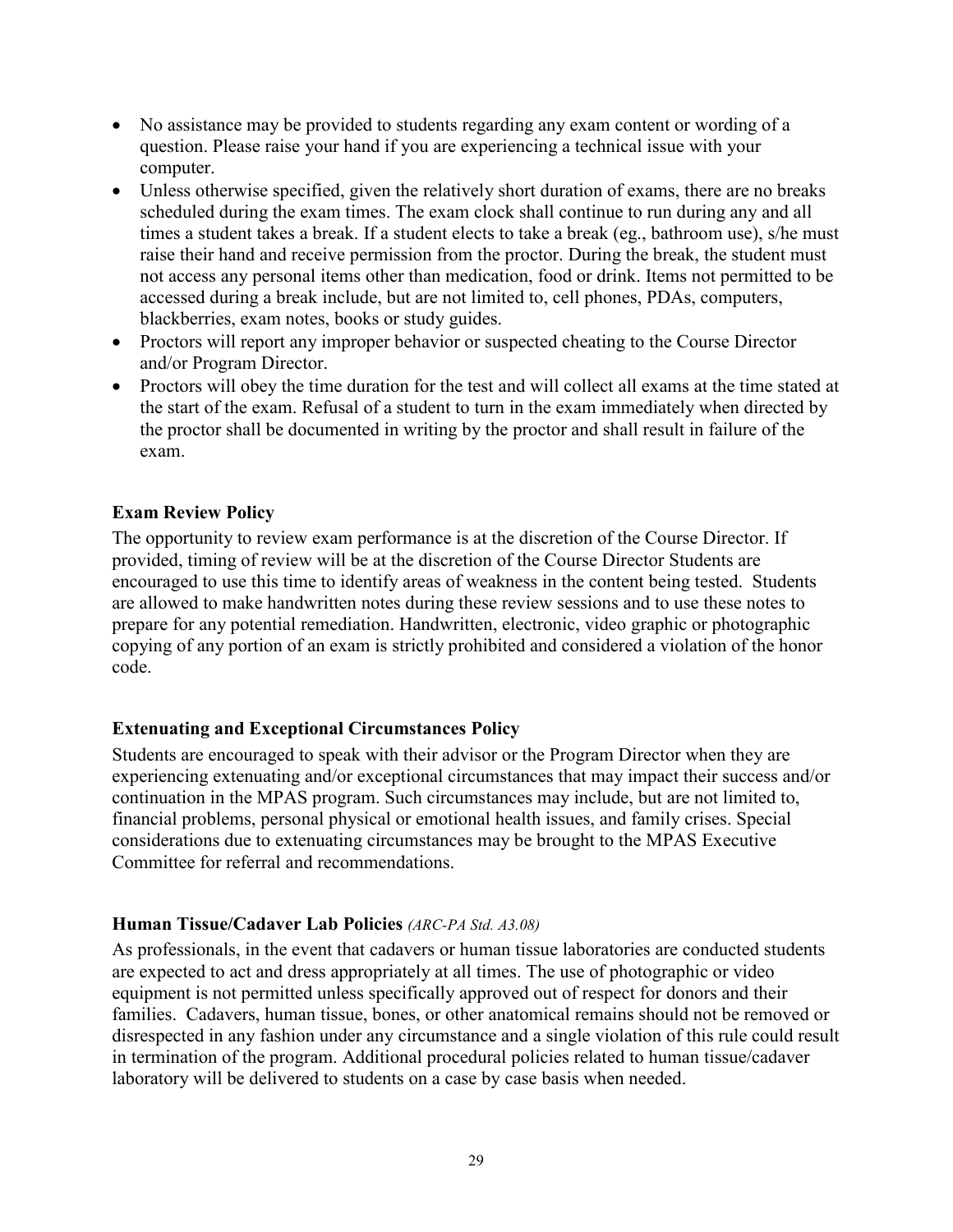# <span id="page-29-0"></span>**General and Clinical Skills Lab Policy and Procedures** *(ARC-PA Std. A3.08)*

# *Use of Equipment/Safety*

Students are expected to behave responsibly when using equipment, following all manufacturers' guidelines for intended use as well as any lab manual guidelines. Improper use of equipment may pose serious hazards to people and may result in damage to equipment. Anyone found improperly using equipment will be subject to disciplinary action.

# *Breakage*

In the normal course of use, equipment does fail or break. It is the responsibility of each student to report broken or malfunctioning equipment immediately to the Course Director.

# *Theft or Damage to Property*

Theft or malicious destruction of property will not be tolerated. Students engaging in such activities will be subject to disciplinary action.

# <span id="page-29-1"></span>**Clinical Skills Lab Requirements**

Courses providing instruction in physical examination or clinical skills require additional policies and requirements to be adhered to during instructional and training labs designed to promote learning.

# <span id="page-29-2"></span>*Attire and Hygiene*

- All clothing worn during physical exam lab sessions must be cleaned regularly. It is important for students to be clean and well-kempt.
- Finger nails must be short and neatly trimmed. Long fingernails can pose a hazard when performing physical examinations.
- All students are required to wear running shorts which are several inches above the knee. Jean shorts, cut-offs, thick seamed shorts, or shorts with belts are not allowed. Female attire also includes a sports bra or bathing suit top.
- Each student must be appropriately attired before the start of lab. Students who do not wear the required clothing will be asked to leave the lab and return when they are appropriately clothed. Exceptions to this requirement may be made on religious or cultural grounds.
- Cell phones are not allowed in the lab.

# <span id="page-29-3"></span>*Clinical Skills Lab Procedures*

- Skills lab aisles must be kept clear. Book bags, shoes, etc., are to be placed against the wall or in the lockers.
- No shoes are allowed on examination tables.
- All tables and equipment need to be wiped down with the cleaning solution provided after each use. Each student is responsible for wiping the table down following use.
- All equipment must be returned to designated storage space or location.

Students have an obligation to inform the faculty member when physical or emotional conditions may put the students at risk during laboratory experiences. Students with infectious diseases must inform the faculty member to ensure that appropriate precautions are taken. When a student has a condition that may be exacerbated by or preclude participation in specific lab experiences,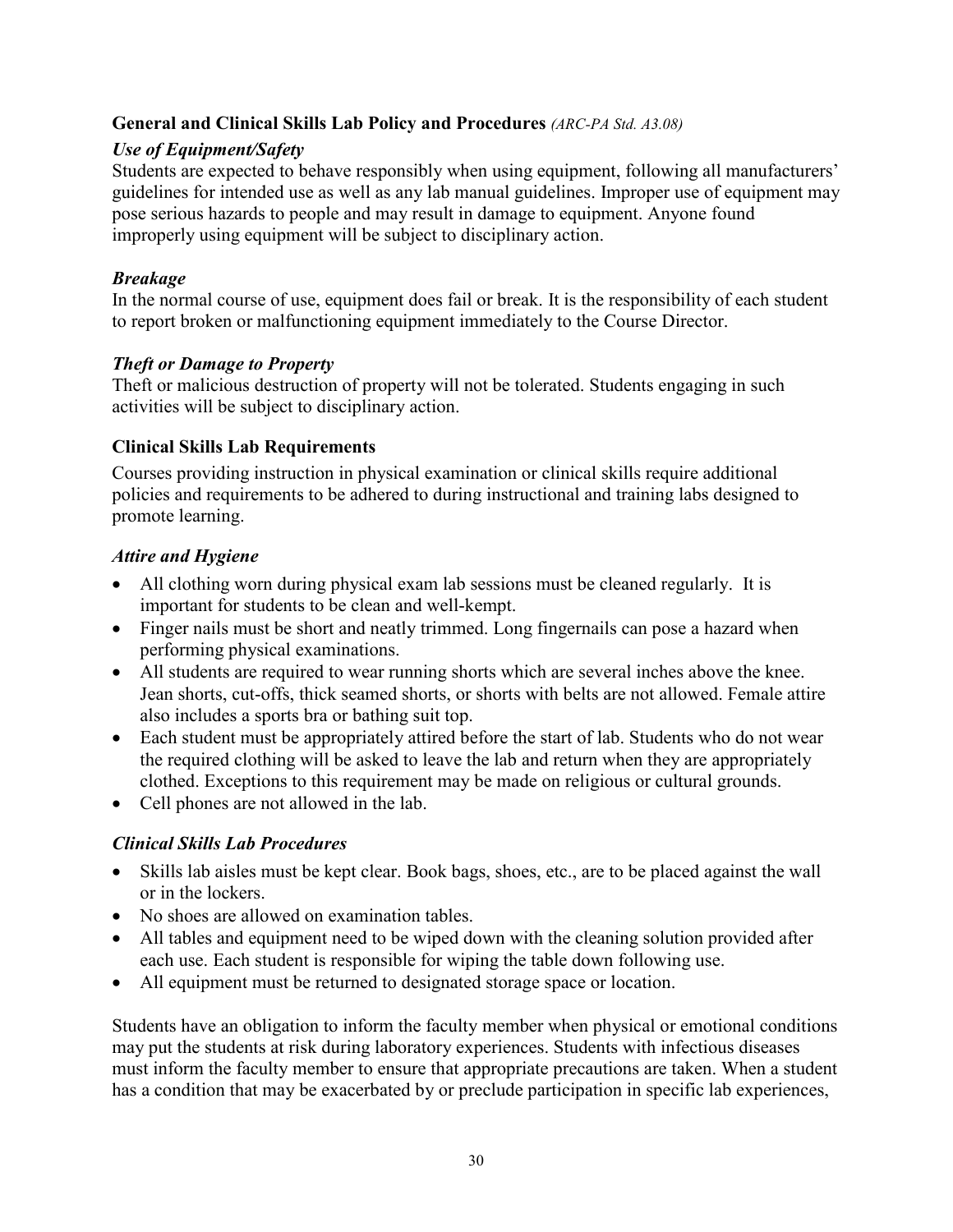the student may be required to obtain a healthcare provider's (e.g., PA, APRN/NP, MD, DO) clearance in order to be excused from or participate fully in the lab.

Students will be instructed by faculty on the proper handling, storage and disposal of any hazardous materials and/or bodily substances encountered in the laboratory.

#### <span id="page-30-0"></span>**Leave of Absence Policy**

For a description of the Leave of Absence Policy, please refer to the Franklin Pierce University Academic Catalog. In addition to that policy, any student seeking re-entry into the MPAS program following a leave of absence of any length of time shall require review of their progress by the Student Progress Committee and development of an individualized Re-matriculation Plan.

#### <span id="page-30-1"></span>**Non-Discrimination Policy**

Franklin Pierce University, in recognition of its obligation under Title VII of the Civil Rights Act 0f 1964, as amended, Title VI of the Civil Rights Act of 1984, Title IX of the Education Amendments of 1972, Section 504 of the Rehabilitation Act of 1973, the Americans with Disabilities Act (ADA), and the Age Discrimination Act (ADEA), has established the following policy on non-discrimination: Franklin Pierce University does not discriminate on the basis of sex (including sexual harassment and sexual violence in accordance with Title IX which requires that the University not discriminate in this manner), race, color, religion, age, disability, national or ethnic origin, sexual orientation, marital status or other legally protected classification in hiring, promotion and terms and conditions of employment and/or administration of educational policies, admissions policies, scholarship or loan programs, athletic and other University administered programs and activities.

Pursuant to Title IX, the following persons have been designated Compliance Coordinators to handle all inquiries regarding non-discrimination policies (including section 504/ADA): Director of Human Resources, (603) 899-4077.

# <span id="page-30-2"></span>**Part-time Enrollment Policy**

The design of the curriculum within the MPAS program does not allow for students to attend part-time. Exceptions to this policy are rare, may occur on a case-by-case basis, and may only be made as part of a deceleration plan or other Program Director-approved deviation from the standard course of full time study.

# <span id="page-30-3"></span>**Personal Computer & Social Media Policy**

All students are required to have a laptop computer with a network cable for the duration of the program. The computer must be able to meet the needs of the program. Students may access the program's wireless network at FPU Lebanon. The password for this network is: Leb $@$ non! Students have access to program computers in the second floor computer lab during regular office hours.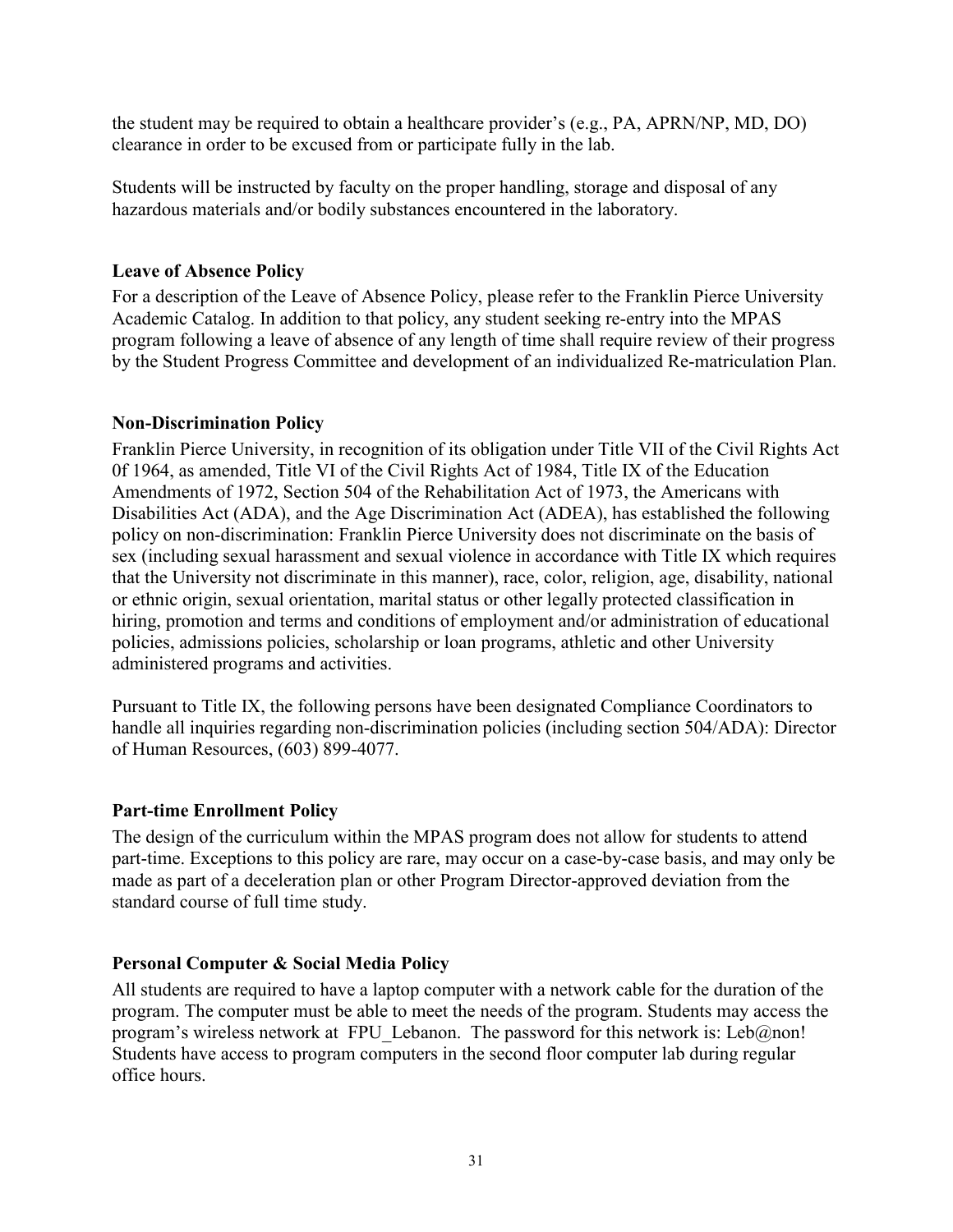The MPAS program supports the American Medical Association's (AMA) stance on social media. According to AMA, "[u]sing social media can help [providers] create a professional presence online, express their personal views and foster relationships, but it can also create new challenges for the patient– [provider] relationship."

# *AMA Guidelines*

In order to safeguard the patient-PA relationship and avoid any lapse in confidentiality, the MPAS program recommends the following guidelines:

- Use privacy settings to safeguard personal information and content to the fullest extent possible on social networking sites.
- Routinely monitor your own internet presence to ensure the personal and professional information on your own sites and content posted about you by others is accurate and appropriate.
- Maintain an appropriate boundary of the patient-PA relationship when interacting with patients online and ensure patient privacy and confidentiality is maintained.
- Consider separating personal and professional content online.
- Recognize that actions online and content posted can negatively affect your reputation among patients and colleagues, and may even have consequences for your medical career.

# *Program-Specific Expectations*

Franklin Pierce University MPAS students and faculty must adhere to the following guidelines when engaging in social media networking:

- PA faculty and staff members are not permitted to extend or accept "friend requests" to/from students.
- Classroom and clinical site training commitments should be respected. Engaging in social networking during in-class and on-site clinical time is prohibited.
- The integrity of the coursework of the MPAS program, student, and classroom privacy should be protected. Sharing questions or answers to assignments, exams, or quizzes via social media (or any other form) is prohibited.
- Patient privacy must be protected. Students MUST NOT share any identifiable patient or clinical information via any form of communication. Health Insurance Portability and Accountability Act (HIPAA) laws apply to all social networking sites.
- Students should ensure accuracy regarding statements made about the MPAS program and its community members. Students must not provide false, intentionally inaccurate or inflammatory comments.
- All laws governing copyright and fair use of copyrighted material must be followed.
- Students should recognize that one's professional reputation can be affected through social networking and therefore be judicious when posting content.

# <span id="page-31-0"></span>**Pregnancy Policy**

All students are encouraged to inform the Program Director immediately in writing once pregnancy has been confirmed. If a student chooses not to inform the Program Director of their pregnancy, the program may be unable to exercise options that could protect the fetus.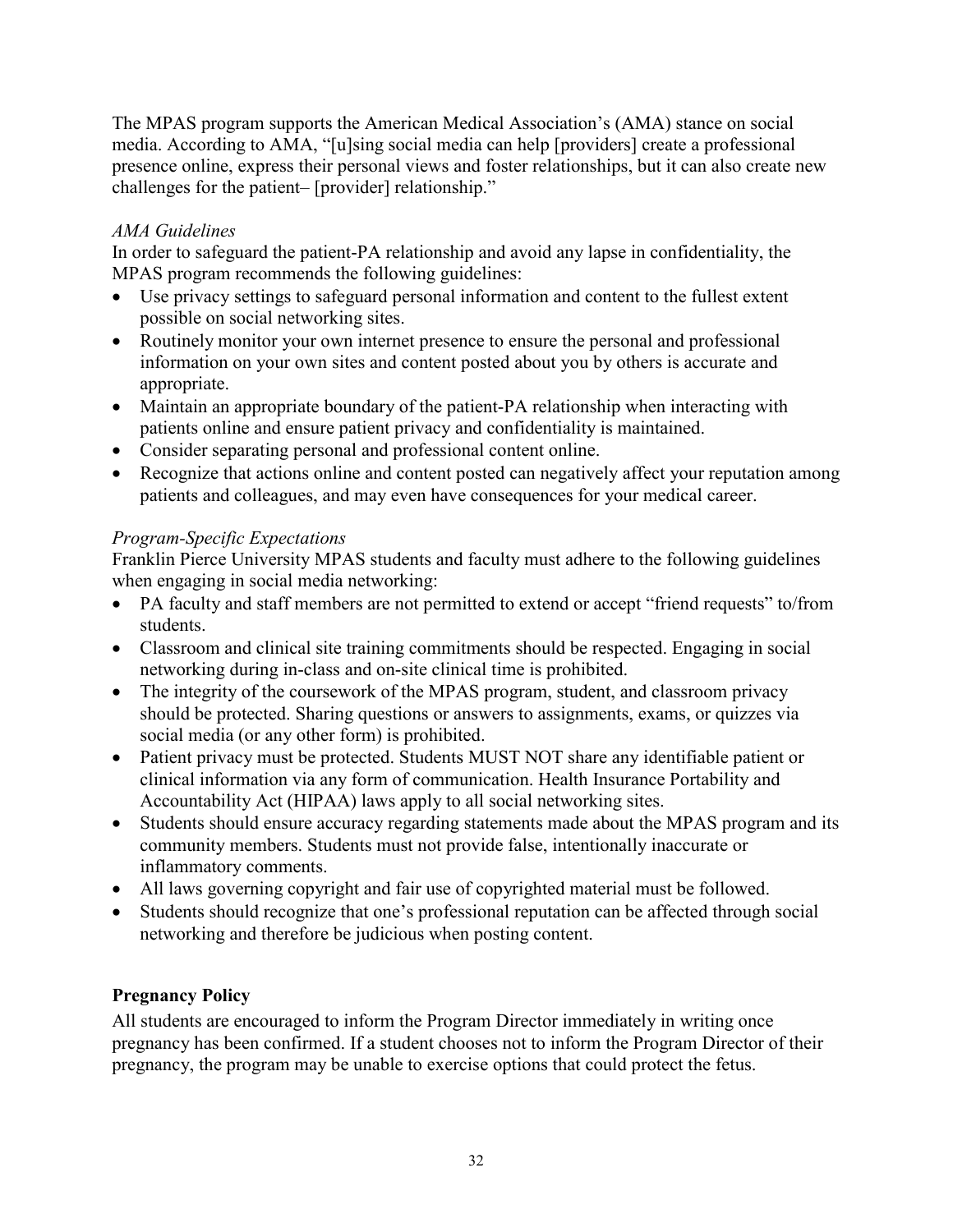For students who voluntarily disclose pregnancy, the Program Director will discuss factors to be considered in cases of pregnancy with the student based on acceptable professional guidelines.

A student is offered three alternatives after the consultation with the Program Director. These are:

- 1. An immediate leave of absence. Refer to the Leave of Absence Policy.
- 2. Continuation in the program after being given specific instruction regarding safety practices, safety monitoring, and specific clinical and laboratory assignments.
- 3. Continuation in the program with additional safety monitoring but without additional modification of assignments.

The student must be able to progress in all educational experiences of the program, both didactic and clinical. If the student cannot, they will be strongly advised to alter their course of study as stated in alternative #1 above.

# <span id="page-32-0"></span>**Program Completion and Graduation Procedures**

Certificates of Program Completion are awarded for the MPAS program in late February/early March. Degrees are conferred by the University in May at the Commencement Ceremony. The MPAS program faculty will recommend students for graduation based on satisfaction of all published requirements for program completion.

In order to participate in the Commencement Ceremony in May, all students:

- Must submit a completed Notice of Candidacy (NOC) that has been approved by their advisor(s) to the Registrar by December 1st, and must have a Request To Graduate form approved by the Registrar;
- Must not have participated in any previous Franklin Pierce University Commencement Ceremony for this degree; and
- Must have already completed program requirements in the previous June, September, January or March term.

# <span id="page-32-1"></span>**Promotion Policy**

In addition to the University's Graduate Academic Standing Policy, as listed in the FPU Academic Catalog, the MPAS program implements the following Promotion Policy that is more stringent.

#### <span id="page-32-2"></span>**Good Academic Standing**

The course sequence in the curriculum is designed to provide incremental knowledge and skills necessary for PA practice. The MPAS program has determined that the sequence must be followed to achieve this goal. A student in good academic standing will progress through the curriculum as designed. Since courses are arranged in a specific sequence, repeating a course will result in delay of the student's progress through the curriculum, and require a longer period of time to successfully complete the entire curriculum. Good academic standing is obtained by achieving a term grade point average (GPA) of 3.00 or greater,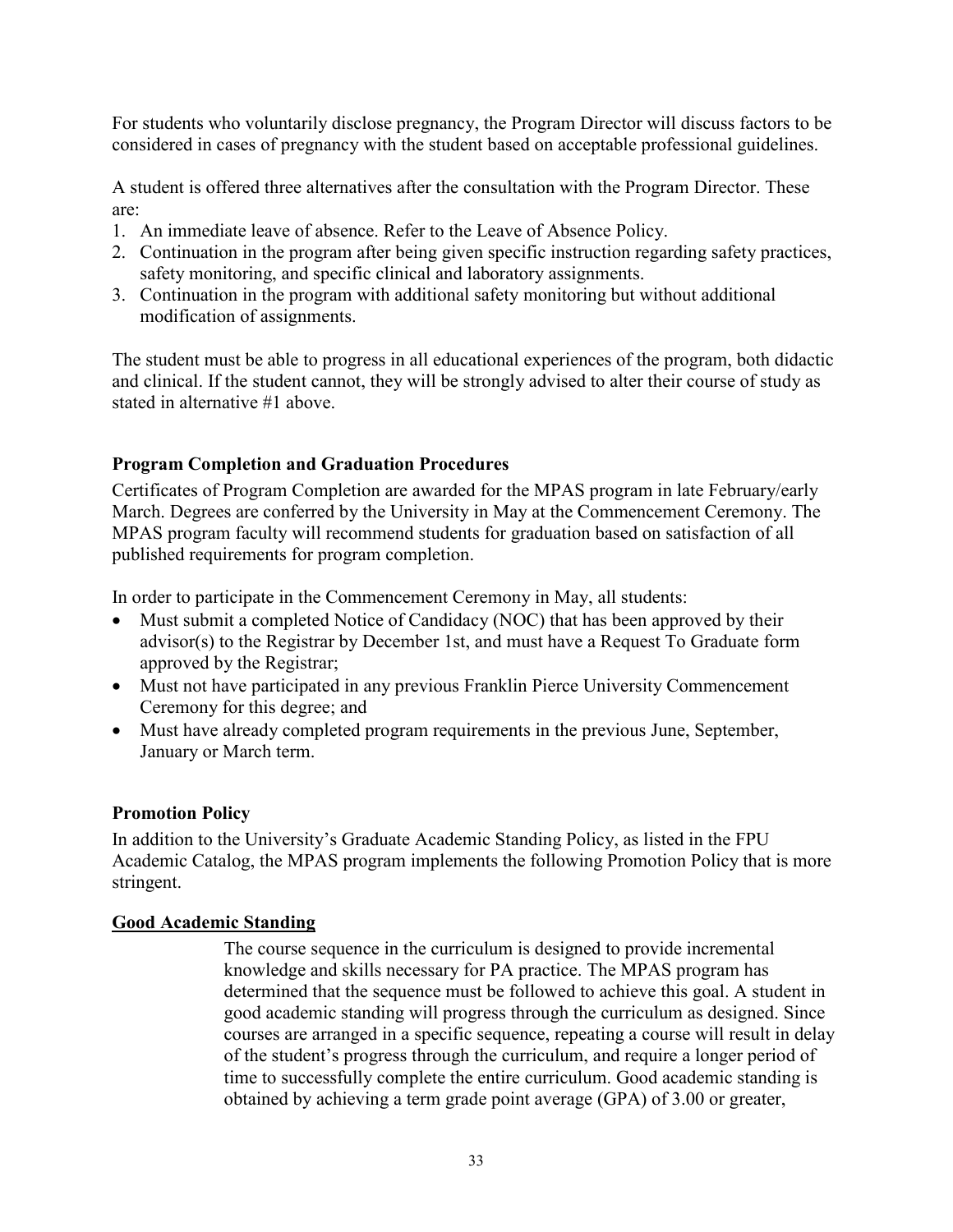maintaining a cumulative GPA of 3.00 or greater, passing all Pass/Fail courses/assignments and maintaining appropriate technical and professional standards.

# <span id="page-33-0"></span>**Disciplinary Sanctions**

# *Academic Probation*

- Any student whose term GPA is below 3.00 for a single term, or
- Any student whose cumulative GPA is below 3.00, or
- Any student who receives a final course grade of C or  $C^+$  in any course regardless of GPA.

*Students on Academic Probation who achieve a term GPA of 3.00 or greater but whose cumulative GPA is <3.0 will remain on Academic Probation for the next term. If a student is then unable to achieve a term GPA of 3.00 or greater or they are unable to achieve a cumulative of a 3.0 at the end of the term they will progress to academic suspension with deceleration.* 

# *Academic Suspension with Deceleration*

- Any student who has a final course grade of C or  $C^+$  in any two courses, or
- Any student who has been on academic probation without demonstrating satisfactory academic progress. Satisfactory academic progress means maintaining a term GPA greater than 3.00.
- Any student on academic probation at the end of term 4 of the MPAS program (as those students are not eligible to progress to the clinical year).

# *Program Dismissal*

- Any student who receives a failing final course grade in any course, or
- Any student who receives three final course grades of C or  $C^+$ , or
- Any students whose term GPA is below 3.00 for three terms (need not be consecutive terms), or
- Any student whose cumulative GPA is below 3.00 for two terms and who has not shown satisfactory academic progress. Satisfactory academic progress means maintaining a term GPA greater than 3.00.
- Any student who fails to earn a Pass (for a Pass/Fail course) or a final course grade of B+ or better in any repeated graded course, or
- Any student who fails to adhere to the technical and/or professional standards of the program, as documented on the MPAS program's Technical Standards & Professionalism Assessment Tool, or
- Students who re-matriculate for academic reasons and fail to maintain a term GPA greater than 3.0.

Notice of a Disciplinary Sanction shall be delivered in writing (electronic or paper format) to the student within five (5) days of the start of the next term and shall take effect immediately upon delivery. Appeal of the decision may be made to the Dean of CHNS in writing within seventytwo hours of delivery of the decision to the student.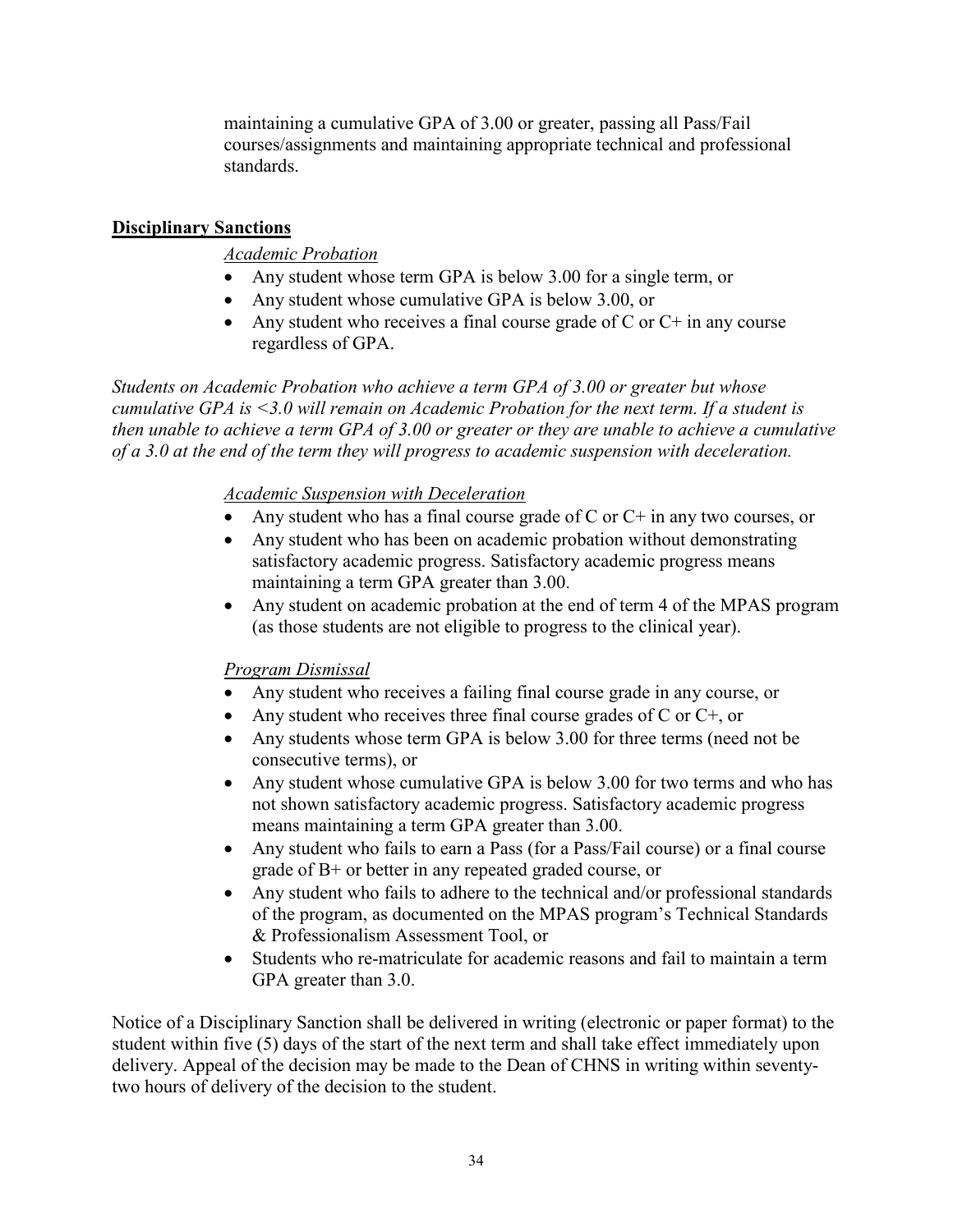Students on Probation at the end of the didactic year will not progress to the clinical year and will be referred to the MPAS Student Affairs Committee.

#### <span id="page-34-0"></span>**Remediation Policy** *(ARC-PA Std.s A3.17, C3.03)*

Remediation is a process, beyond the standard course curriculum, designed to address deficiencies in a student's knowledge, skills or behavior to bring the academic and/or professionalism competency(ies) and/or standards to an acceptable level. The process allows the student the opportunity to demonstrate achievement of the identified competency of an assessment, supervised clinical practice experience or professional behavior.

#### <span id="page-34-1"></span>**Goals of Remediation**

- a. To facilitate the student's mastery of knowledge, skills and behavior in the areas in which s/he is determined to be deficient.
- b. To assist the student in professional development.

#### <span id="page-34-2"></span>**Guidelines for Remediation**

#### <span id="page-34-3"></span>*Remediation in the Didactic Courses*

Remediation applies only to an assessment/exam, not to a course. Remediation of a practical examination/assessment will not be offered. Remediation of a quiz will not be offered. The only exception to these rules is extenuating circumstances, and is at the sole discretion of the Remediation Committee.

Students will be allowed to remediate a maximum of two (2) assessments/exams in MPAS Term 1, one (1) in Term 2, and one (1) in Term 3. No remediations shall be offered in Term 4. In any term where multiple remediations are allowed, a student may not remediate more than one assessment/exam in a single course. There are no opportunities to repeat failed assessments/exams after the maximum number of assessments/exams have been remediated.

The student is responsible for contacting the Course Director within 1 week of the initial assessment/exam regarding remediation of an assessment/exam. The timing of the remediation assessment will be determined by the Course Director, but will typically be within 2 weeks of the original exam.

Remediation is only available to students who receive an assessment/exam grade below 83%. The score of the remediation assessment will be averaged with the original score. If the remediated score is greater than the original score, the final grade will be the average of the 2 scores, up to a maximum possible score of 83%. If the remediated score is lower than the original score, the original score will stand.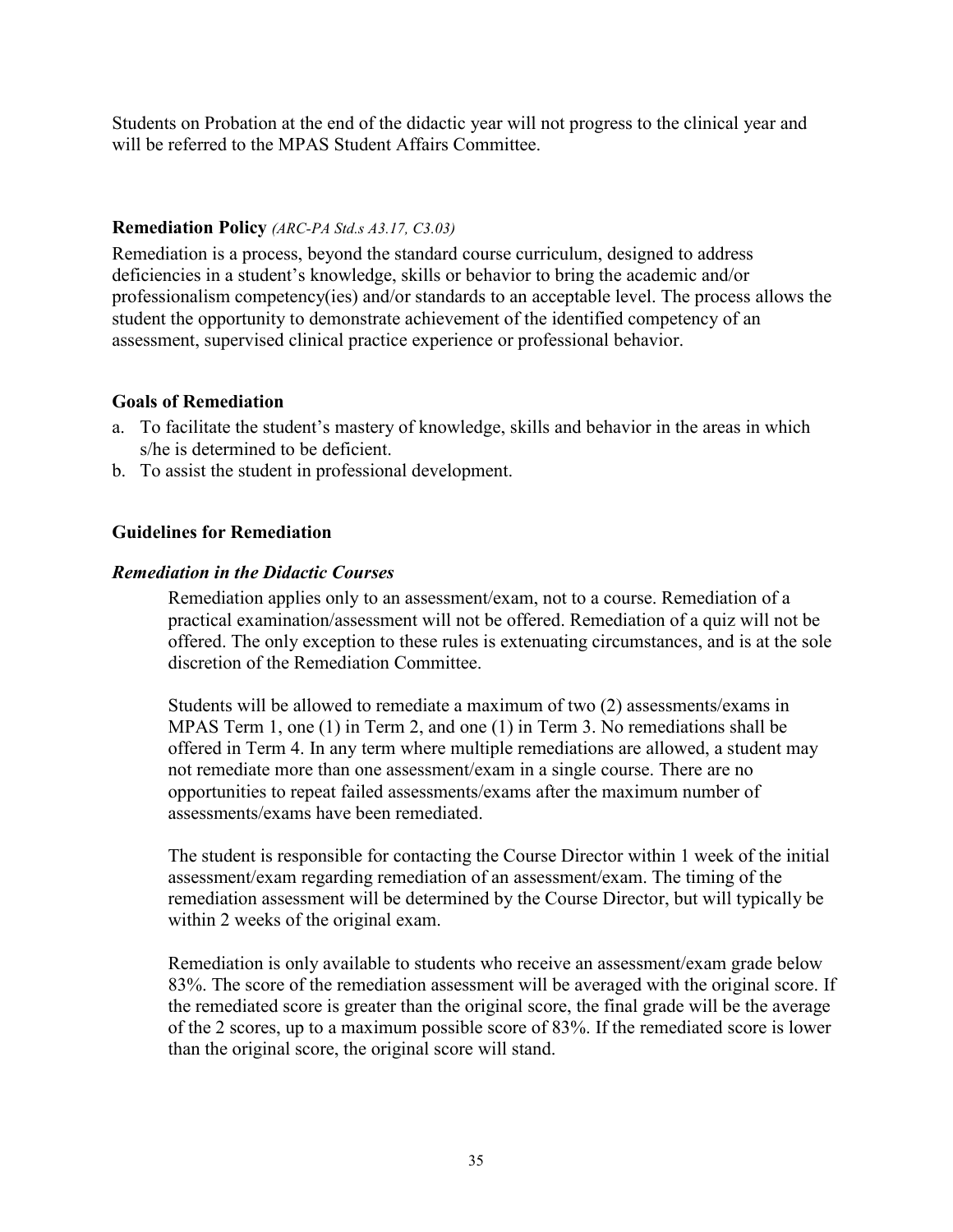If a student is decelerated and has exhausted the maximum number of remediation assessments, only one (1) remediation assessment for the entire didactic component of the program will be offered upon return. If the student has not exhausted the maximum number of remediation assessments prior to deceleration, s/he may utilize the balance of remaining remediation assessments s/he had at the time deceleration was instituted, but shall not be entitled to additional remediation assessments.

#### <span id="page-35-0"></span>*Remediation in the SCPEs and Professional Phase*

See below.

#### <span id="page-35-1"></span>**Remediation Records** *(ARC-PA Std. 3.19d)*

A record of all student remediation exercises will be kept in the student's file.

# <span id="page-35-2"></span>**Professionalism Remediation Policy**

The MPAS program believes that structured education regarding professionalism is an imperative endeavor necessary to assist students' growth as future PAs and to meet our aim to educate our students on professional behavior. For those students who behave in an unprofessional manner, the behavior shall be documented on the MPAS Technical Standards and Professionalism Assessment Tool, which is part of the student's permanent file/record. Participation in a mandatory remediation process will be required as follows:

- 1. If a student behaves in manner generally considered to be unprofessional, the faculty or staff member who witnessed the problem will present the problem to Student Progress Committee. The committee will determine whether the student needs to meet with his/her advisor for remediation and the meeting will be documented. The scope of remediation shall be determined by the advisor and shall be tailored to address and rectify the documented professionalism breach. Note: If the unprofessional behavior is deemed egregious by the faculty or staff member, the student will be referred to the Student Affairs Committee for recommendation including dismissal from the program.
- 2. Unsuccessful remediation or additional unprofessional events will be referred to the Student Affairs Committee and a plan will be made on an individual basis with input from the Program Director, which may include dismissal from the program.

# <span id="page-35-3"></span>**Summative Evaluation Remediation Policy**

Students who are unable to successfully pass the Summative Evaluation on the first administration will have to complete remediation exercises and retake the failed components of the exam, which may result in a delay of program completion and graduation, or dismissal from the program. Students may remediate up to two (2) components of the Summative Evaluation that do not meet expectations. Each remediation may be performed only once. Successful remediation will result in the original score being raised to a passing score (typically, 83%).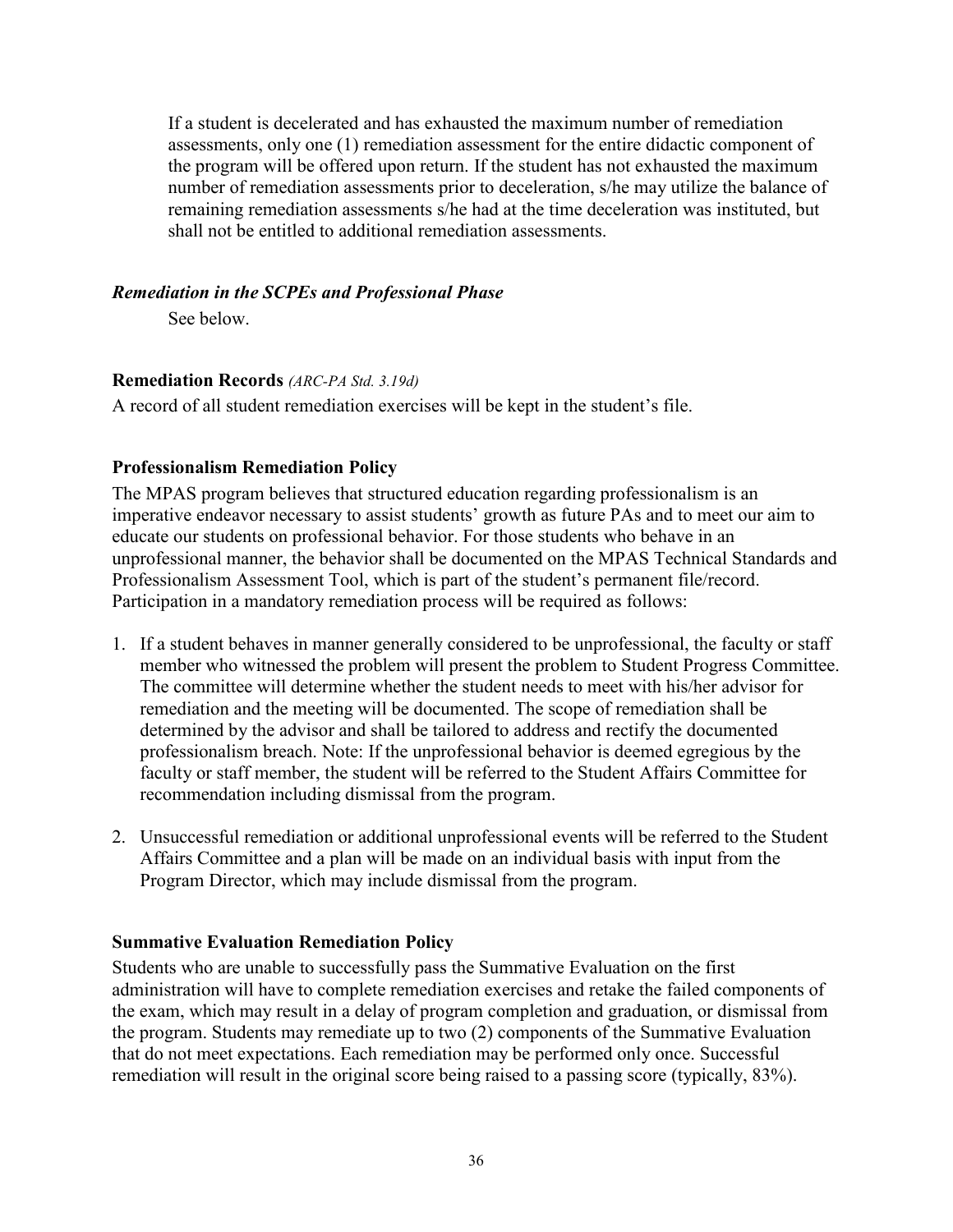#### <span id="page-36-0"></span>**Student Employment Policy** *(ARC-PA Std.s A3.04, A3.05, A3.06, A3.14h)*

In order to enhance student learning and assure student success in the MPAS program, it is recommended that students not work while enrolled in the program. If a student chooses to work while enrolled in the program, work schedules must not interfere with class attendance, academic performance or SCPE schedules. Students are never required to work for the program in any capacity. Students will not substitute for or function as instructional faculty. Students will also not substitute for clinical or administrative staff during SCPEs. Students with specific prior knowledge, experiences and skills may assist faculty (with faculty approval and oversight) and share that knowledge and skill set during didactic and laboratory sessions. Students may not be the primary instructor or instructor of record for any component of the program curriculum.

#### <span id="page-36-1"></span>**Tardiness & Disruptive Behavior Policy**

Students are expected to arrive to class on time and to participate for the duration of the class. Tardiness or distracting behavior (e.g., talking on the phone, text messaging, digging for papers, loud eating) is disruptive to classmates and instructors and can result in students missing important information. Faculty will monitor for timely arrival to and appropriate behavior in class. Episodes of tardiness will be counted as days missed per the Attendance Policy and addressed via the Professional Standards Policy noted in this Handbook. If a student arrives late to class, s/he must enter the classroom with minimal disruption.

Disruptive behavior will fall under the professional behavioral standards noted above.

#### <span id="page-36-2"></span>**Withdrawal Policy**

Withdrawal from the MPAS Program and/or courses is described in the Franklin Pierce University Catalog.

# <span id="page-36-3"></span>**SUPERVISED CLINICAL PRACTICE EXPERIENCES (SCPEs) (Clinical Rotations)**

The overall goal of the SCPEs is to provide experiences that allow the application of knowledge from the didactic courses and continue the development of professional attitudes, skills and knowledge. The experiences of real life medical situations and patients offer students the opportunity to progress from theory to practice and from textbook symptoms to patient presentations. Most of the clinical year will be spent learning and refining patient care skills that will enhance and reinforce classroom teaching, encourage professional growth and prepare students for life as a practicing PA. SCPEs occur in a variety of rural and community clinics, hospitals and private practices under supervision of a clinical preceptor. Clinical preceptors may be licensed and certified Physician Assistants, Physicians, Nurse Practitioners, Certified Nurse Midwives and other licensed healthcare providers experienced in their area of instruction.

Unlike the classroom learning, SCPEs provide the student with unique opportunities to identify gaps in knowledge and to practice new clinical skills. The student is expected to engage in self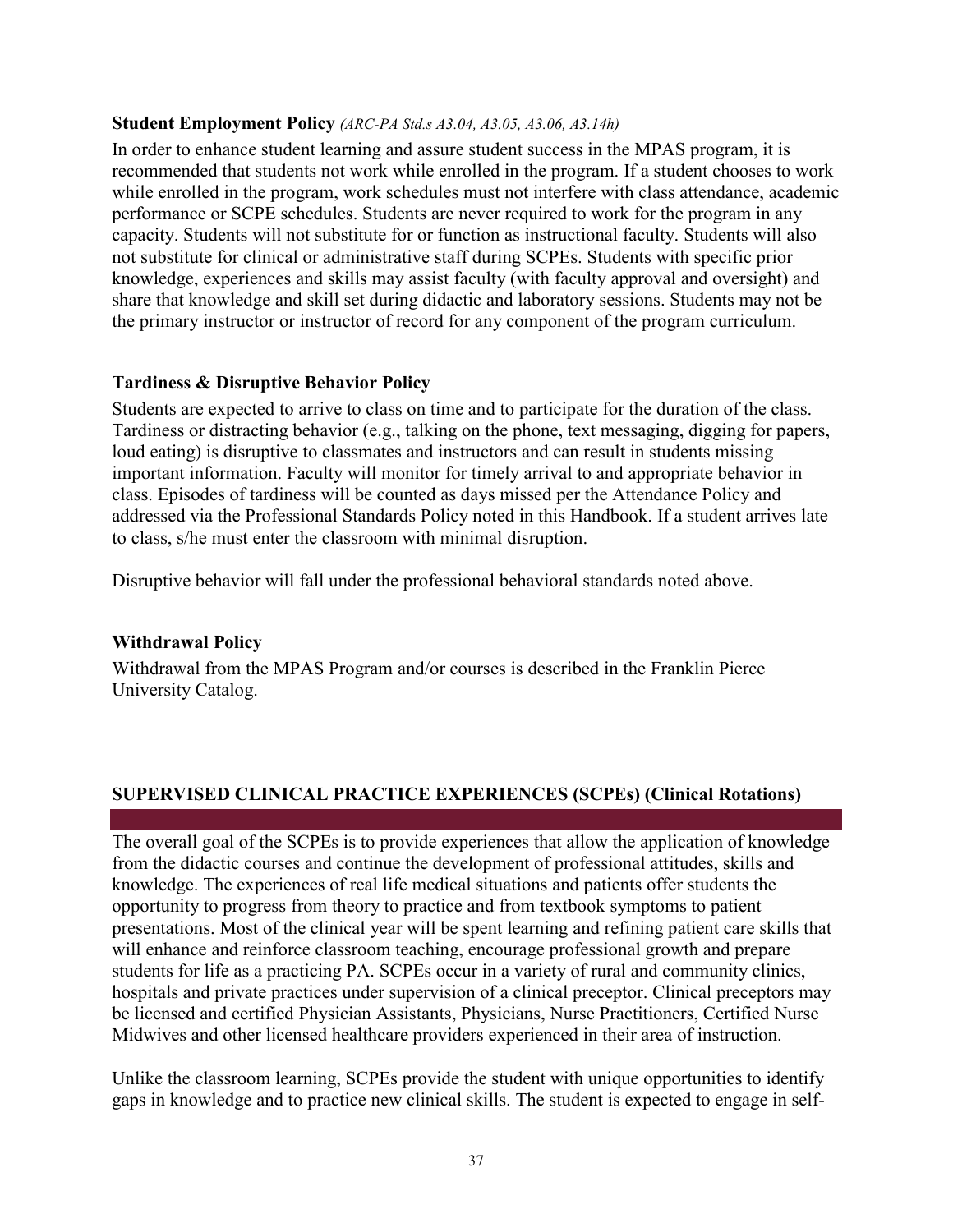directed learning, seeking out appropriate resources both in and outside of the clinical experience. Students are not expected to demonstrate mastery during the SCPEs. They are, however, expected to demonstrate competency in a host of clinical skills and tasks. They are also expected to demonstrate an enthusiasm for learning and awareness of their limitations, keeping patient safety foremost in every clinical interaction. Students need to carefully balance the acquisition of new skills with the safety and trust of the general public and the institutions providing these learning opportunities.

The MPAS Program assumes responsibility for the recruitment of clinical sites and preceptors in sufficient numbers for the program-mandated clinical component of the curriculum. Students will not be required to provide preceptors or clinical sites for any of the program-mandated SCPEs. Students may voluntarily submit the name(s) of potential preceptors and/or clinical sites not already affiliated with the MPAS Program. However, there is no direct or implied guarantee on the part of the University or the MPAS program that the student will be assigned a SCPE with any requested preceptor or clinical site, including those already affiliated with the program. It is ultimately up to the MPAS faculty and Program Director to decide whether the preceptor or clinical site is deemed appropriate for use as a SCPE.

SCPEs must provide sufficient patient exposure to allow each student to meet program expectations and acquire the competencies needed for entry into clinical PA practice with patients seeking: a) medical care across the life span to include infants, children, adolescents, adults and the elderly; b) women's health, including prenatal and gynecologic care; c) care for conditions requiring surgical management, including pre-operative, intra-operative and postoperative care; and d) care for behavioral and mental health conditions. For the core SCPEs, the clinical experience shall occur with preceptors practicing in

- Family medicine
- Internal medicine
- General surgery
- Pediatrics
- Women's health/ObGyn, and
- Behavioral health/Psychiatry.

The MPAS program will assure that all students have current, University-provided, malpractice insurance. Current Certificates of Insurance will be mailed to clinical placement sites annually.

# <span id="page-37-0"></span>**SCPE Objectives**

Each SCPE has both general (i.e., applicable to all SCPEs) and specific (i.e., targeted to the SCPE practice type) goals/instructional objectives and competencies that students are expected to meet during the clinical year.

# <span id="page-37-1"></span>**GENERAL Supervised Clinical Practice Experience Program Learner Outcomes**

Upon completion of a SCPE, the clinical phase PA student will possess the knowledge, skills and professionalism necessary to demonstrate entry-level proficiency in the following:

1. Elicit a focused and comprehensive history.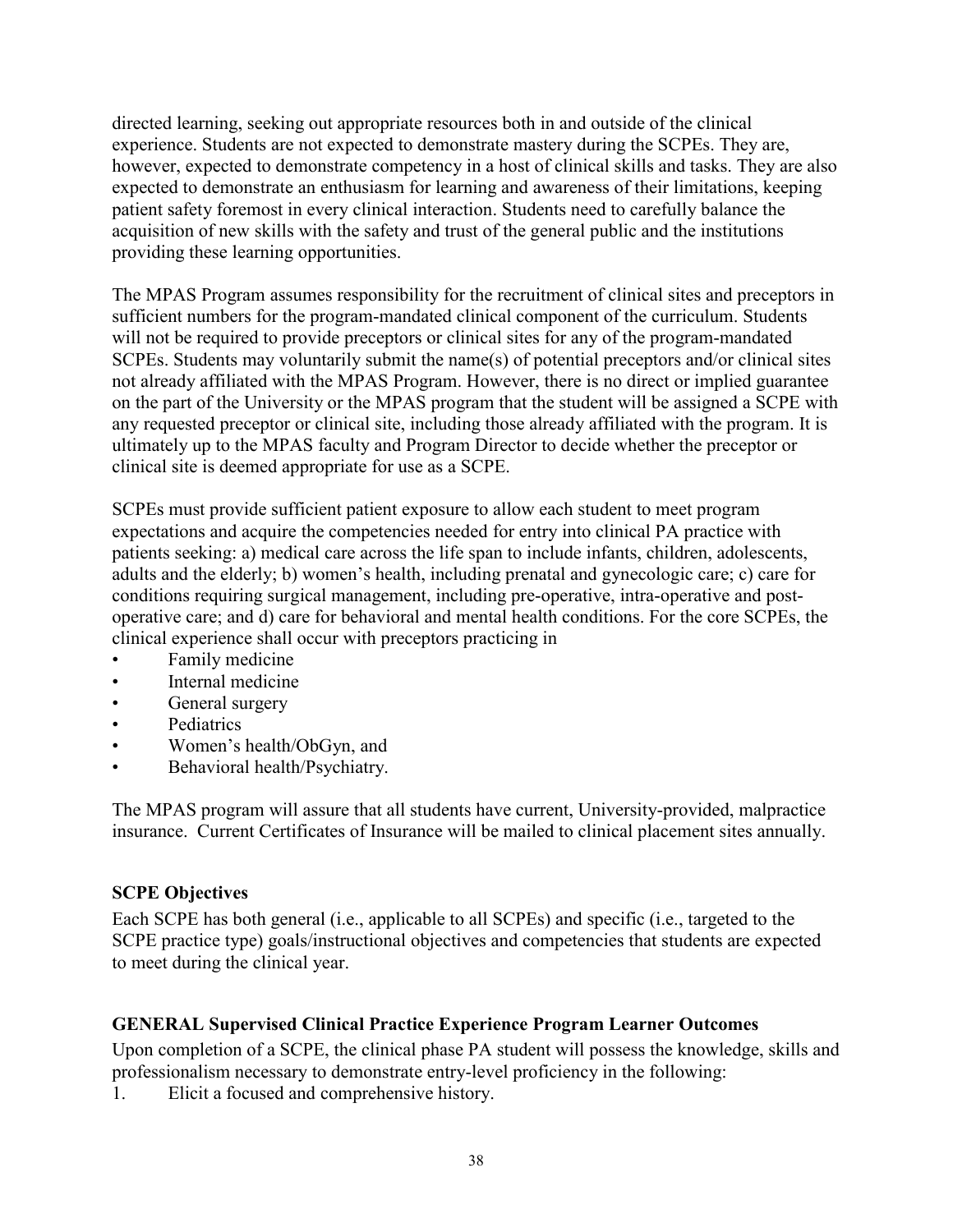- 2. Conduct a focused and comprehensive exam.
- 3. Develop a differential diagnosis and assessment.
- 4. Order and interpret screening and diagnostic tests.
- 5. Determine an appropriate treatment and follow-up plan to include referral.
- 6. Obtain informed consent for tests and/or procedures.
- 7. Generate orders and prescriptions.
- 8. Document a clinical encounter in (for) the patient record.
- 9. Provide an oral presentation of a clinical encounter.
- 10. Integrate basic science concepts and evidence based medicine into clinical practice.
- 11. Implement health maintenance and disease prevention screening and counseling.
- 12. Conduct themselves in a professional and ethical manner with patients, families and colleagues.
- 13. Give or receive a patient handover to transition care responsibility.
- 14. Collaborate as a member of an inter-professional team.
- 15. Recognize a patient requiring urgent or emergent care and initiate evaluation.
- 16. Perform general procedures e.g., sterile technique, suturing, venipuncture, IV insertion.
- 17. Identify system failures and contribute to a culture of safety and improvement.
- 18. Form clinical questions and retrieve evidence to advance patient care.

# <span id="page-38-0"></span>**SPECIFIC Supervised Clinical Practice Experience Instructional Objectives**

The Course Outline for each SCPE includes specific instructional objectives and expected learning outcomes. These can be accessed on CANVAS.

# <span id="page-38-1"></span>**PRECEPTOR & CLINICAL SITE RESPONSIBILITIES**

Students assigned to a SCPE have successfully completed the requirements of the didactic courses of the MPAS program and are now ready to apply that knowledge in the clinical setting. During each SCPE, students needs to see and experience as much medicine and/or surgery as possible in a hands-on manner. Observation alone is not satisfactory.

Students are not to be used as substitutes for clinical or administrative staff at any time.

# <span id="page-38-2"></span>**Preceptor Role**

Students preparing to become healthcare providers must be given opportunities to practice the clinical skills they will be expected to utilize as professionals. These skills include patient interviewing, physical examination of patients, communication with patients and colleagues, interpretation of diagnostic studies and clinical data, and demonstration of behaviors consistent with professionalism. Students are expected to apply and practice their skills so they may become more useful members of the healthcare team, both as lifelong learners and as future healthcare professionals.

Students inevitably enter clinical training with varying levels of healthcare experience and capability, and so delegated responsibility for patient care may need to progress incrementally over the student's period of training. It is optimal for preceptors to delegate as much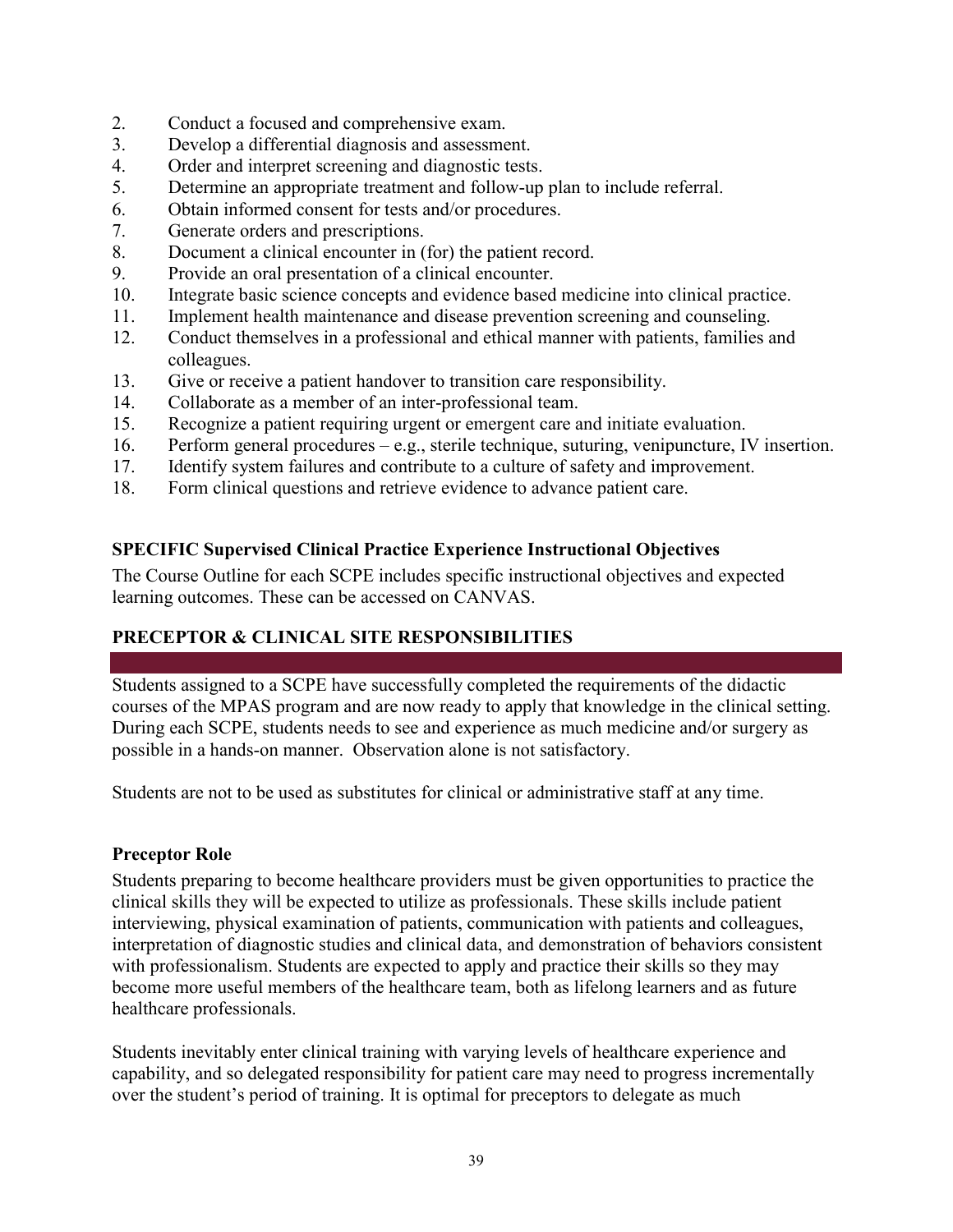responsibility as a given student is able to manage, while still providing the necessary supervision to ensure a quality learning experience for the student and the safety/well-being of patients.

A clinical preceptor will be a leader and guide in facilitating a student's patient encounters, helping the student gain clinical experiences that are relevant to the practice of medicine and appropriate for the student's achievement/experience level. As the student's patient care responsibilities are progressively advanced, s/he should be able to manage all elements of a patient encounter, from the initial chief complaint to discussing final treatment planning. All students should be given guidance up-front on how the preceptor and/or practice system would like patient encounters to occur and be documented, and preceptors should keep in mind that students just starting out their clinical rotations may need additional supervision before they feel comfortable enough working more autonomously.

To make the learning experience more meaningful for students, we encourage preceptors to be receptive to student questions and to preview patient charts with students prior to encounters. After completing these encounters, students should be given the chance to present their history and physical exam findings to their preceptor, transcribe/dictate appropriate notes, review accompanying diagnostic studies, generate a differential diagnosis and treatment plan, and complete follow-up patient phone calls as needed. The preceptor will evaluate the student's preparedness to perform these tasks within the first week of the SCPE, and evaluate the student's overall performance at the end of the rotation, and will send the appropriate documentation to the program accordingly.

PA students need exposure to and experience with the entire spectrum of clinical services. This should include, but is not limited to:

- Outpatient care
- Inpatient care
- Emergency room care
- Surgical/operative care

The PA student should be involved in all activities that the preceptor would engage in during the clinical day. Students should not be exempt from on-call, evening, weekend, or holiday clinical responsibilities, unless the preceptor has determined these activities not to be contributory to the students' learning experience.

It is the responsibility of the preceptor to give the student opportunities to perform at least the following:

- Obtain an appropriate history
- Perform a pertinent physical examination
- Interpret diagnostic studies
- Communicate necessary and expected information in oral and written presentations
- Correlate clinical and diagnostic data findings
- Develop differential diagnoses
- Develop treatment plans
- Counsel and educate patients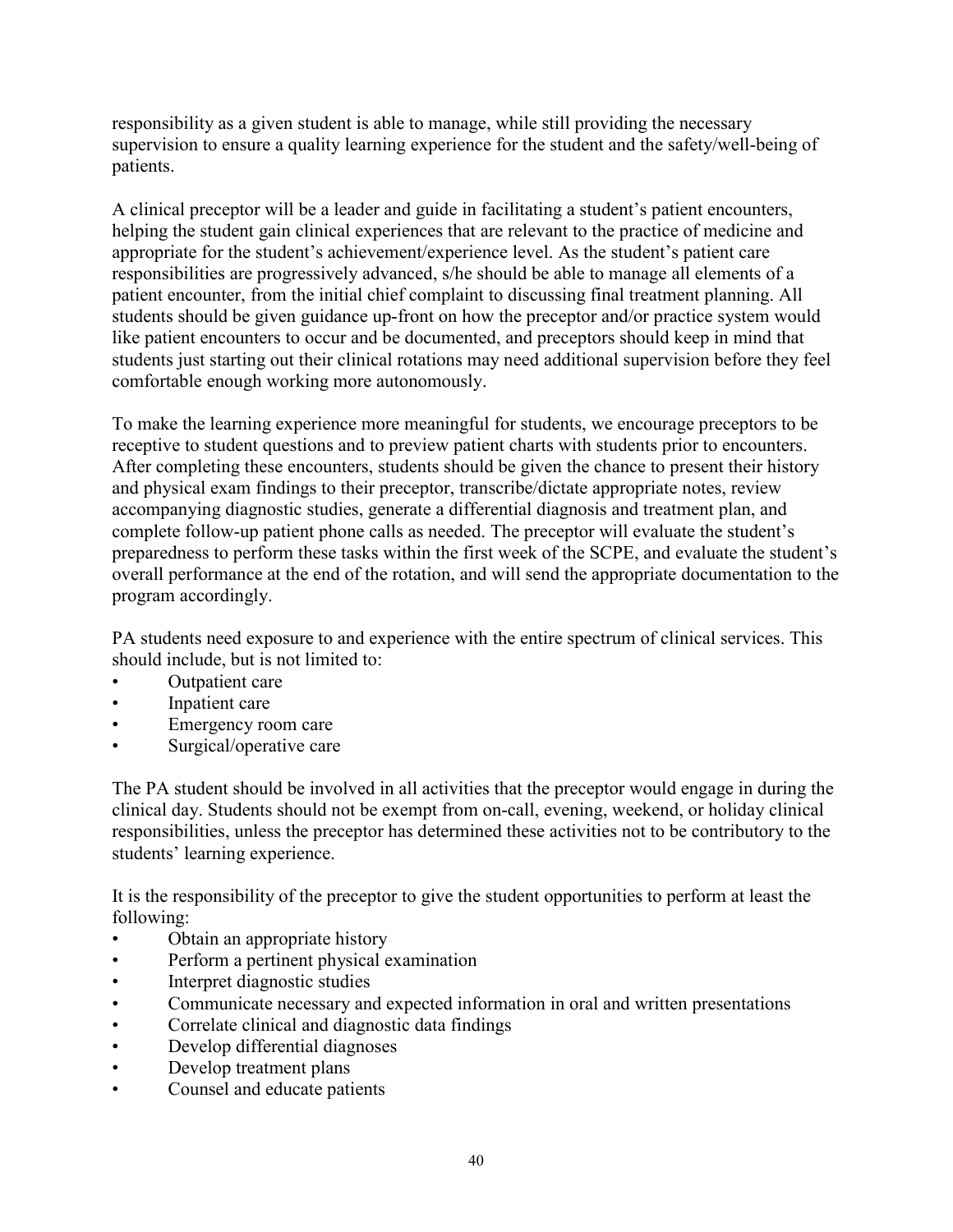Follow up with patients after discharge, as needed

#### <span id="page-40-0"></span>**Preceptor's Orientation of Students to the Clinical Site**

Each member of the healthcare team plays a role in assuring the student has a successful SCPE. Orientation should include introductions to staff, a tour of all practice sites, and a description of office and hospital protocols (including personal and environmental safety and security), routines and scheduling. It is critical to familiarize the student with practice site routines and the location of critical resources so the student can be functional and confident in various clinical settings.

#### <span id="page-40-1"></span>**SCPE GRADING**

Clinical documentation is a requirement for all SCPEs. Students are required to document two clinical encounters for each SCPE. Documentation must meet program-defined expectations. Successful completion of this documentation is required to pass the course. Failure to do so will result in a course grade of Incomplete. All assignments must be turned in on time. Late assignments will result in a grade reduction for the final SCPE grade.

In addition, the student's final grade for the SCPE will be based on the following:

| End of Rotation Exam (for core SCPEs) or Reflective paper/EBM Review* | $50\%$ |
|-----------------------------------------------------------------------|--------|
| Preceptor Evaluation of Student                                       | 35%    |
| Clinical Tracking                                                     | $5\%$  |
| Mandatory Assignments (Miscellaneous)                                 | $5\%$  |
| SCPE Administrative Task Correctness & Punctuality                    |        |
| <b>Total</b>                                                          |        |

#### **100%**

\*For the Primary Care Elective (PCE) and general Elective SCPEs, there is no End of Rotation Exam requirement, and thus a Reflective Paper/EBM Review will be due and account for 50% of the final SCPE grade.

To ensure timely assignment of rotation grades, we ask that the Preceptor Evaluation of Student form be completed and submitted to the Course Director during the last week of the SCPE. All final course grades are assigned by the program. Students are not to discuss grades with their clinical preceptors. Any questions about SCPE grades are to be referred to the Course Director.

# <span id="page-40-2"></span>**End of Rotation Exam (EORE)**

Students will take the EORE generally on the last Friday of the SCPE at a time determined by the Course Director. Students will discuss with preceptors site attendance prior to or after the EORE. Students may return to the MPAS Program to attend the EORE in the computer lab OR may seek permission from the Course Director to use an off-site proctor and site (i.e. preceptor, staff at clinical site, appropriate professional office staff, professional testing facility) to take the EORE. Off-site EOREs must be arranged by the Course Director per PAEA guidelines and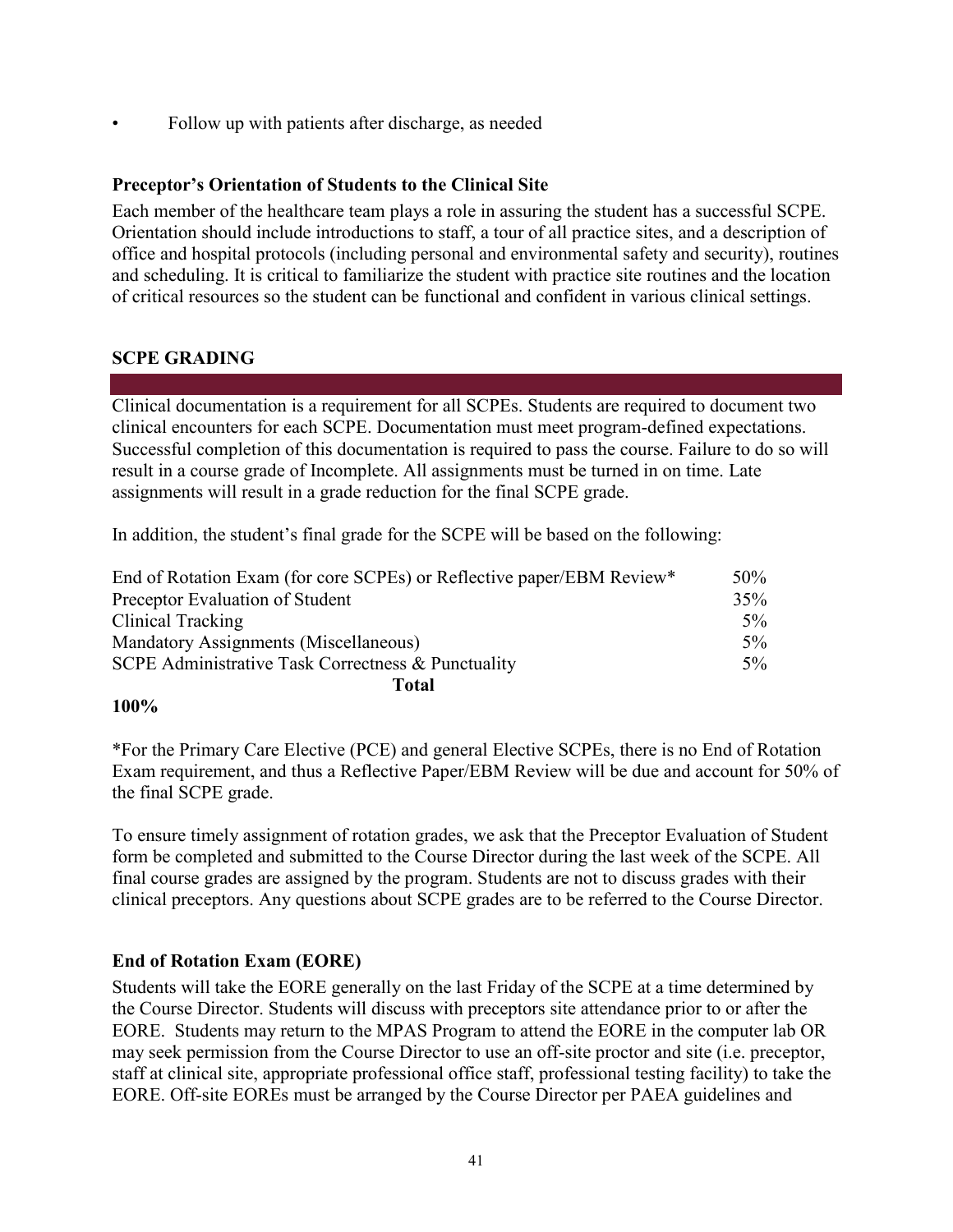limitations, and will follow the same policies and requirements as on-site, including adherence to the student academic Honor Code. EOREs occur for the following rotations: Family Medicine, Internal Medicine, Surgery, Pediatrics, Behavioral Medicine (Psychiatry), Women's Health and Emergency Medicine.

# <span id="page-41-0"></span>**Reflective Papers**

For Primary Care Elective and general Elective SCPEs, students will complete reflective papers in lieu of an EORE. The assignment is due the last Friday of the SCPE. Additional description, grading rubric and learning objectives will be provided by the Course Director on the digital learning management system.

# <span id="page-41-1"></span>**Preceptor Evaluation of Student**

At the end of the SCPE, students will be evaluated by their preceptor in at least the following areas: medical knowledge, patient care skills, interpersonal skill and professionalism. It is recommended that students meet with their preceptor to discuss the evaluation.

# **SCPE Administrative Task Correctness & Punctuality Points**

The timely completion of paperwork, documentation, health requirements and assignments are imperative during the Clinical and Professional Phases of the program. Non-adherence to set or requested deadlines can lead to delayed Supervised Clinical Practice Experiences (SCPEs) as well as may affect program progression. For this reason, a calculation of final grades includes SCPE Administrative Task Correctness & Punctuality points. Overall percentage points may be deducted from this portion of your overall grade up to the full 5%. Reasons you would have a percentage point deducted include failure to meet deadlines, failure to fully complete forms or site specific requirements, failure to respond within 48 hours of initial email contact regarding SCPE requirements, and/or failure to keep updated and current health requirements.

# <span id="page-41-2"></span>**Assignments**

# <span id="page-41-3"></span>*Mandatory Assignments (Miscellaneous)*

Mandatory Assignments are determined by the Clinical Course director and may vary by individual SCPE. Percentage points are earned by completing assignments by designated due dates. If you fail to turn in an assignment by the assigned deadline date and time you will lose up to one point per day. Each mandatory assignment will be worth 5 points. If you turn your assignments in, including required note rewrites/edits, by the assigned date and time then you will receive the points.

# <span id="page-41-4"></span>*Clinical Tracking*

Students must record each patient encounter and procedure that he/she experiences during the clinical rotation. A patient encounter is any and every interaction with a patient while the student is participating at the clinical rotation site(s). If the student encounters the same patient on multiple days/times, the patient encounter is to be logged once per day. The student must also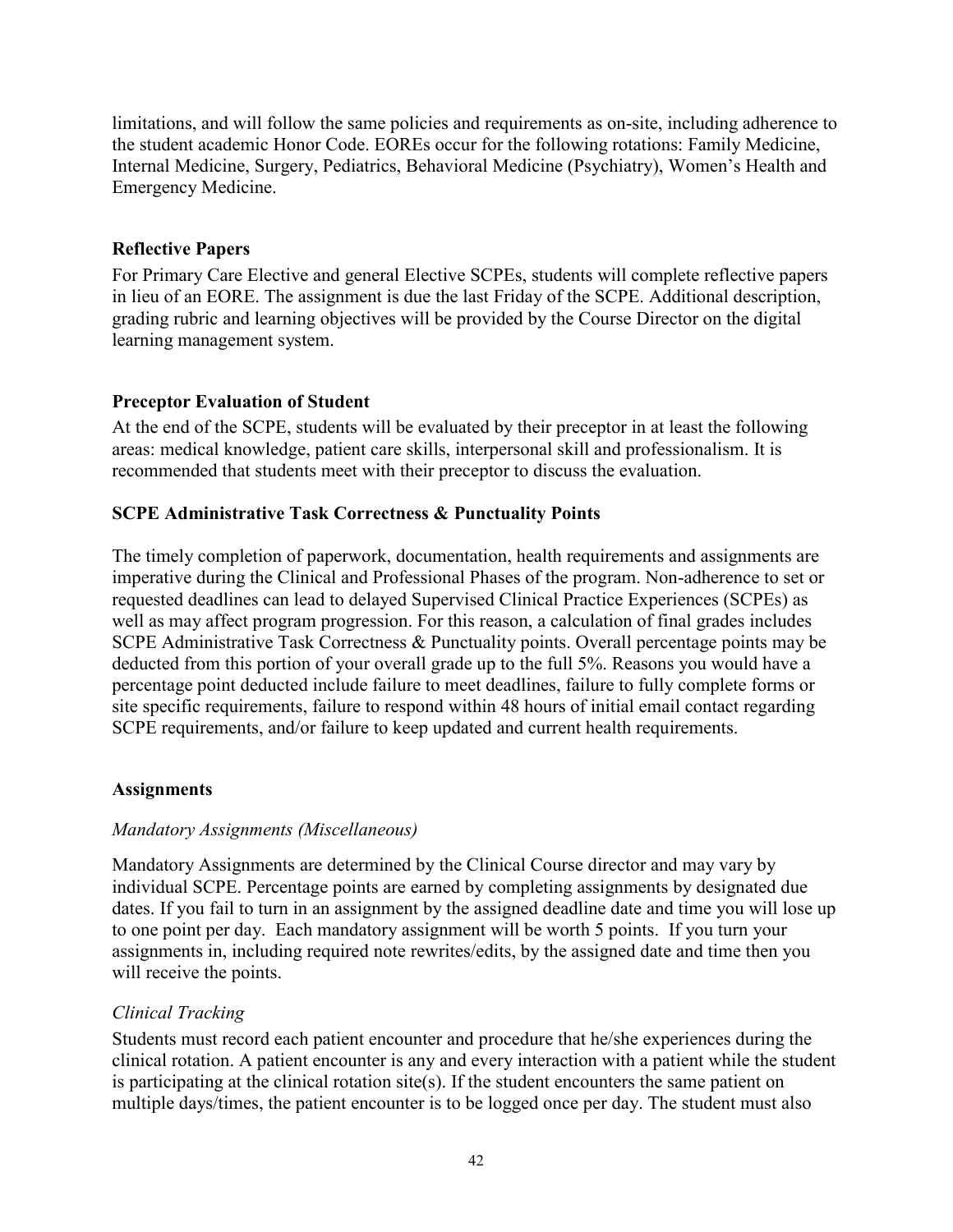document the level of participation including whether they observed, assisted or performed a procedure.

Patient encounters should be logged within forty-eight (48) hours of the actual encounter. The final patient encounter log is due by end of workday on the last Friday of the SCPE. Any paper notes about patient encounters the student records while tracking the patients must not have any personal identifiers (e.g., patient names, social security numbers, medical records numbers) and must be shredded to avoid potential HIPAA and professionalism violations. Students must not record or save patient encounters, including any portion of the patient workup or treatment, on any electronic device (e.g., cell phones, thumb drives, personal computers).

# <span id="page-42-0"></span>*Patient Documentation*

Students will be required to submit two (2) patient documentation notes per SCPE that will include a thorough evaluation of History of Present Illness, Medications, Allergies, Review of Systems, Past Medical History, Social History, Family History, Physical Examination Assessment and Plan. The first note is due by Friday 8am of the second week of the SCPE. The second note is due by Friday 8am of the fourth week of the SCPE. Any note that fails to meet program expectations shall be returned to the student for re-write by the following Wednesday (end of day). Documentations must be re-submitted by the student within 48 hrs of receipt. Successful completion of both notes is REQUIRED to pass the course. Below is a listing of the required documentation for each SCPE:

| Behavioral Health<br>/Psychiatry | 1 H&P and 1 SOAP note (each one must include mental status exam)                                     |
|----------------------------------|------------------------------------------------------------------------------------------------------|
| <b>Family Medicine</b>           | 2 SOAP notes                                                                                         |
| Emergency                        | 2 SOAP notes (at least one must be an ortho complaint)                                               |
| Surgery                          | post-op note (with orders for inaptient management) and 1 SOAP note<br>(inpatient or discharge note) |
| Pediatrics                       | 1 Well Child H&P (including developmental milestones) and 1 SOAP note<br>$(ill$ child)               |
| ObGyn/Women's<br>Health          | 2 SOAP notes (including 1 OB note)                                                                   |
| Internal Medicine                | 1 H&P and 1 SOAP note (one note must be on a Geriatric patient)                                      |
| Electives                        | 2 SOAP notes                                                                                         |

The Center for Medicare and Medicaid Services (CMS) guidelines permits students to document a portion of the History and Physical Exam (the Past Medical History, Family History, Social History, and Review of Systems). If a particular site does not authorize or allow PA students to officially document patient notes in a paper or electronic chart, it is advisable for students to document the patient encounter on a separate piece of paper so they can continue practicing documentation skills and obtain feedback from the preceptor.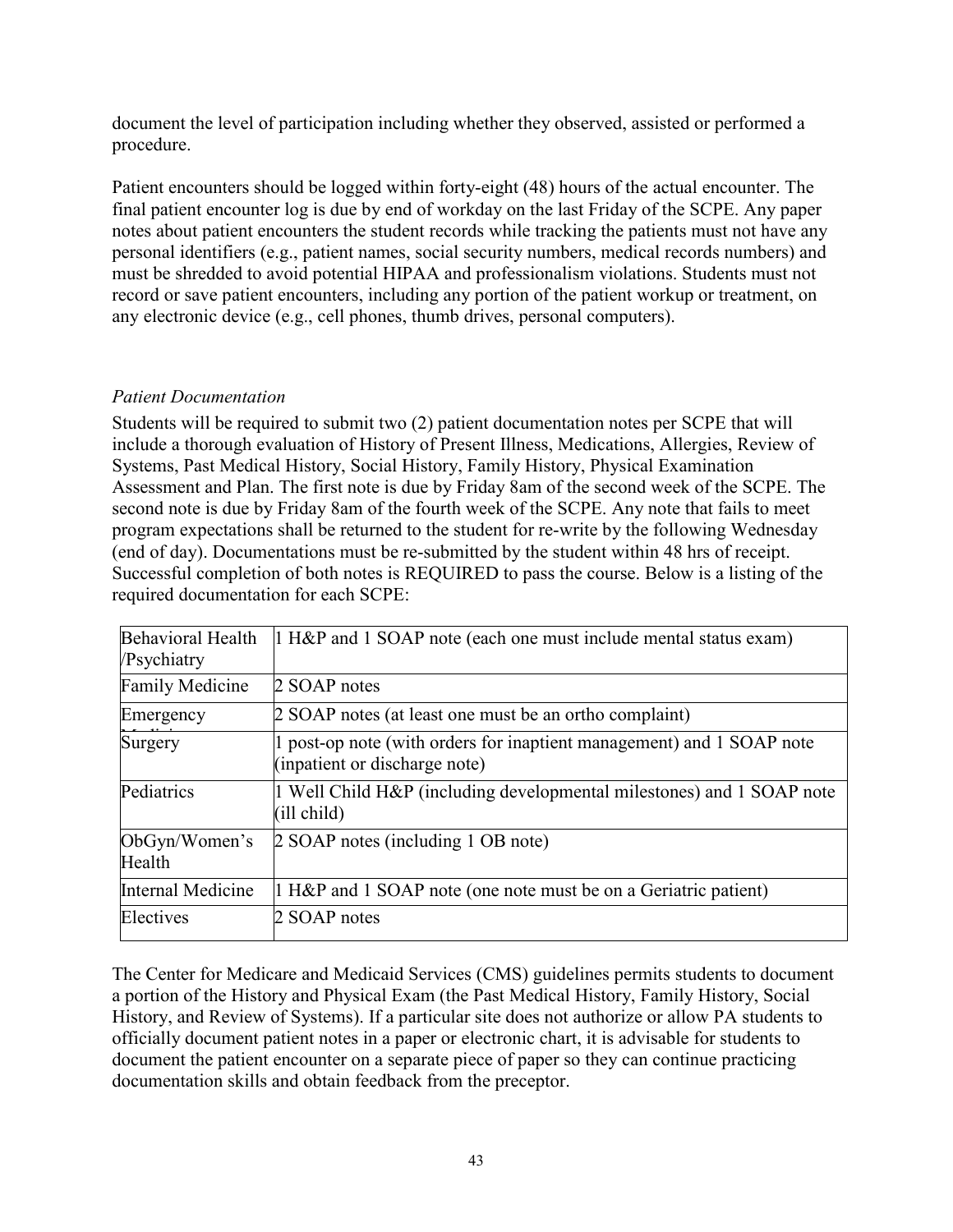#### <span id="page-43-0"></span>*Student Evaluation of Preceptor & Site*

Students must complete the Evaluation of Preceptor & Site form on last Friday of the SCPE with final time for submission to be determined by Course Director.

#### <span id="page-43-1"></span>**SCPE Remediation**

SCPE grades are comprised of End of Rotation Examinations (EOREs), Preceptor Evaluation, and Assignments (Clinical Tracking, Student Evaluation of Preceptor & Site Survey).

Students MUST complete and pass all components of the individual SCPE.

- Students are only allowed to remediate as follows:
	- o A maximum of two (2) EOREs for the entire clinical phase. Students are not allowed to remediate the same EORE twice.
	- o An EORE score between 73% and 82.99% shall result in a mandatory keyword feedback assignment to be completed within 14 days of EORE. The student also has the option of retaking the EORE. If the EORE average after retake remains below 83%, mandatory keyword feedback shall be required for the retake exam.
	- o An EORE score less than 73% shall result in a mandatory keyword feedback assignment to be completed within 14 days of the EORE. The student must also retake the failed EORE and achieve an average score of 73% or higher.
		- A second failure of the same EORE type shall be grounds for dismissal from the program.
		- A failure of a third EORE (<73%) cannot be remediated and shall be grounds for dismissal from the program
	- o One (1) incidence of failed clinical tracking.
	- o One (1) failed SCPE. If a student fails a SCPE, then the student's Elective SCPE will be used to repeat the failed SCPE. In the event the student has already completed his/her elective SCPE earlier in the clinical year, then s/he will be required to repeat the failed SCPE at the end of the clinical year, which may result in a delay in program completion. The Course Director or the Student Progress Committee may determine that a more extensive remediation plan is warranted. The plan will be defined in a written agreement (i.e., learning contract) with the student and will require the approval of the Program Director. **A second failure of a SCPE shall be grounds for dismissal from the program.**
- Remediated items must be completed within seven (7) days of the date of the original assessment item. Students will be given a grade of Incomplete in the applicable SCPE course until any remediations are complete. If the remediation timeline is not met, the original grade shall remain in effect. *Extenuating circumstances will be addressed on a case by case basis.*
- The score of a remediated assessment shall be averaged with the original score for a final grade.
- In some cases, the Course Director or the Student Progress Committee may determine that a more extensive remediation plan is warranted regardless of the final grade. The plan will be defined in a written agreement (i.e., learning contract) with the student and will require the approval of the Program Director. A student who has utilized all available remediations as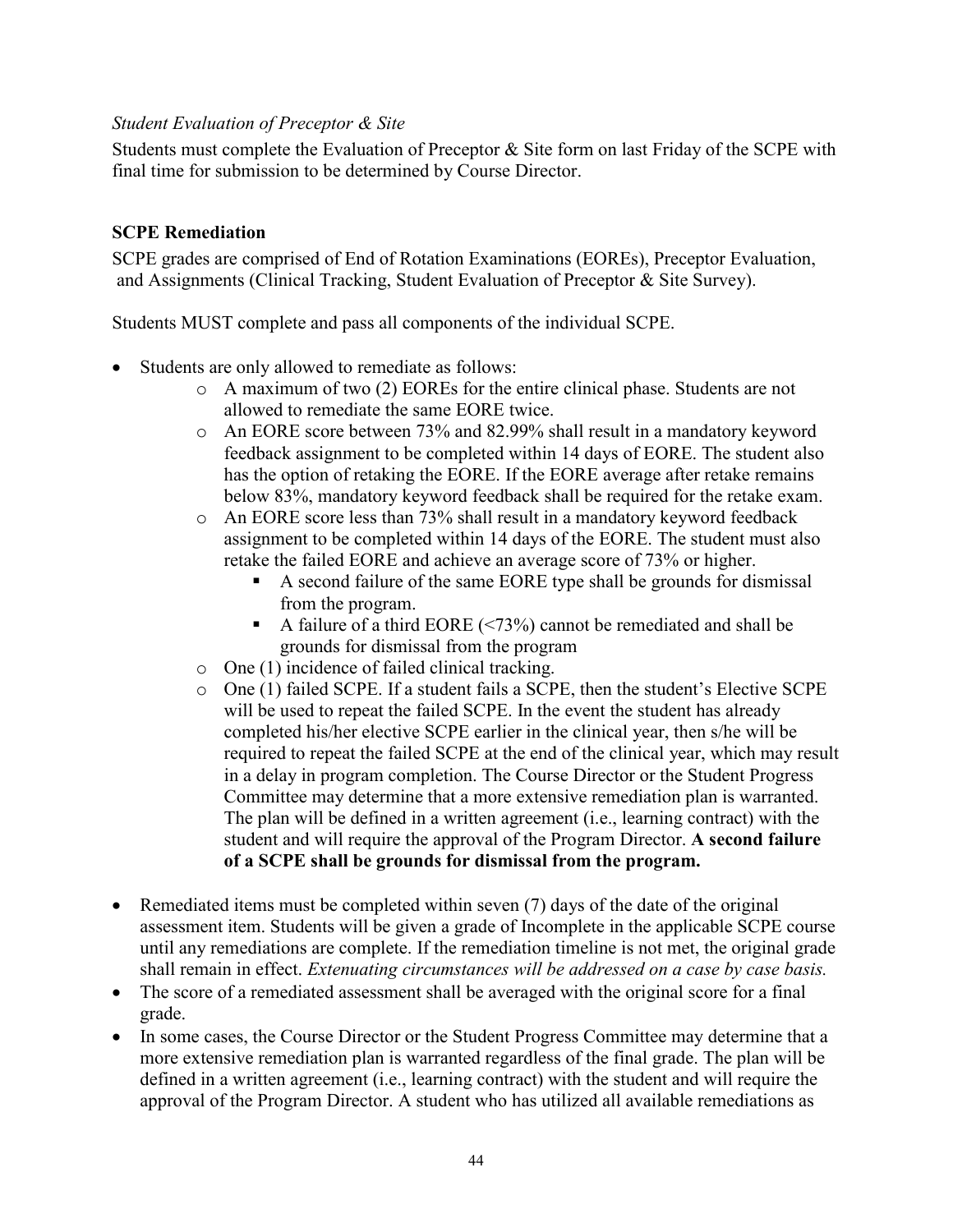described above will be referred to the Student Affairs Committee for further review and recommendation, including possible dismissal from the program.

#### <span id="page-44-0"></span>**Remediation Records** *(ARC-PA Std. A3.19d)*

A record of all student remediation exercises will be kept in the student's file.

#### <span id="page-44-1"></span>**POLICIES & PROCEDURES SPECIFIC TO SCPEs**

#### <span id="page-44-2"></span>**Attendance**

# *IMPORTANT: There are no personal days nor vacation days during the SCPEs. Students are not to request days off for vacation or for studying during the SCPEs.*

Each student must attend every scheduled SCPE day. Site schedules may vary including evenings, overnights, weekends, and on-call responsibilities. The daily timetable will be determined by the preceptor, and shall not be less than 40 hours per week (i.e., a full time schedule). Some sites, due to the operational tempo of the medicine practiced, may be as much as 60 hours per week. PA students should not work more than 80 hours consecutively. Students, however, may voluntarily elect to work additional hours with permission of the preceptor. Students should direct questions or concerns about work hours to the Course Director.

#### <span id="page-44-3"></span>*Excused Absences*

An excused absence is an absence due to personal emergency or incapacitating illness of the student or the student's dependent or immediate family (i.e., first degree relatives), participation in approved university-sponsored activities (with verification) or government required activities. Arrangements to have an absence excused (other than for an emergency) must be made prior to the absence. *Business appointments, job interviews, routine dental and doctor appointments, weddings, graduations, family reunions, and other social events are not valid reasons for an excused absence.* The Course Director, with input from the Student Progress Committee and/or Program Director, will ultimately determine if an absence is excused. In the case of illness, the Course Director must be notified by email (PAClinicalYear@franklinpierce.edu) within 24 hours of the absence.

The student is also responsible for contacting the preceptor/SCPE site office as soon as possible regarding the absence, via telephone or electronic means; but in any event, no later than 1 hour prior to the start of the clinical shift. If the appropriate party cannot be reached, then students must leave a phone or electronic message regarding the absence, and a phone number where they can be immediately reached.

More than two (2) excused absences from a single SCPE will result in a grade of "I" (incomplete). SCPEs in which students receive an "I" may have the opportunity to complete the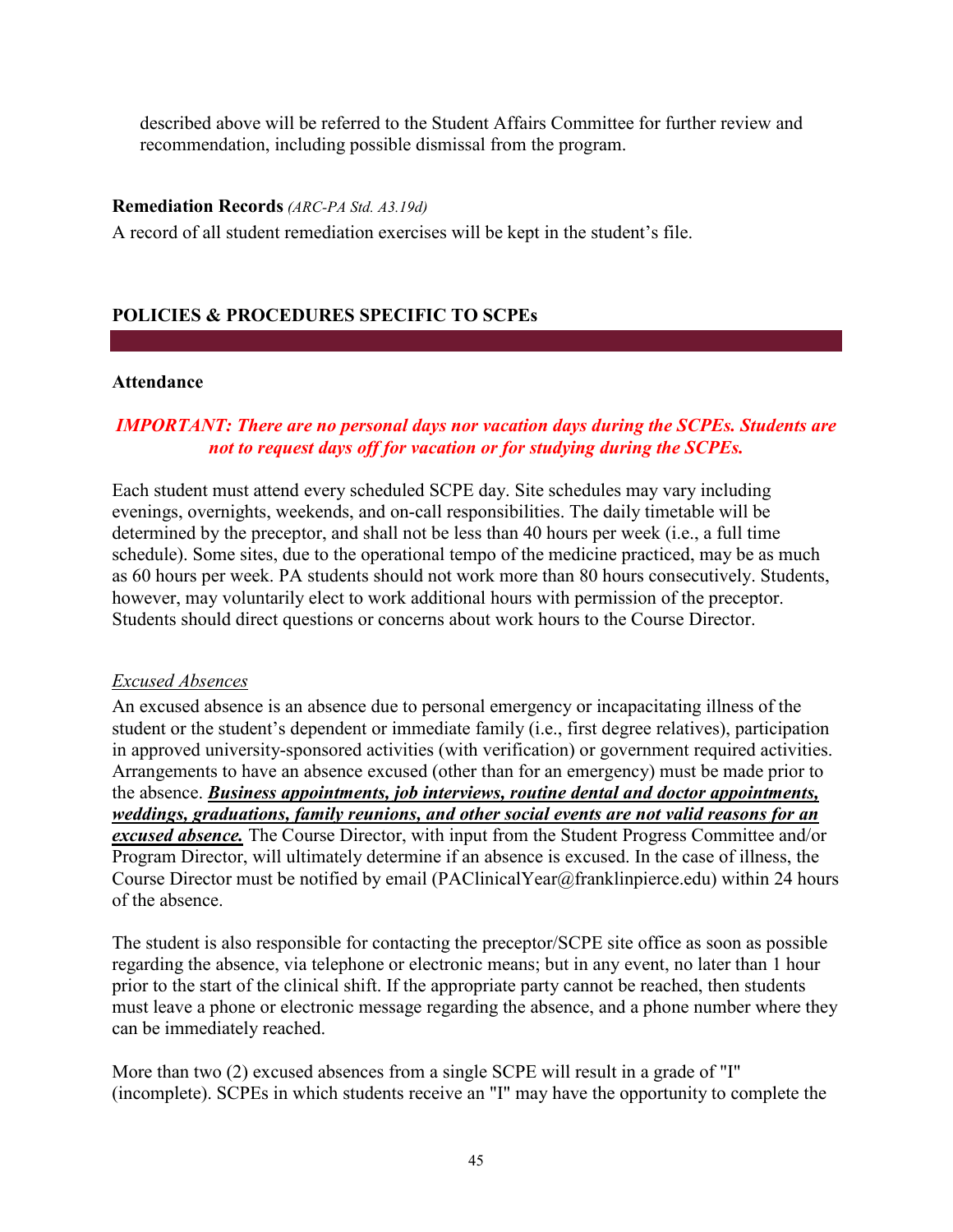rotation at a later date, depending on the rotation availability and at the discretion of the Course Director. Time missed will be made up on an hour for hour basis. Extenuating circumstances will be considered at the discretion of the MPAS Program.

# <span id="page-45-0"></span>*Unexcused Absences*

Any absence not meeting the definition of an excused absence shall be considered an unexcused absence. Otherwise excused absences not reported to the MPAS program as described above are also considered unexcused absences, regardless of reason.

Unexcused absences for a SCPE will result in the lowering of the final grade as follows:

- One (1) unexcused absence will drop the final grade in that SCPE by 5 percent.
- Two (2) or more unexcused absences during the same SCPE will result in an "F" for that SCPE.
- Unexcused absences will also result in the student receiving a professionalism violation. More than three (3) professionalism violations documented against a student is grounds for dismissal from the MPAS program. Each case will be reviewed on a case-by-case basis.

Unexcused absences for all other courses in the clinical and professional phases will result in a grade of zero for the assessment/exam.

# <span id="page-45-1"></span>*Holidays*

At the discretion of the preceptor, students on SCPEs may have the following days off: Easter Memorial Day Fourth of July Labor Day Thanksgiving Day

# <span id="page-45-2"></span>*Other Situations for Absences*

Job interviews are not considered valid reasons for absences. All attempts must be made to schedule an interview so it does not interfere with a supervised clinical practice experience (SCPE). In the event this cannot be accomplished, students must first obtain written permission from the Course Director to attempt to arrange time off for the interview. Subsequently, the preceptor must grant permission for the absence, and students must make up the missed clinical time within the confines of that SCPE's dates. The MPAS program must be notified as outlined above. A maximum total of two (2) days per calendar year will be allowed for interviews.

# <span id="page-45-3"></span>**Dress Policy** *(ARC-PA Std. B3.01)*

PA students must dress in a professional manner during clinical assignments. In certain circumstances, as directed by the preceptor and/or clinical site, students may be required to wear scrubs.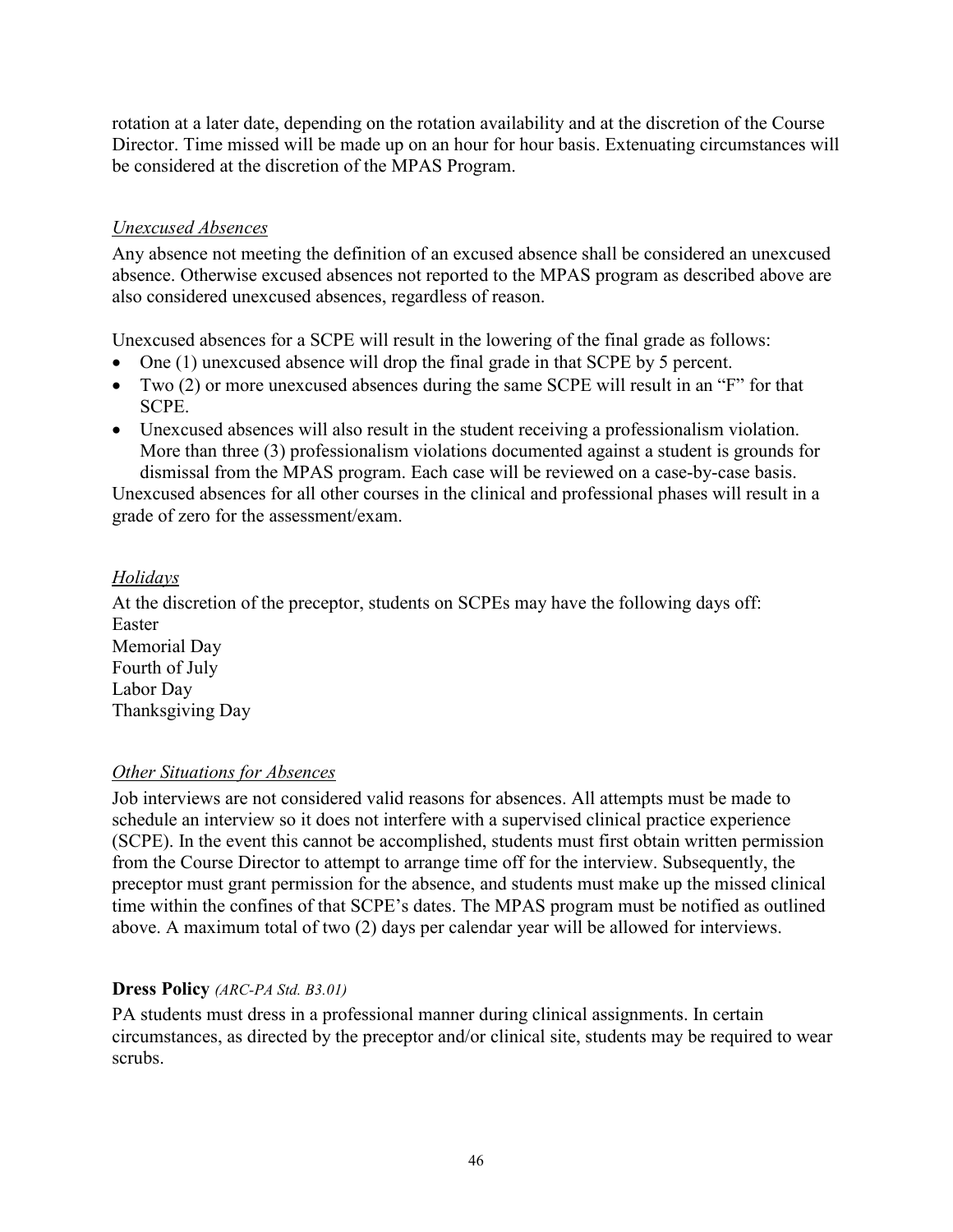PA students must wear their Franklin Pierce University PA Program nametags OR clinical site name tag (if required by the clinical site) at all times during SCPEs. The name tag must be visible and clearly identified in the clinical setting to distinguish PA students from physician assistants, physicians, medical students and other health profession students and graduates. Students must also wear their MPAS short white lab coat, which will also aid in identification. Occasionally, and in special circumstances determined by the preceptor and/or clinical site, such as the operating room, short white coats will not be appropriate.

Students must notify the Course Director immediately if their name tag breaks or gets lost so that a replacement can be ordered.

#### <span id="page-46-0"></span>**Communication**

Program informational emails and document attachments will be sent only to a student's official FPU account assigned at the time of their admission. Students are responsible for checking their University account daily. This conduit is critical for information sharing. Students bear full responsibility for erroneous or overlooked information if they fail to monitor, read and respond to email correspondence pertaining to the program.

If you have trouble accessing your Franklin Pierce email account, contact the IT Help Desk at 603-899-4214.

#### <span id="page-46-1"></span>**CastleBranch Requirements** *(ARC-PA Std.s A3.07, A3.21)*

The Program has contracted with a third party record-keeping company to track and maintain all student records as required above. Students were required upon program admission to have a health examination within the past 12 months, completed series of immunizations based on current CDC recommendations, and a two-step tuberculin skin test (PPD). During the clinical periods of education, students will be required to repeat the physical examination and PPD at least annually based on when the initial service was rendered (not upon the date of matriculation), as well as keep other immunizations current. It is the responsibility of students to keep track of expiration dates. Failure to complete the required documentation can prevent or delay students from participating in the program and/or beginning SCPEs. Only the health summary generated by the third party record-keeping company will be kept in the student's locked file on campus.

All medical records and verification checklist will be maintained by the office of the student's primary care provider.

All students must have proof of the following prior the first day of classes in the clinical portion of the program:

1. A current (within the past 12 months) health examination indicating the student does not have any physical or mental health conditions that may affect their ability to provide medical care or put patients in danger.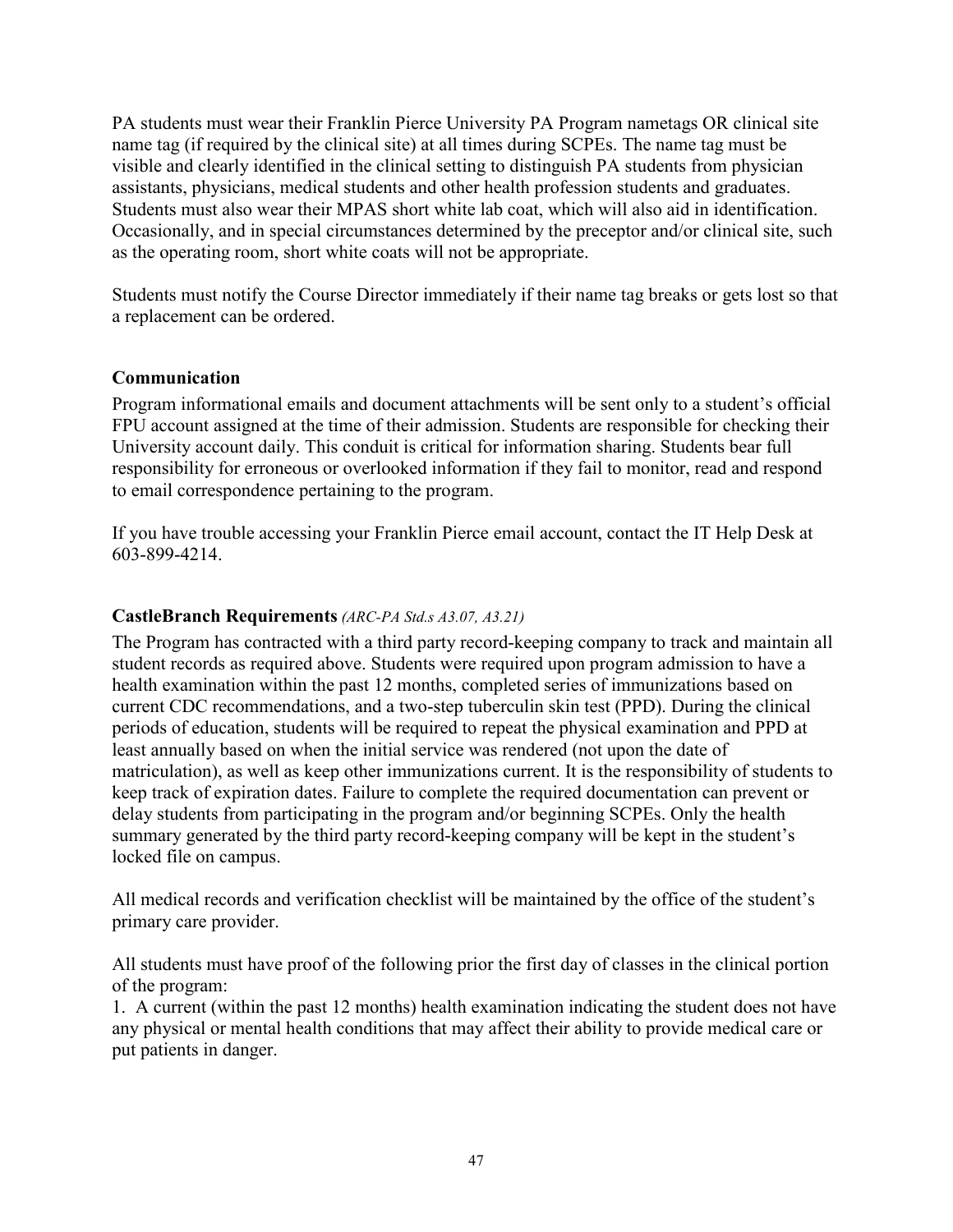2. Completed series of immunizations based on current CDC recommendations for health professionals including but not limited to Diphtheria, Tetanus, Measles, Mumps, Rubella, Hepatitis B, and Varicella (chicken pox) or proof of immunity via titer. Proof of illness is not sufficient.

3. A two-step tuberculin skin test (PPD) initially, followed by a two-step tuberculin skin test annually. A QuantiFERON®-TB Gold In-Tube test (QFT-GIT) or the T-SPOT ® can be substituted for the two-step tuberculin skin test ; however, this would also need to be completed annually. Bear in mind that clinical sites may have different requirements to adhere to during the clinical year if you wish to participate in a supervised clinical practice experience (SCPE) (i.e., a clinical rotation) at their facility.

# <span id="page-47-0"></span>**Drug Testing**

Drug testing may be required by a clinical site. If so, the student will be notified of this in advance and the testing must be completed prior to the start of a SCPE. Any costs associated with drug testing shall be the responsibility of the student.

#### <span id="page-47-1"></span>**Non-Discrimination**

Students will deliver health care services to patients without regard to their race, religion, national origin, age, sex, marital status, citizenship, sexual orientation, gender identity or expression, disability, veteran status, medical condition, socioeconomic status, religious or political beliefs, or any status protected by law or executive order.

# <span id="page-47-2"></span>**Establishing Rotation Sites** *(ARC-PA Std. A3.03)*

Students are not responsible for identifying clinical sites for SCPEs. SCPE sites may be identified and/or proposed by students, but MUST be approved by the MPAS program clinical faculty in order for a student assignment to be made. **Prior to students contacting clinical sites and preceptors, they must first obtain written permission from the MPAS program clinical faculty.** Sites can be "rejected" for many reasons related to the site and/or the preceptor and recommendations in no way guarantee SCPE placement to a specific location or preceptor.

#### **SCPE Placement**

SCPE placements are based on site/preceptor availability and individual student SCPE need. Once a clinical rotation schedule has been published, clinical experiences will not be changed due to student preference or request. Other circumstances may necessitate changes to a student's scheduled SCPE (i.e. severe health emergency of a student, preceptor/site availability) and will be managed on a case-by case basis. To ensure that a student receives all experiences required to meet the Program Learner Outcomes the MPAS clinical faculty may be required to rearrange the students rotation schedule. Clinical faculty understand the inconvenience schedule changes may cause and do their best to minimize these changes, but must be flexible in working with the available preceptor's schedules. After review of student clinical tracking, if additional experience/exposure is deemed necessary by the MPAS faculty extra clinical hours will be assigned to a student. Students are expected to be flexible and professional in such matters.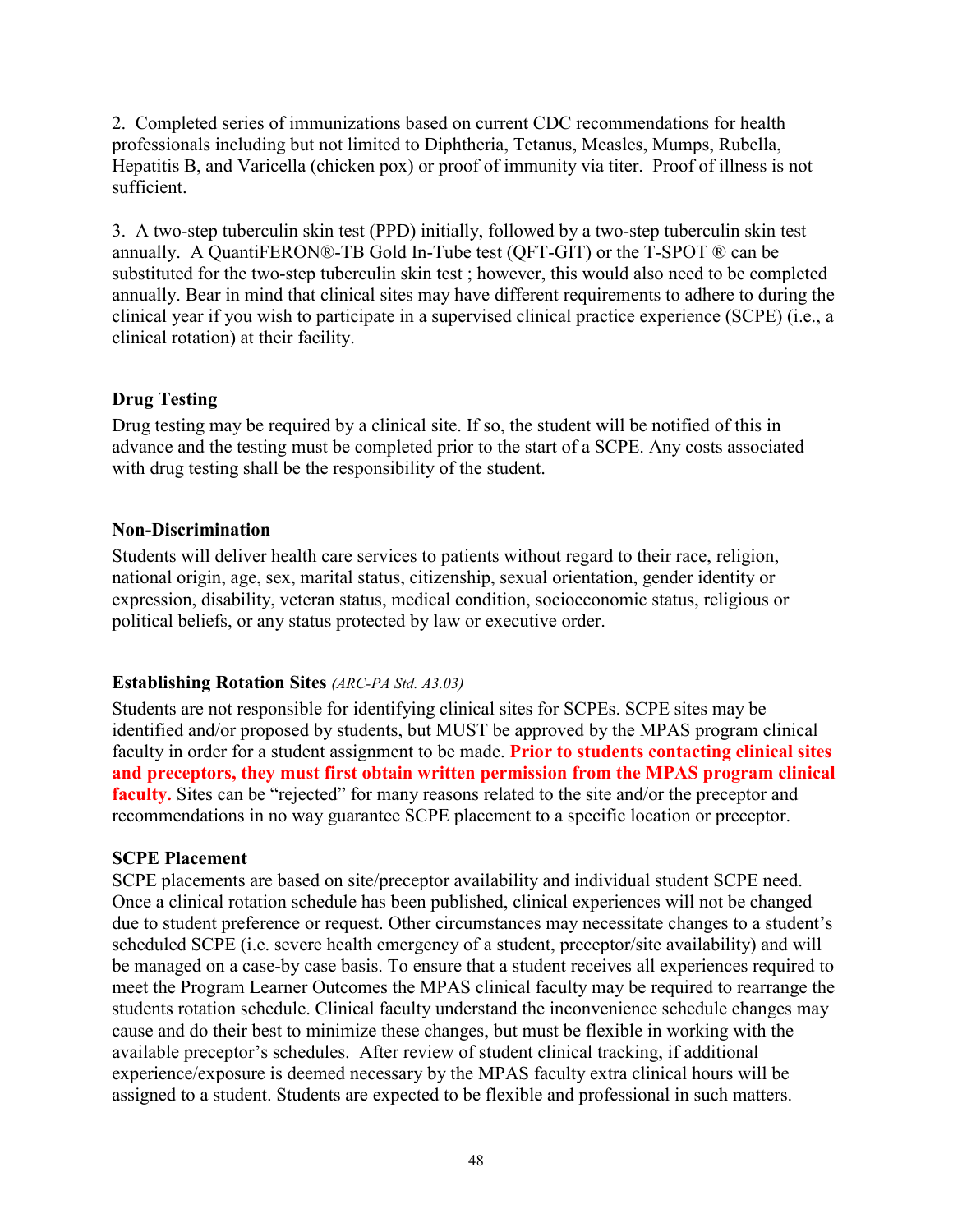#### <span id="page-48-0"></span>**Student Travel to Clinical Sites**

While on rotations, students must be prepared to travel to assigned sites. Distance up to three (3) hours from the MPAS Program is considered local travel. In order to provide students with exposure to a broad range of patients in a wide variety of settings, travel beyond the immediate geographic region of the MPAS program is required for our program. The program does not guarantee that students will be able to remain near their homes or families during the clinical year. Students are not guaranteed local clinical rotations and therefore are required to have access to a car for travel and must secure their own housing at all times. Students are responsible for transportation to and from all clinical sites regardless of location, including any associated costs and/or expenses. In addition, each student is also responsible for any costs and/or expenses incurred while rotating at a clinical site including but not limited to parking, gas, tolls, food, and other incidentals.

# <span id="page-48-1"></span>**Employment During the Clinical Year**

Due to the rigors of the clinical year, including potential late nights, overnight call and weekend call responsibilities, employment that interferes with a student's clinical schedule and responsibilities is prohibited. Students should not ask the Program or clinical preceptors for their rotation schedules to be changed to accommodate employment.

#### <span id="page-48-2"></span>**Professional Behavior**

Students on SCPEs are representatives of the Franklin Pierce University, the MPAS Program and the PA profession at large. As such, students are expected to always conduct themselves in a professional manner. Behavior in a clinical setting that is deemed to be unprofessional will be dealt with immediately through policies outlined in the Student Handbook. For a detailed description of professionalism, see above.

Students must not appear at the University, the MPAS Program or a SCPE under the influence of alcohol or drugs.

#### <span id="page-48-3"></span>**Use of Students as Staff**

The PA student must never be used as a substitute for a licensed clinical provider in any clinical setting. Students must not be allowed to evaluate, diagnose, treat or discharge patients without the direct involvement and supervision of a clinical preceptor.

# <span id="page-48-4"></span>**Compliance with Standard Precautions**

All MPAS students have been educated in Standard Precautions and OSHA regulations and are expected to follow these guidelines. Despite careful attention to these guidelines, students may occasionally come in contact with blood or other potentially infectious materials.

Students must become familiar with and follow the blood borne pathogen exposure protocols at the rotation site. If an incident occurs, it must be reported to the preceptor and the PA Program. Students should follow the host site protocol and be referred for evaluation. The student should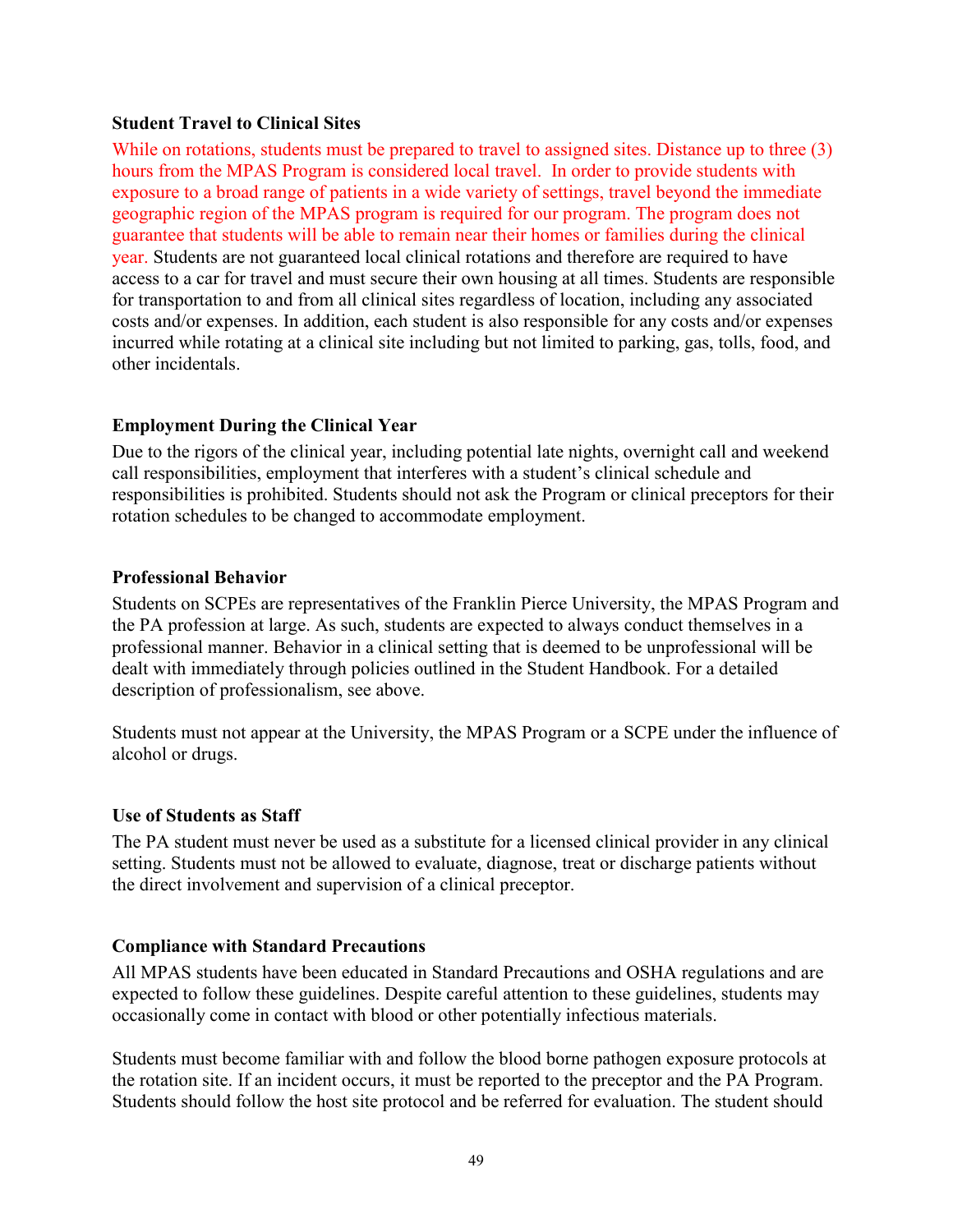have serologic HIV/HBV testing as soon as possible after a blood/body fluid exposure and there should be opportunity for retesting at 3, 6, and 12 months. The student's health insurance may cover expenses for testing and any required treatment as a result of a blood-borne exposure. Any costs not covered by the student's insurance are the responsibility of the student.

# <span id="page-49-0"></span>**Responsibility to Clinical Site**

PA students are responsible to the clinical site personnel in charge of the assigned office, agency, or institution and are expected to comply with the rules and regulations of such.

# <span id="page-49-1"></span>**Student Evaluation of Preceptor/Site**

All students are required to complete an evaluation of the site and preceptor for each SCPE. This survey evaluation allows Franklin Pierce University MPAS students to provide constructive feedback for preceptors and help guide the future use of clinical sites. Student feedback should offer insight, constructive criticism (if needed), and informative advice, and should not be judgmental or accusatory in nature. This contribution from students can be a powerful tool in improving medical education by providing the preceptor and program with vital information on preceptor performance, attitudes, and conduct.

Students will complete the online clinical site evaluation by the last Friday of the rotation at 1pm EST. The survey is a graded component of the SCPE. See SCPE GRADING, above.

# **Guidelines for giving constructive feedback include the following points:**

- Base it on first-hand, personally observed/experiential data (and not on second-hand knowledge of the preceptor/site).
- Keep the tone professional, well-reasoned and articulate.
- Report specific information, rather than generalized impressions.
- Provide suggestions for improvement, if needed.
- Provide commentary that would help guide other students rotating on the site.

# <span id="page-49-2"></span>**Inclement Weather Policy**

MPAS students on clinical rotations are expected to meet their clinical responsibilities and to stay in touch with their respective preceptors regarding their attendance onsite. Due to the geographic variability of rotation sites, weather-related cancellations will vary depending upon the site. If inclement weather makes it dangerous to travel to a clinical site, the student must contact and speak to the preceptor directly as soon as possible. If a student is instructed not to report to their assigned site, this information must be communicated to the Course Director. Students are responsible for making up all days missed due to inclement weather.

# <span id="page-49-3"></span>**PERSONAL SECURITY & SAFETY** *(ARC-PA Std. A1.03g, A3.08)*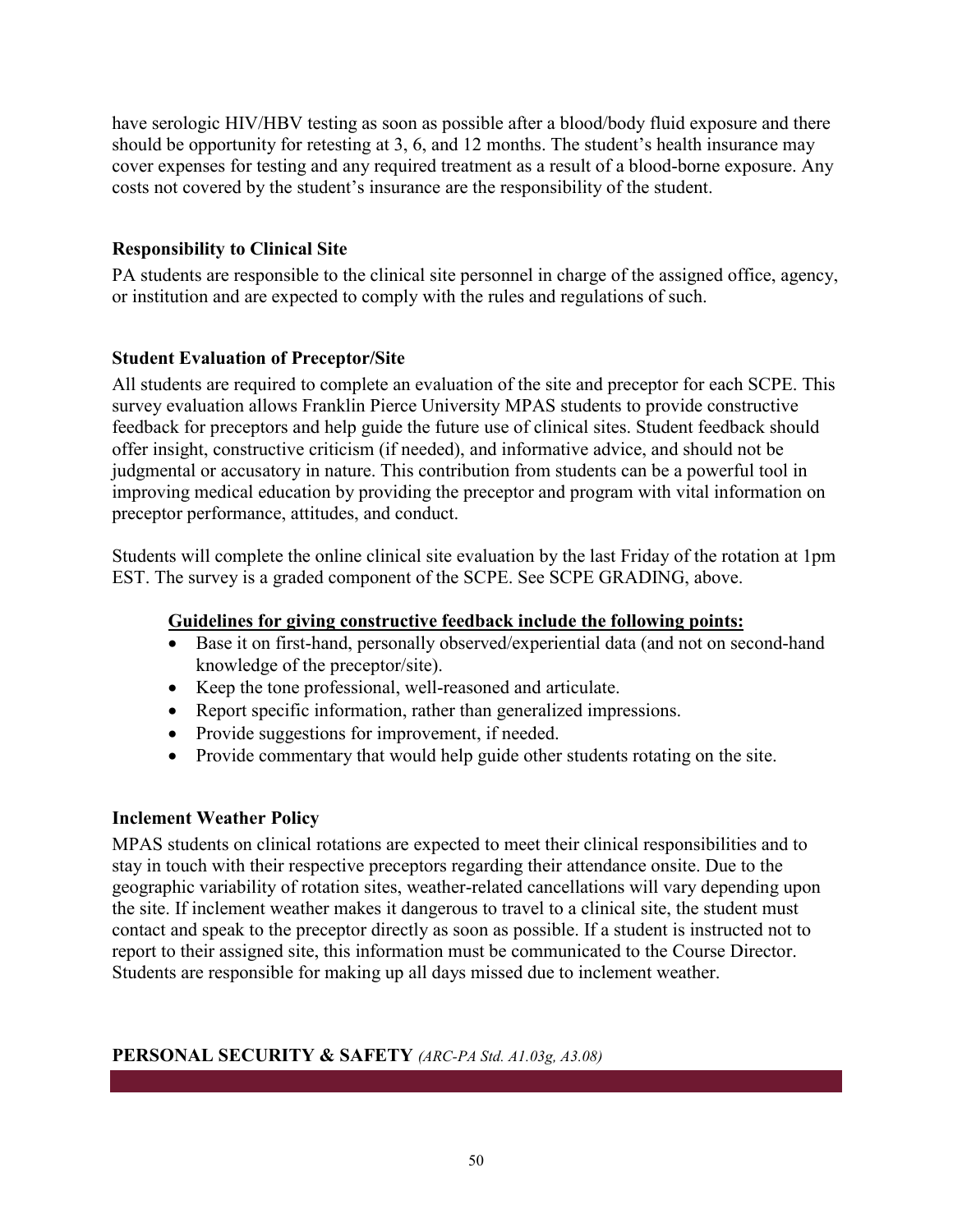#### <span id="page-50-0"></span>**Sexual and Other Unlawful Harassment Policy** *(ARC-PA Std.s A3.11, A3.17g)*

Franklin Pierce University is committed to providing an environment that is free from sexual harassment. Sexual harassment by any member of the university community is a violation of both the law and University policy and will not be tolerated. Both males and females can be victims of sexual harassment, and both males and females can be perpetrators of sexual harassment. Sexual harassment is an issue that can affect any member of the University community and will be dealt with promptly by the University administration. Violators will be subject to immediate probation and referral to the MPAS Student Affairs Committee and/or the University's Academic Progress Committee for discussion to include potential dismissal from the program.

Students are required to abide by the University policy on Sexual and Other Unlawful Harassment as outlined in the current University catalog (see [http://www.franklinpierce.edu/academics/ugrad/catalog.htm\)](http://www.franklinpierce.edu/academics/ugrad/catalog.htm) and the Sexual Misconduct Policy as described in the Franklin Pierce University Student Handbook (see [http://www.franklinpierce.edu/studentlife/student](http://www.franklinpierce.edu/studentlife/student-conduct/Student_Handbook_20162017.pdf#page=22)[conduct/Student\\_Handbook\\_20162017.pdf#page=22\)](http://www.franklinpierce.edu/studentlife/student-conduct/Student_Handbook_20162017.pdf#page=22).

# <span id="page-50-1"></span>**Conduct and Social Responsibility Policy**

No student shall push, strike or physically assault any member of the faculty, administration, staff, student body, or any visitor to the campus. No student shall participate in conduct such as verbal abuse, threats, intimation, harassment, coercion or other conduct that threatens or endangers the health and safety of any member of the faculty, administraton, staff, student body or any visitor(s) to the campus.

Breach of this policy is considered a major policy violation and will result in the immediate action and referral to the Student Progress Committee for discussion to include potential dismissal from the program.

#### <span id="page-50-2"></span>**Infectious & Environmental Hazards Policy** *(ARC-PA Std. A3.08)*

The MPAS Infectious & Environmental Hazards Policy provides students the course of action for addressing potential exposure to infectious and environmental hazards. This policy will be reviewed before students undertake any educational activities that would put them at risk. At a minimum, the instruction will address methods of prevention; procedures for care and treatment after exposure, including definition of financial responsibility; and the effects of infectious and environmental disease or disability on student learning activities. Before patient care or laboratory experiences occur, including on-campus learning activities, students will attend training focused on potential hazards, standard precautions, and safety procedures related to bodily fluids or potentially serious infectious disease exposure. All training activities regarding bodily fluid, infectious disease, or environmental hazard exposure control will be documented in the program's student record.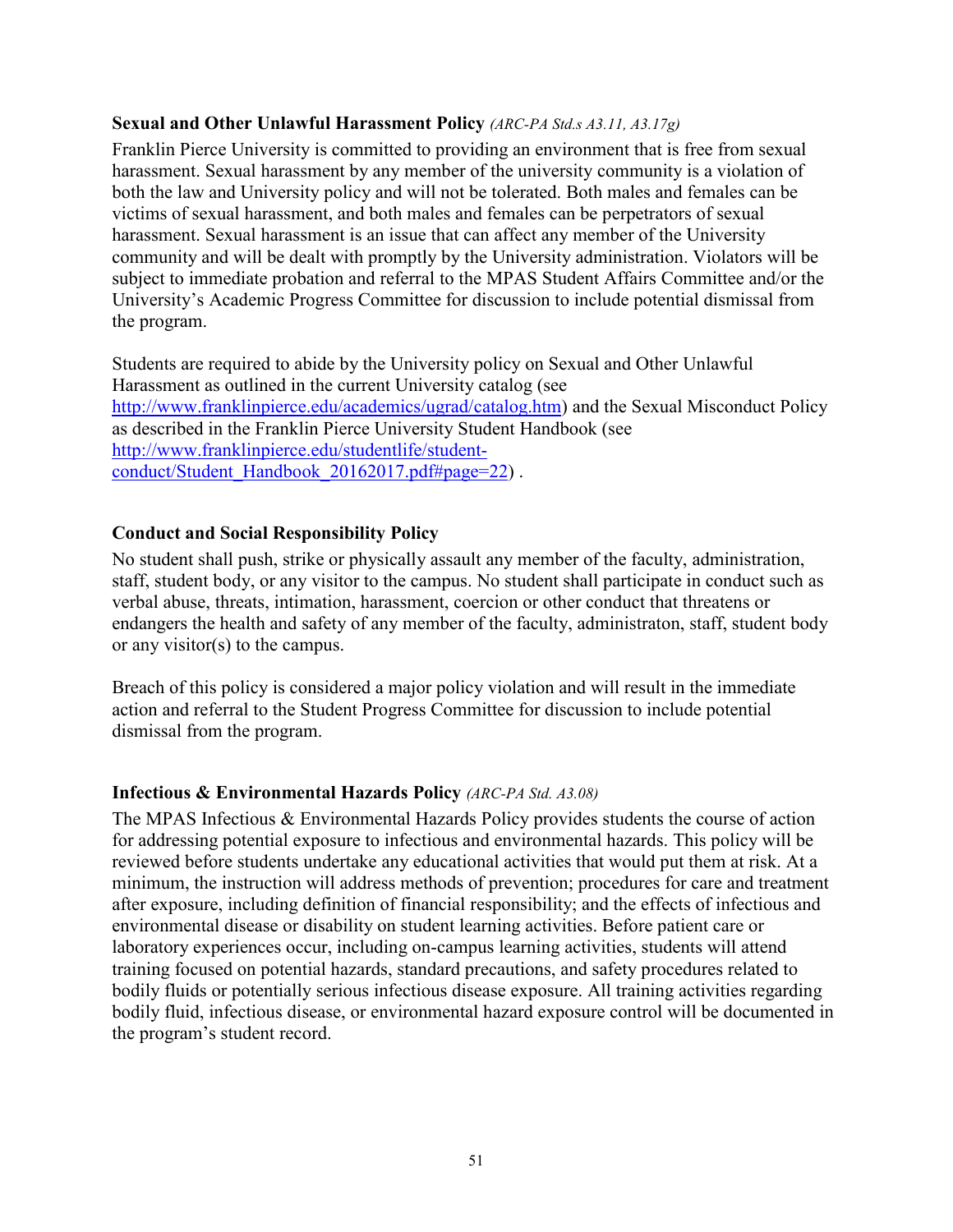# <span id="page-51-0"></span>**Methods of Prevention**

All faculty, staff, and students will utilize Standard Precautions during all activities that present a risk of exposure to blood/body fluids or chemical hazards. Failure to do so will be grounds for disciplinary action. Methods of prevention include the following:

*Standard Precautions*: apply to all patient care and laboratory or technical skills training activities. These practices are designed to both protect healthcare professionals and prevent them from spreading infections to others. Standard Precautions include:

*Hand Hygiene*: Good hand hygiene is critical to reduce the risk of spreading infection.

- Current CDC guidelines recommend use of alcohol-based hand rubs for most hand hygiene. Washing hands in soap and water should be the rule when:
	- o Hands are visibly soiled (e.g., dirt, blood, bodily fluids)
	- o After caring for patients with known or suspected infectious diarrhea.
- Without exception, good hand hygiene must be performed:
	- o Before touching a patient, even if gloves will be worn;
	- o Before exiting the patient's care area after touching the patient or the patient's immediate environment;
	- o After contact with blood, bodily fluids, bodily excretions, or wound dressings;
	- o Prior to performing an aseptic task (e.g., placing an IV, preparing an injection);
	- o When moving hands from a contaminated body site to a clean body site; and
	- o After glove removal.

*Personal Protective Equipment* (PPE) includes exam gloves, facial masks, protective eyewear, and gowns. It should be worn whenever the risk of exposure is present. At a minimum, this includes:

- Exam gloves:
	- o Handling blood or bodily fluids;
	- o Touching mucus membranes, non-intact skin, or a body orifice;
	- o Touching contaminated equipment;
- Facial masks, protective eyewear and gowns (along with gloves):
	- o Performing or assisting procedures with a risk of bodily fluids or other hazardous material exposure (splashes or sprays).

# *Safe Injection Practices*

- No recapping of needles unless required by the specific procedure being performed.
- Use self-sheathing needles and/or needleless systems when available.
- All needles and other disposable sharps will be placed in designated puncture-resistant containers as soon as possible after use.

# *Safe Handling of Potentially Contaminated Surfaces or Equipment*

- Environmental cleaning: Areas where patient care is performed will be cleaned and disinfected at the conclusion of every activity.
- Medical equipment safety:
	- o Reusable medical equipment must be cleaned and disinfected (or sterilized) according to the manufacturer's instructions.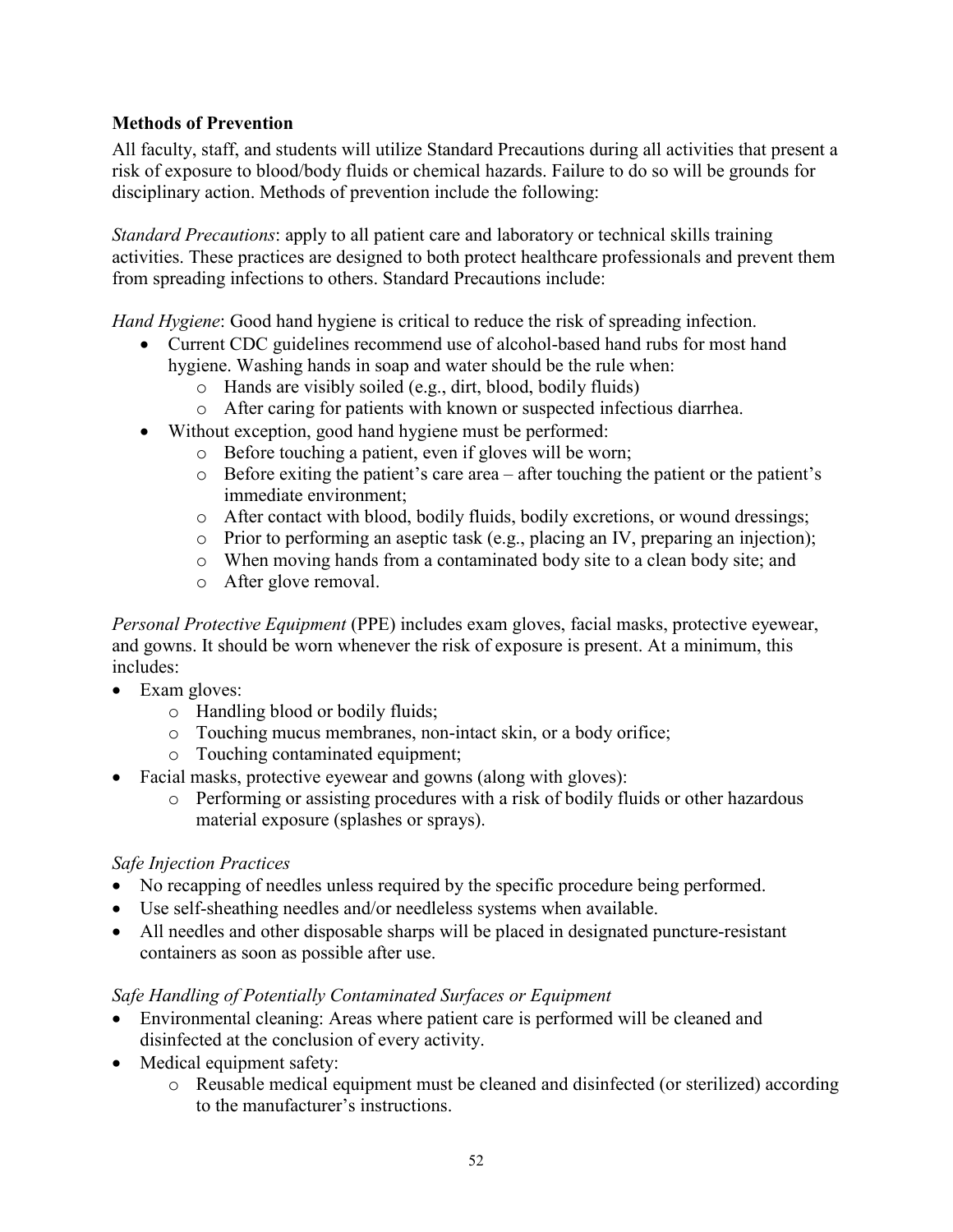o If the manufacturer does not provide guidelines for cleaning a device, it may not be suitable for multi-patient use. In this instance, always check with the Course Director or clinical preceptor on how to proceed.

# *Respiratory Hygiene/Cough Etiquette*

- Cover mouth/nose when coughing or sneezing.
- Use and dispose of tissues.
- Perform hand hygiene whenever hands have contact with respiratory secretions.
- Consider using a mask to prevent aerosol spread.
- Sit as far away from others as possible.

Compliance with all safety practices is a not just good procedure—it is a mark of your professionalism. Failure to observe and practice Standard Precautions may result in adverse/ disciplinary action for unprofessional behavior.

# <span id="page-52-0"></span>*Post Exposure Protocols*

Should an exposure to blood and/or other bodily fluid or a needle stick injury occur, the procedure for obtaining appropriate medical care is as follows:

# *Immediate Action*

- Remove any soiled clothing.
- Wounds and skin sites that have been in contact with blood or bodily fluids should be washed with soap and water.
- Mucous membranes should be flushed with water (nose, mouth, skin, etc.).
- Irrigate eyes with clean water, saline, or sterile irrigates.
- **Note**: there is no evidence that the use of antiseptics for wound care or expressing fluid by squeezing the wound further reduces the risk of transmission of HIV. However, the use of antiseptics is not contraindicated.
- Use of caustic agents (e.g., bleach) is not recommended.

# <span id="page-52-1"></span>**Notify Supervising Faculty**

The student should immediately notify the onsite faculty member or preceptor. The faculty member or preceptor and student should fill out (once immediate medical care needs have been addressed) any "Notice of Incident" form used by the clinical site, and send a copy of the form to the MPAS Program. This form should go with the student to his/her evaluation for treatment.

# <span id="page-52-2"></span>**Medical Evaluation**

It is very important that medical evaluation take place immediately because some treatment decisions must be made within 2 hours of exposure. For example, HIV prophylaxis for high-risk exposure appears most effective if started within 2–4 hours. If able, it is also extremely important to evaluate the donor's risk status immediately. Exposed individuals will go directly to an occupational health clinic, emergency room, or urgent care for assessment and initial prophylactic treatment if needed. If the exposure occurs at an off-campus clinical site, the student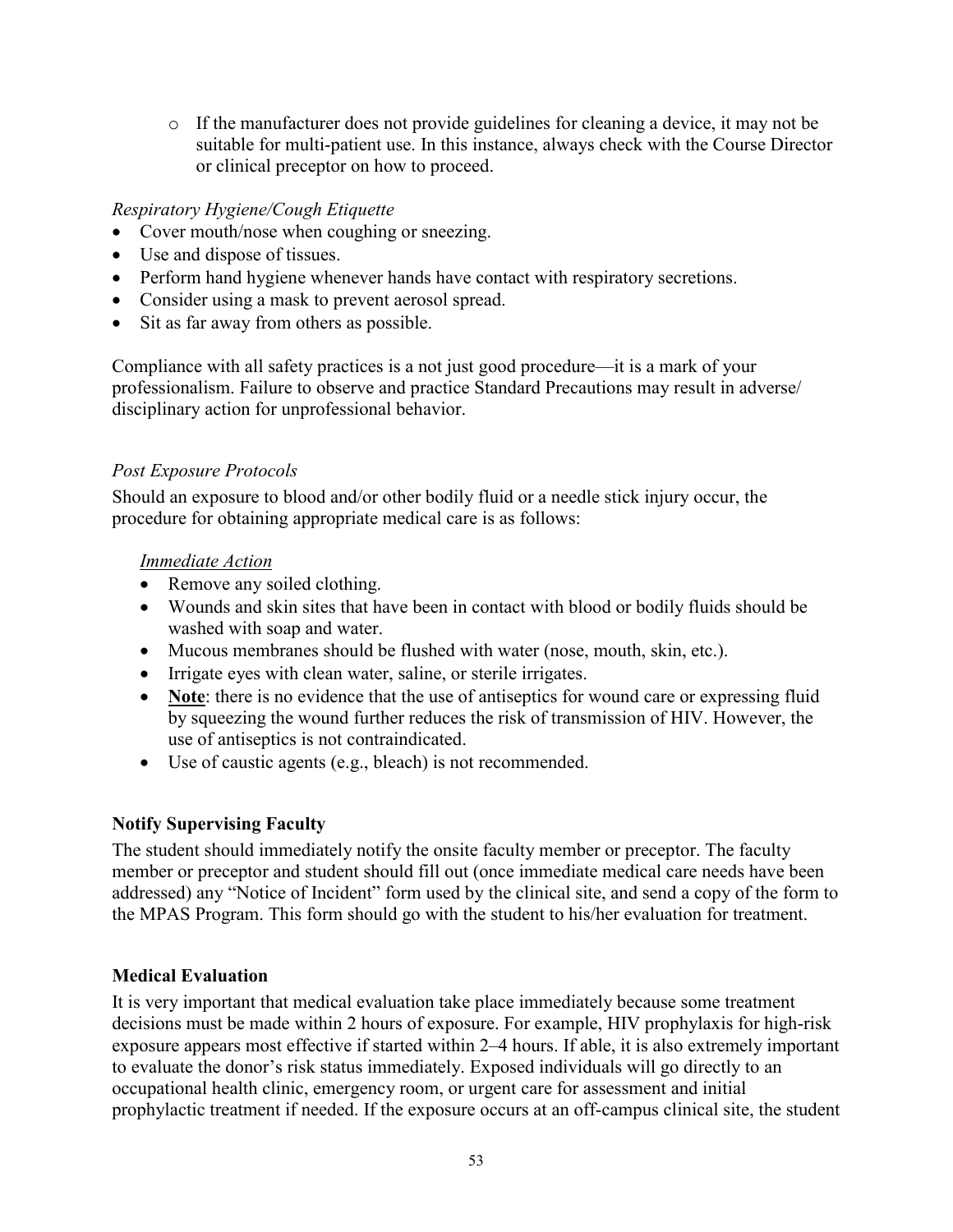should follow the Infection Control policy of that facility (during regular hours). Outside of these hours, the student should go IMMEDIATELY to the nearest emergency room associated with the clinic or office where the incident occurred for the initial evaluation. This evaluation should consider the students (1) current health status, (2) need for tetanus vaccine, (3) hepatitis B immune status, (4) need for HIV testing, and if (5) prophylaxis treatment is needed. Follow-up evaluations should occur at an occupation clinic in one week, three months, six months and twelve months. During these visits, the student's health status is evaluated and repeat HIV testing should be done. If, at any visit, an HIV conversion occurs, the student should be referred for private medical care that specializes in this treatment. References for current protocol can be found at [http://www.cdc.gov/niosh/topics/bbp/emergnedl.html.](http://www.cdc.gov/niosh/topics/bbp/emergnedl.html)

# <span id="page-53-0"></span>**Post-Exposure Program Participation**

Continued participation in the activities of the MPAS program will not be affected by any injury or illness that occurs while enrolled, provided the student continues to meet all Technical Standards and fulfill all defined requirements for program progression and is not directly infectious by way of routine contact.

#### <span id="page-53-1"></span>**Insurance and Worker's Compensation**

As a condition of enrollment, students are required to have health insurance coverage while enrolled in the MPAS program. The cost of insurance and all covered, uncovered or related health care expenses are the exclusive responsibility of the student and not the responsibility of the University, MPAS program, SCPE preceptor or SCPE site. These costs may include but are not limited to: immunization, illness, PPD testing, health evaluation post exposure to a communicable disease, or other accidental injuries sustained during program-mandated training activities. In addition, students are not employees of the MPAS program or the hospital, clinic or practice where SCPE rotations occur and therefore they are NOT covered under worker's compensation. Therefore, students are required to carry medical insurance (throughout the program) to cover the expense should an injury or exposure occur. Costs not covered by insurance are the student's responsibility.

# <span id="page-53-2"></span>**Records Related to the Incident**

OSHA standards 1910:1030 require the record of the exposed student be kept for the duration of the status as a student plus 30 years. These copies reside with the student and the healthcare provider.

# <span id="page-53-3"></span>**Health Insurance Portability and Accountability Act (HIPAA)**

All students are trained in the Health Insurance Portability Accountability Act (HIPAA) [\(http://www.hhs.gov/ocr/privacy/index.html\)](http://www.hhs.gov/ocr/privacy/index.html) which outlines medical privacy regulations. Students will not be permitted to begin seeing patients without HIPAA training and documentation. Students must demonstrate continuous compliance throughout the course of their education. Failure to do so may result in delay of SCPEs.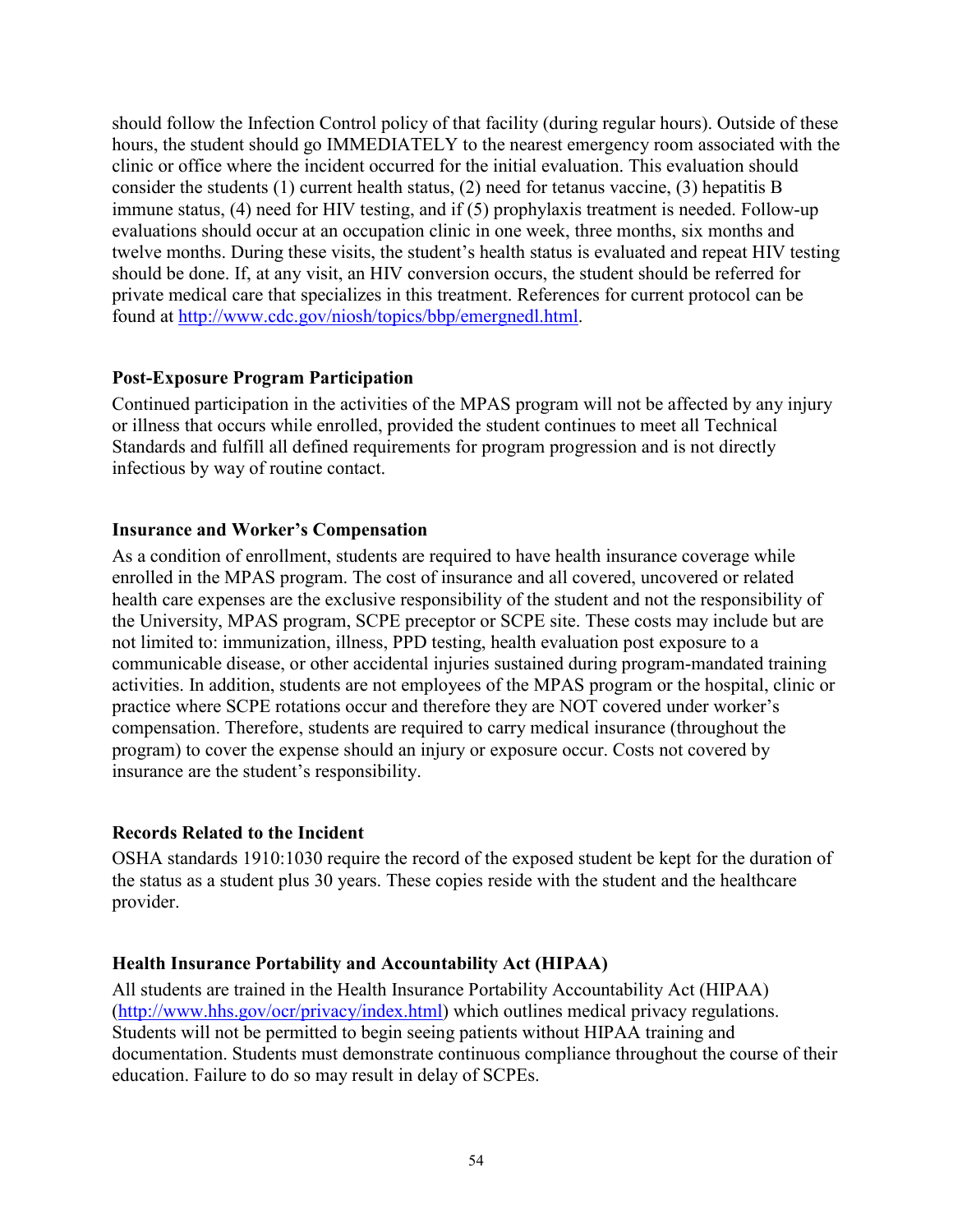#### <span id="page-54-0"></span>**Student Safety During Supervised Clinical Practice Experiences (SCPEs)**

The facility at which the SCPE takes place shall provide to MPAS students access to the facility's rules, regulations, policies and procedures with which the students are expected to comply, including, the facility's OSHA, personal and workplace security and personal safety policies and procedures, and shall address all appropriate safety measures for all Franklin Pierce University PA students and any PA program instructors on site. It will be the preceptor's responsibility to take reasonable steps to ensure personal safety and security of students during the SCPE. This is clearly communicated to preceptors and agreed upon in a signed Affiliation Agreement obtained prior to the start of a SCPE.

# <span id="page-54-1"></span>**REPORTING & RESPONDING TO CRIMES AND EMERGENCIES** *(ARC-PA Std. A1.03)*

All members of the Franklin Pierce University MPAS program (which is located on the Lebanon, New Hampshire campus) are encouraged to report emergencies and suspected criminal activity to the Program Director, faculty, or administrative staff IMMEDIATELY. The administrative staff will contact the Lebanon Police Department when crimes or emergencies are reported. The Lebanon Police is part of the 9-1-1 emergency phone system for immediate emergency assistance. If you witness a crime or wish to report an emergency, call 9-1-1 or report in person to the administrative staff office located on the 2nd floor of the Lebanon campus.

#### <span id="page-54-2"></span>**When reporting a crime or emergency:**

- Remain calm.
- Give the location of the incident building name, room number, and parking lot name.
- Identify yourself and give a call back telephone number. Your identity will remain confidential if you wish, however it is important we be able to contact you if we need additional information. State the incident you are reporting, i.e. theft, medical emergency, etc.
- Describe the scene who and how many people are there, if medical treatment is being given, description of subjects, etc.
- State the subject's direction of flight, if applicable.
- Stay on the phone until the dispatcher has recorded all of the information.

When a crime or other serious incident is reported, an officer from the Lebanon Police Department (36 Poverty Lane, Lebanon, NH 03766, [603-448-1212\)](javascript:void(0)) will be dispatched to the scene to render assistance and/or investigate the incident. If the situation presents a significant or imminent danger to the Community, the Program Director or his/her designee will determine if notice needs to be made to other members of the campus. All information regarding reports of criminal activity will be forwarded to the Director of Campus Safety at the Rindge campus.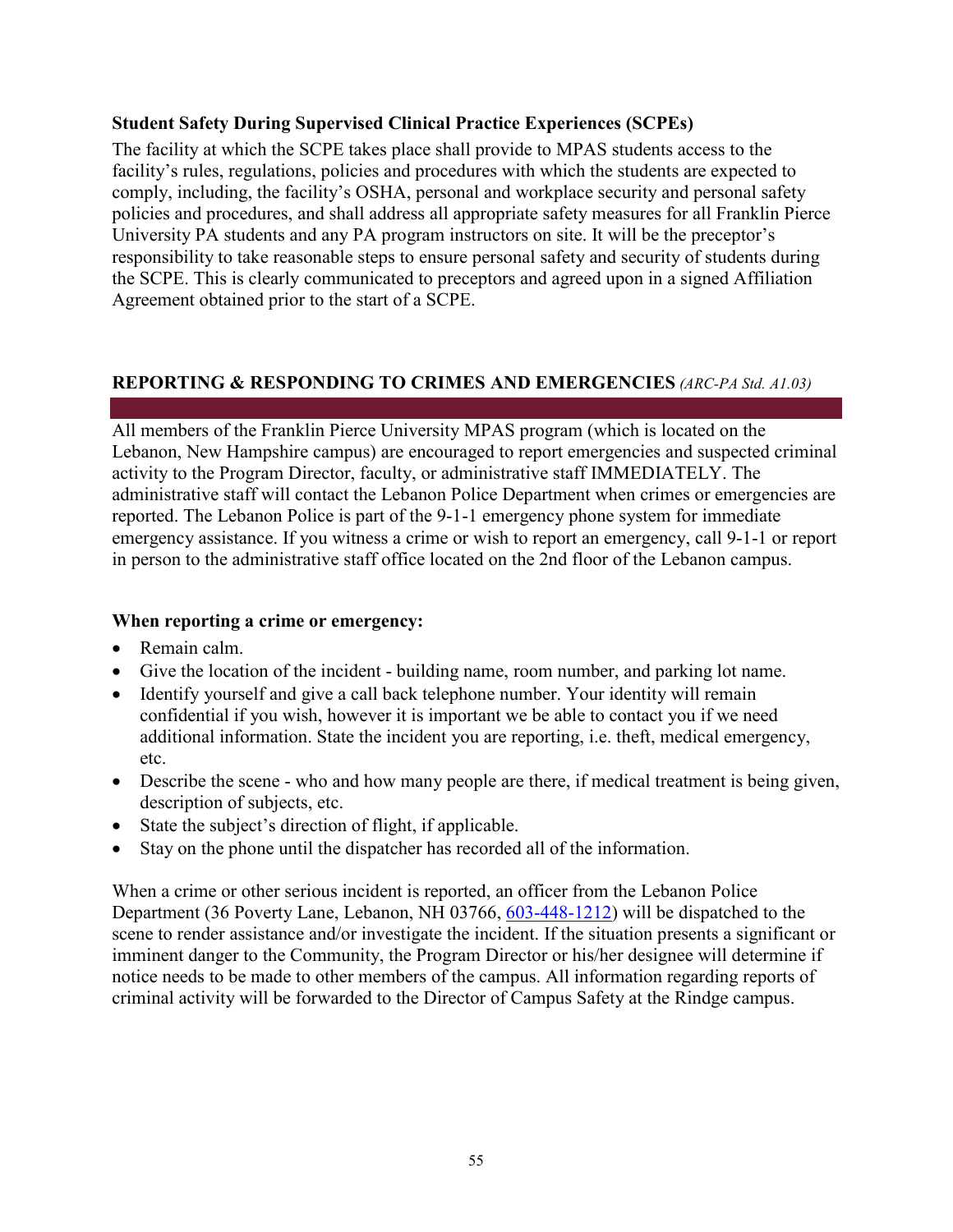# <span id="page-55-0"></span>**Confidential Reporting**

While it is preferable for reports to be made to the Lebanon police department, we understand that some people are not comfortable speaking with an officer. Information regarding an incident can be submitted on a confidential basis to one of the following people:

MPAS Program Director or any faculty member: (603) 298-6617 Dean of the College of Health & Natural Sciences: (603) 647-3530 Director of Human Resources and Risk Management: (603) 899-4077

A confidential "Third Party Report" form with information regarding the incident will be completed; however, no names or identifying information will be used without the consent of the victim. The "Third Party Report" will be forwarded to the Franklin Pierce University Director of Campus Safety. No follow-up or investigation will be conducted without the consent of the reporting party.

# <span id="page-55-1"></span>**Responding to Emergencies**

Response to fire emergencies is provided by the Lebanon, New Hampshire Fire Department. The Lebanon, New Hampshire Fire Department provides response to medical emergencies. Incidents identified as maintenance-related will be referred to the Franklin Pierce University Facilities Department or the building owner, as needed.

# <span id="page-55-2"></span>**Evacuation Procedures**

Evacuation procedures may be required during a drill or an actual emergency. Evacuation procedures are often implemented during crises that may take some time to investigate. As evacuation from the facility is not business as usual, center or local authorities will provide information during an actual event. Following their instructions is imperative.

Typical evacuation scenarios include but not limited to the following:

- Biological or chemical contaminant released inside or near the facility
- Bomb threat
- Fire and/or smoke alarm

# *You should follow these steps for all evacuation scenarios:*

- Do not hesitate to evacuate (grab your coat if it is cold outside)
- Close office or classroom doors behind you
- Do not use the elevators
- Exit the building down one of the stairwells located in the center of the building
- Gather on the farthest corner away from the building and entrance (if just a drill, you may gather at the picnic tables)
- After you have exited the building, ensure local authorities have been notified at 911
- Wait for "all-clear" instructions from the PA Program Director or MPAS Faculty

**Fire**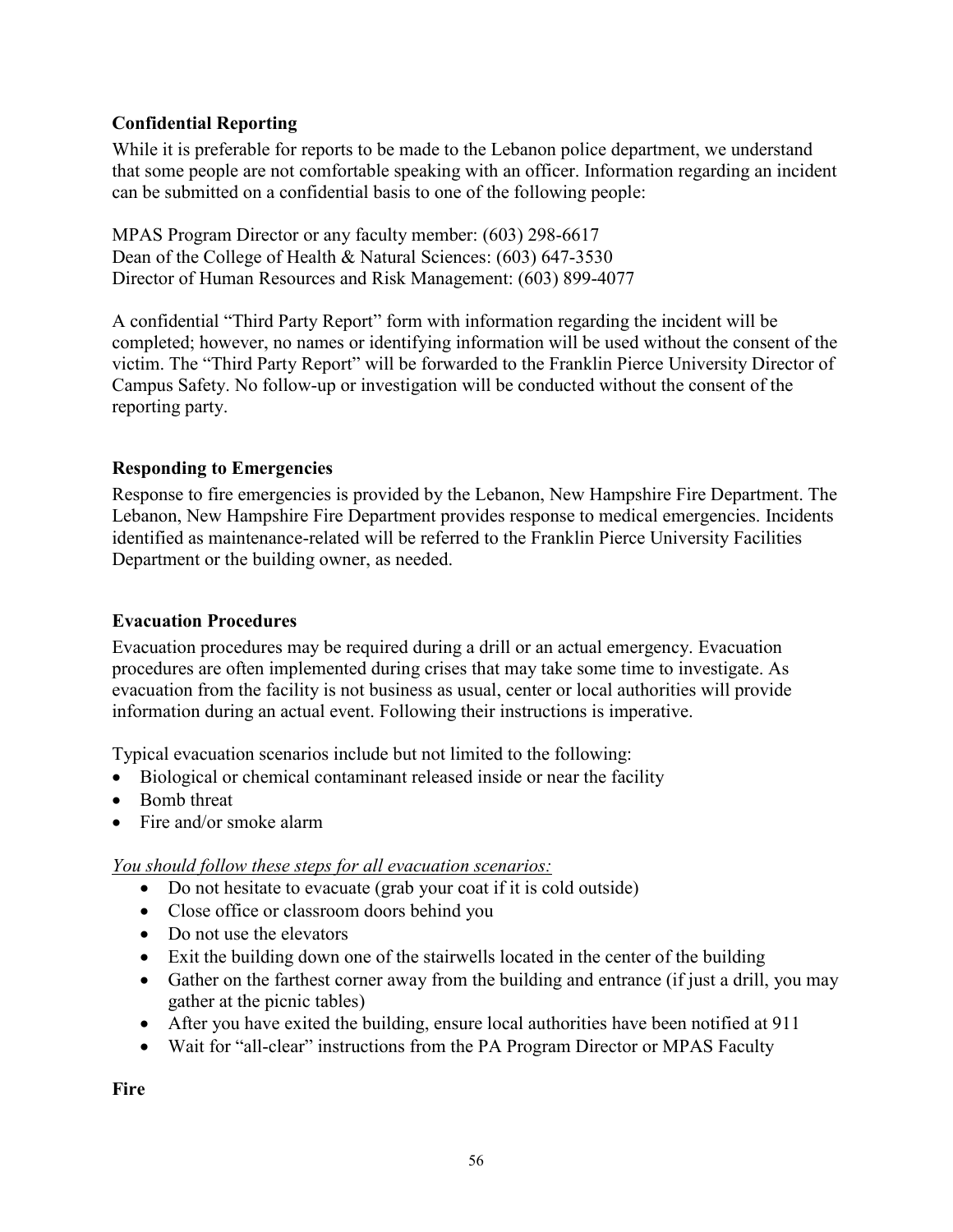Fires are unpredictable, fast and the smoke from the flames and burning of many different types of material can be toxic and deadly. Your safety and the safety of others come first and foremost.

- Sound the building fire alarm, and call 911 immediately.
- Identify the "Fire Exit" nearest your classroom, office or room.
- Leave the building quickly and in an orderly fashion. Do not stop or go back for personal belongings. Do not use the elevator. Use the stairs. Do not lock doors while leaving the building.
- Smoke is the most toxic part of a fire; stay close to the floor.
- Keep out of the way of firemen and police. Remain outside the building. After evacuating, stay with your classmates and/or faculty/staff so that appropriate personnel can determine if the building has been safely and completely evacuated.
- Notify law enforcement personnel or other authorities on the scene if you suspect someone may still be in the building.
- Do not re-enter a building unless the fire department or Campus Security has issued the "all" clear".
- If you become trapped in a building, DO NOT PANIC!
	- o Dial 911 using your cell phone.
	- o Put an article of clothing large enough to hang outside the window, if possible, and into the room to mark your location for emergency personnel.
	- o If the room has no windows, stay close to the ground; shout out loudly to attract the attention of emergency personnel.

**Note**: If a fire appears controllable, call 911, and then alert everyone to the fire, then use a fire extinguisher to put out the fire.

# **Violent Crimes or Hostage Situations**

If possible, remove yourself and others from harm. If it is not possible to remove yourself from the situation, then hide yourself in a room and lock the door if possible.

- Do not attempt to confront, apprehend or interfere with the perpetrator except in case of selfprotection.
- Call 911 for emergency.
	- o Provide the location of the suspect(s) including building and classroom.
	- o Provide a description of the suspect to include height, weight, sex, race, clothing, age, and name if known.
- Campus Security or local law enforcement is to secure buildings and grounds and alert proper civil officials immediately.
- Do not try to look or peek out windows or doors to see what is happening.
- Do not leave your safe place unless instructed to do so by Campus Security or local law enforcement. Follow their instructions completely.

# **Medical Emergencies**

- Do not move a seriously injured person unless it is a life-threatening situation.
- If you feel you must have immediate help, and it is severe enough that you need Emergency Medical Services, dial 911 from any available telephone.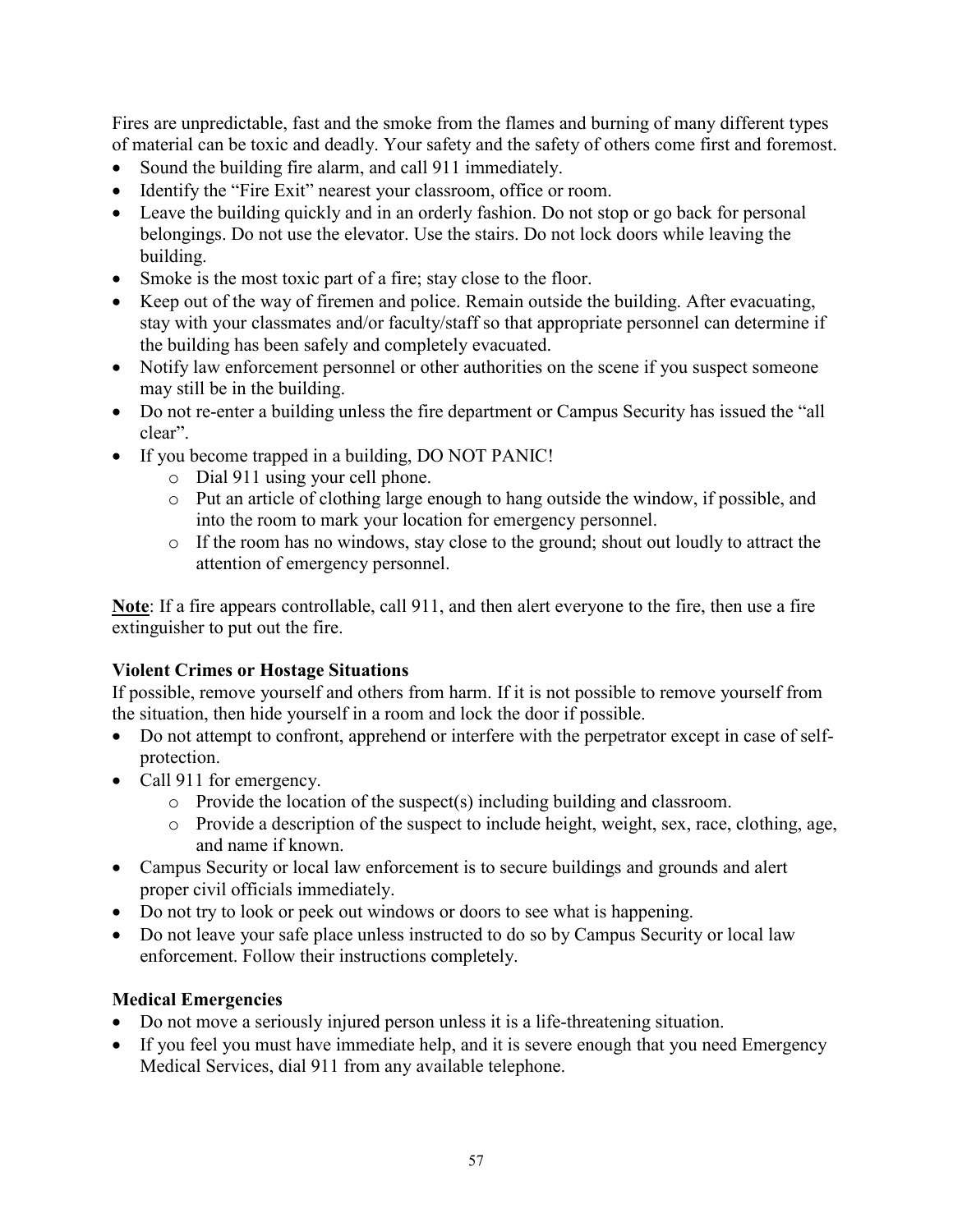- Relay important information to Campus Security or local emergency personnel, such as: exact location, your name, name of person injured, type of injury, and extent of injury.
- If possible, do not touch or come in contact with blood or any other bodily fluid because of the possibility of blood borne pathogens, unless you are wearing protective gear such as gloves.
- Stay with the person and reassure them of your presence, and tell them that help will soon be there.

# **Bomb Threats**

Most bomb threats turn out to be false. For the safety and welfare of everyone, however, Campus Security and local law enforcement will not ignore or treat lightly any threat. Each threat is assumed to constitute a clear and present danger to the people on campus and to the campus. If you see something that looks like a bomb or a suspicious package, **DO NOT TOUCH IT! MOVE AWAY FROM THE AREA, MOVE OTHER PEOPLE AWAY AND CALL LOCAL LAW ENFORCEMENT (911). DO NOT USE ANY CELL PHONE OR TWO-WAY RADIO DEVICES.**

- Notify Campus Security or call 911 concerning any suspicious package or any threat received by phone, mail, e-mail, text message or any other means.
- If conditions permit, Campus Security or local law enforcement will make a quiet search without alarming faculty, students, staff and visitors.
- If the threat appears credible, evacuate the building and area by quietly asking people to leave or by sounding the fire alarm.
- Do not re-enter an area or building unless Campus Security or local law enforcement gives the "all clear".

# **Civil Disturbance**

Civil disturbances include demonstrations, riots or assemblies that become disruptive.

- Any person who sees a civil disturbance or becomes aware of the possibility or planning of a civil disturbance must contact Campus Security or local law enforcement.
- Avoid provoking or obstructing demonstrators. Leave the area of the disturbance.
- If you are not in the area, do not go to the area to see what is happening. Avoid the area.
- Close and lock all doors, especially external doors, but do not lock doors to prohibit emergency exits. Close windows and blinds.
- Attempt to continue your normal daily schedule and routine.
- Follow all verbal instructions and commands of Campus Security and local law enforcement.

# <span id="page-57-0"></span>**COURSE & STUDENT RESOURCES**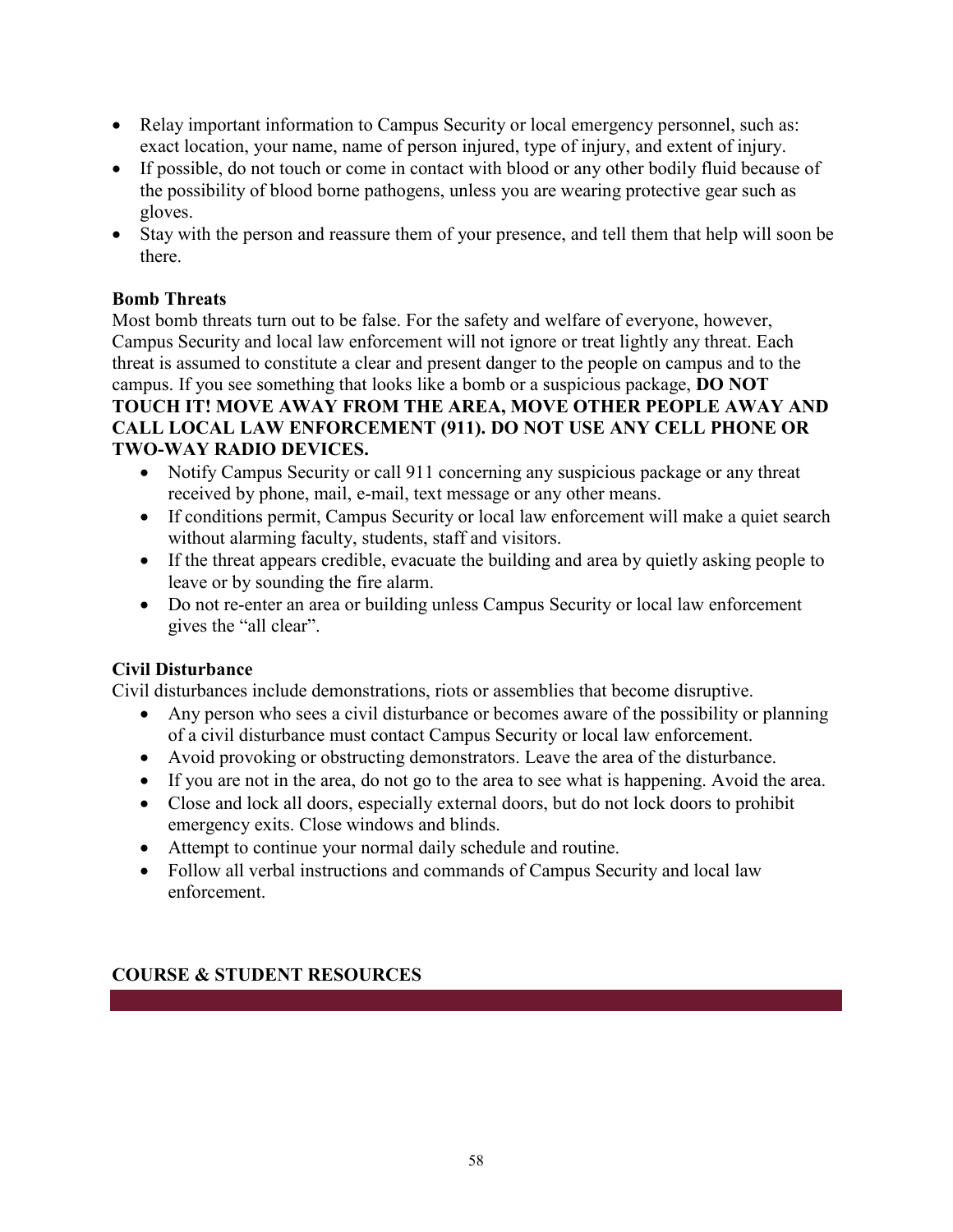<span id="page-58-0"></span>**Program Calendar: Brown Bear** is the web-based calendar software program used to post information about course and exam schedules. The calendar may be accessed and viewed at: <http://www.brownbearsw.com/freecal/FPUPA>

<span id="page-58-1"></span>**eRaven** is the intranet of the University that serves as a launch pad for important information and links to the University Calendar, Library, Canvas and CampusWeb. See [http://eraven.franklinpierce.edu/.](http://eraven.franklinpierce.edu/)

<span id="page-58-2"></span>**Canvas** is the learning management system used for all courses at Franklin Pierce University. Course materials and grades may be accessed through Canvas. Orientation to Canvas is found through the Canvas Help system, as well as additional support resources, particularly the [Student Guide \(Links to an external site\).](https://community.canvaslms.com/docs/DOC-4121) If you have questions or experience any technical difficulties with Canvas, call the 24/7 hotline at (866) 443-0656.

<span id="page-58-3"></span>**CampusWeb** is where unofficial student transcripts may be accessed. The link to campus web is as follows: [https://campusweb.franklinpierce.edu/ics/.](https://campusweb.franklinpierce.edu/ics/)

# <span id="page-58-4"></span>**Survey/Assessment Expectations**

The MPAS program is engaged in the pursuit of ongoing self assessment as we strive to provide an excellent education to our students. Therefore, the program routinely collects and analyzes data from studetnts. Throughout the duration of the program, students are expected to participate in surveys including, but not limited to:

- Guest Lecturer Survey
- Course Evaluation Surveys
- SCPE Logs
- Clinical Site/Preceptor Evaluation Surveys
- Exit Survey

# <span id="page-58-5"></span>**Mailboxes**

A mail slot identified for each student will be available beginning in January and extending for the duration of the student's first 12 months on campus. It will be utilized for returning assignments and evaluations. After the student's first year in the program, all communication will be mailed to the student's address of record or held on campus and returned during Seminar weeks.

# <span id="page-58-6"></span>**Use of Phone/Messages**

Students are allowed to use their personal cell phones or other electronic communication devices outside of the classroom and lab. Support staff will take phone messages on the program phone in emergency situations.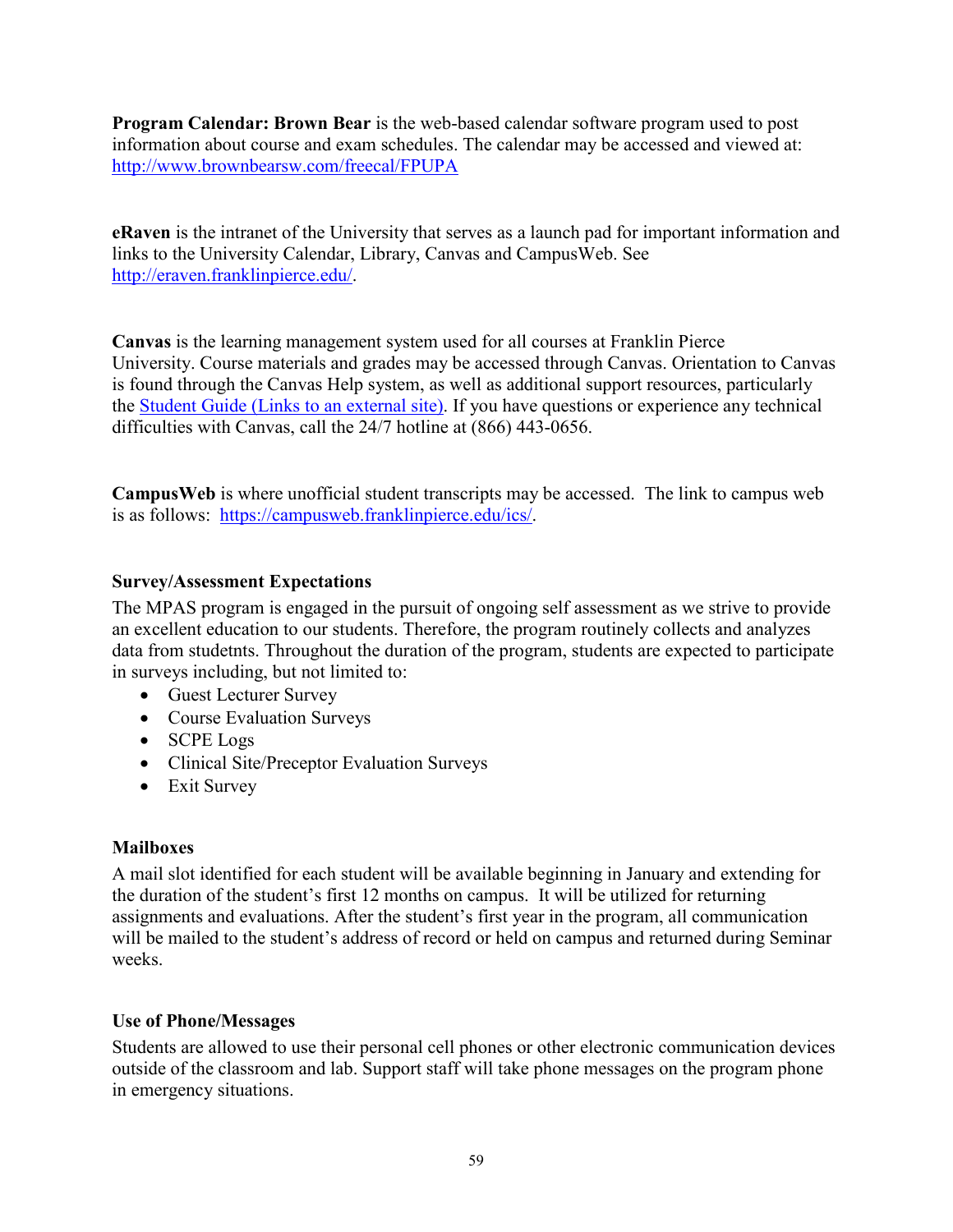#### <span id="page-59-0"></span>**Change of Name, Address, Phone Number**

All changes of personal information should be reported to the program's support staff, as well as to the Registrar's Office/Student Administrative Services and other appropriate University personnel. Failure to report this information may result in the student not receiving critical information. You must maintain your Franklin Pierce University e-mail account and delete unwanted items regularly to avoid your mailbox becoming full. The University and the MPAS program will utilize only your FPU e-mail address for e-mail communication.

#### <span id="page-59-1"></span>**Lebanon Campus Access** *(ARC-PA Std. A1.01)*

Franklin Pierce University occupies portions of the  $1<sup>st</sup>$ ,  $2<sup>nd</sup>$  and  $3<sup>rd</sup>$  floors of the building. The building automatically locks at 10:00pm and reopens at 6:00am, seven days a week. Students are welcome to study on the premises in the designated off-hours areas in the evenings and on the weekends, but it is recommended they not remain in the building after the doors lock.

After hours, students are allowed to study in the  $1<sup>st</sup>$  floor student study rooms, and on the  $2<sup>nd</sup>$ floor in the student library. When students leave the building, care should be taken that the room being used is left clean and in good order (e.g., chairs pushed in, garbage picked up, no papers left on surfaces and boards erased) and all lights should be turned off.

The 1<sup>st</sup> and 2<sup>nd</sup> floor student libraries contain current textbooks used in the didactic courses, as well as other general reference materials. Students may use the textbooks while on campus, and must sign-out textbooks for use off-campus.

The commitment to and implementation of the procedures described above will determine future after-hour access to the designated areas. The condition of the rooms is regularly monitored each morning. Should there be any breach of the above guidelines, after-hour privileges may be revoked. MPAS administration expects students will take care of the space that is made available to them and thoughtfully observe the Student Code of Conduct.

Faculty and staff administrative office areas are located on the 2<sup>nd</sup> and 3<sup>rd</sup> floors of the building, and are reserved for faculty and staff use only. Students are only permitted to enter these areas with permission of faculty or staff.

#### <span id="page-59-2"></span>**School Closing Announcements**

In the event of inclement weather or other circumstances that would necessitate the urgent cancellation of classes, students will find school closing announcements on the WMUR television website [\(www.wmur.com\)](http://www.wmur.com/) or the Franklin Pierce University website [\(www.franklinpierce.edu,](http://www.franklinpierce.edu/) click on Storm Alerts). The Franklin Pierce University undergraduate campus is located in Rindge, and there are numerous satellite campuses around the state. When checking the websites, please be sure to note that the MPAS program will not hold classes when the Lebanon Center is closed; closure at other University locations will have no impact on the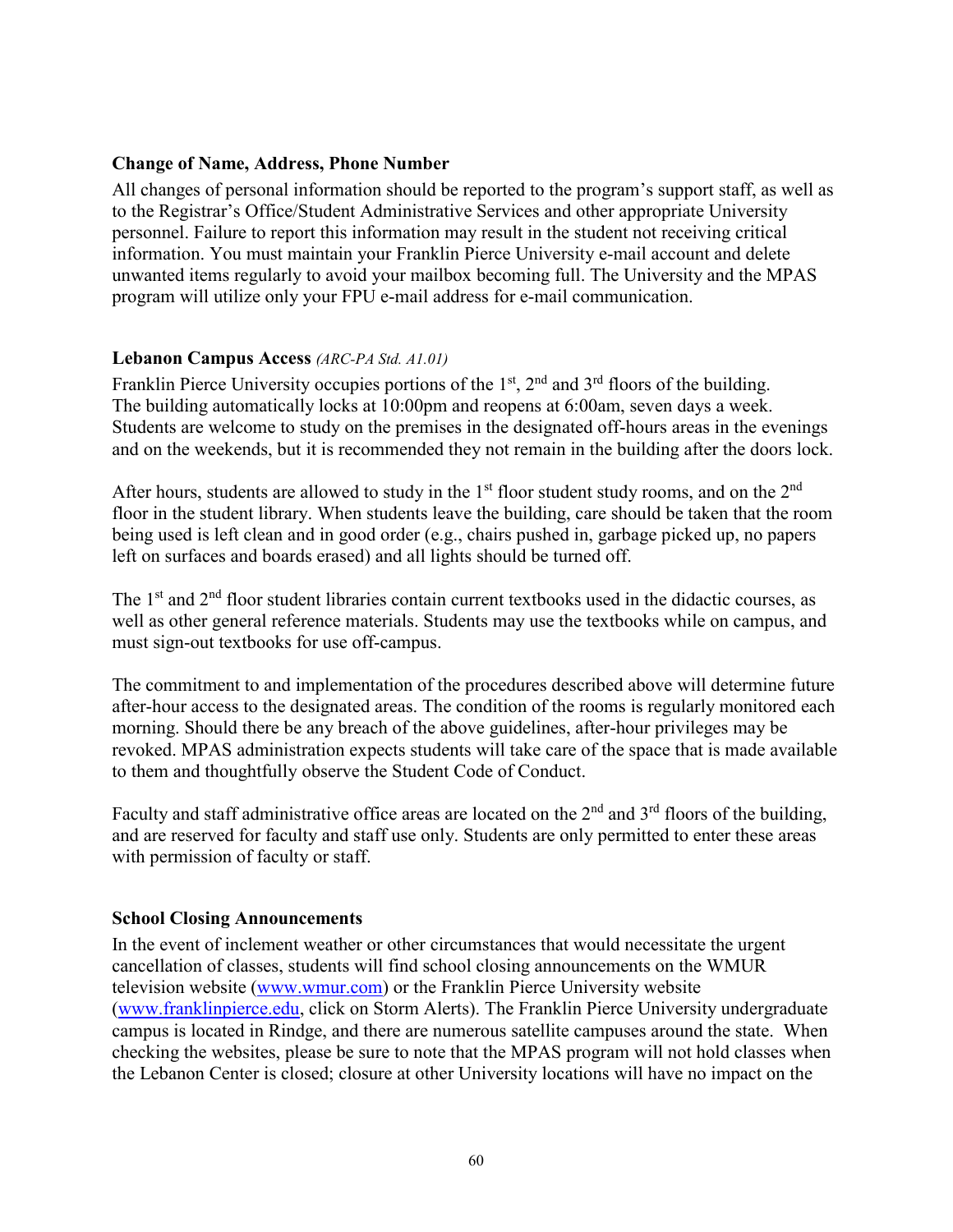Lebanon Center classes. Course cancellations will also be noted on the online program calendar [\(http://www.brownbearsw.com/freecal/FPUPA\)](http://www.brownbearsw.com/freecal/FPUPA).

*Cancellations at the Lebanon Center do not apply to clinical placements.* Students participating in SCPEs (clinical rotations) are expected to confer with their preceptor and use their best judgment in deciding whether to travel to their clinical site.

# <span id="page-60-0"></span>**Professional Memberships**

In an effort to access the many benefits of professional memberships and to encourage students to be active in the national and regional professional organizations, students are strongly encouraged to become members in the following organizations:

# 1. **National Membership**

Students should initiate and maintain membership in the Student Association of the American Academy of Physician Assistants (SAAAPA) for the duration of their enrollment in the program: <http://www.aapa.org/students/>

# 2. **Constituent Chapter Membership**

Students should initiate and maintain a student membership in the Constituent Chapter of the AAPA in their state of residence for the duration of their matriculation in the program: [http://www.aapa.org/about\\_aapa/constituent\\_organizations.aspx](http://www.aapa.org/about_aapa/constituent_organizations.aspx) NH:<http://www.nh-spa.org/> VT:<http://www.paav.org/>

These memberships will allow the student to receive publications and job listings, have access to educational programs, become acquainted with how a professional organization works, and discover the many benefits of membership. Applications are available online. As responsible, involved professionals, students are encouraged to continue membership and participation in these organizations (AAPA and their state constituent chapter) after graduation.

# <span id="page-60-1"></span>**MPAS PROGRAM COMMITTEES REFERENCED IN THE STUDENT HANDBOOK**

# <span id="page-60-2"></span>**Remediation Committee**

# A. Purpose

The Remediation Committee is an ad hoc committee that carefully evaluates course and program assessments, determines the area(s) of greatest need and deficiencies, and recommends a process that defines how a student will demonstrate that s/he has successfully remediated a known deficiency. Members of the committee will be responsible for aiding the student in developing a written remediation plan, executing the plan and monitoring student progress.

# B. Composition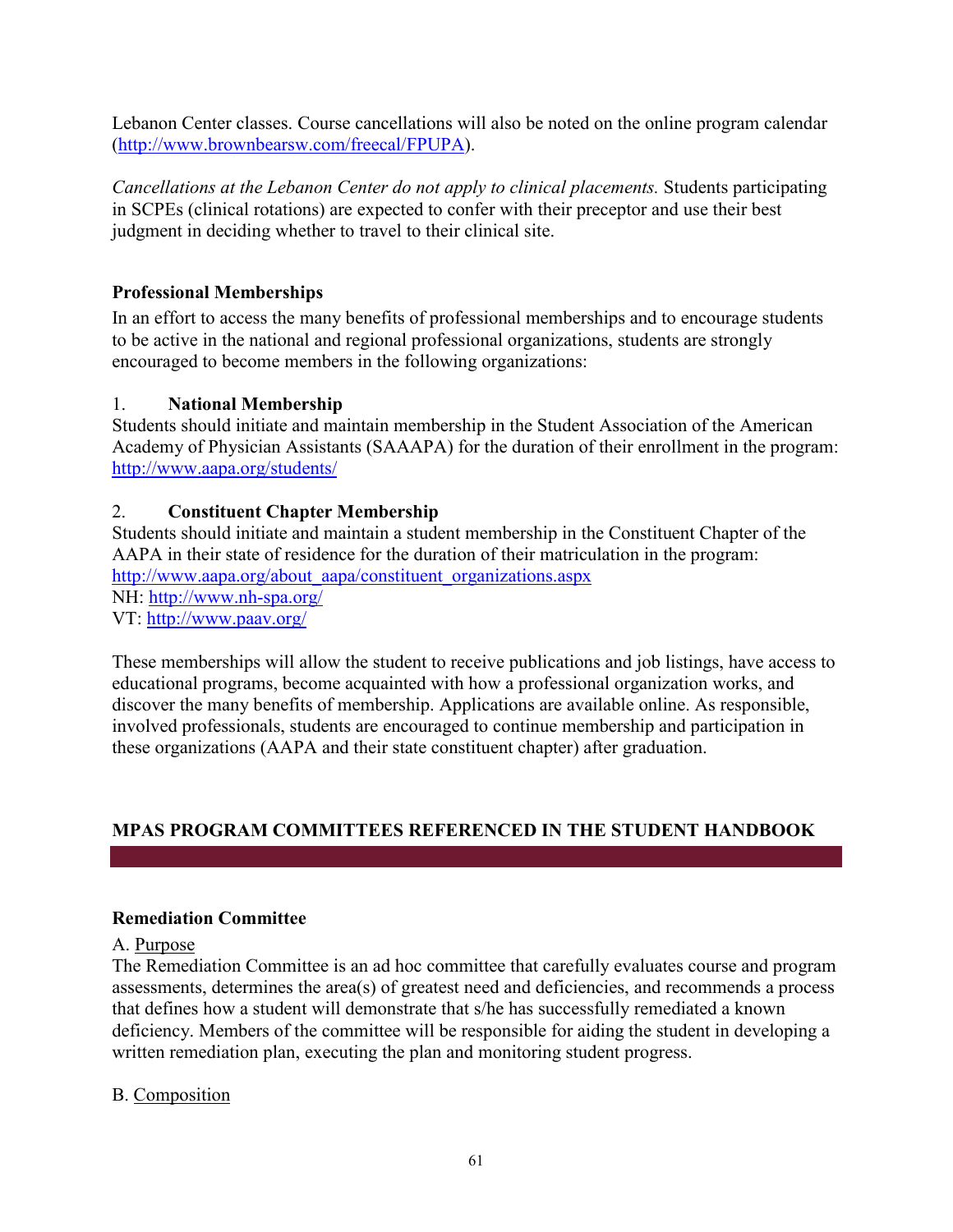This committee will be comprised of at least three MPAS faculty members designated by the Program Director, one of whom shall be the Course Director of the course in which the deficiency was demonstrated.

#### <span id="page-61-0"></span>**Student Affairs Committee**

#### A. Purpose

The Student Affairs Committee is an ad hoc committee that reviews issues of student academic performance, academic dishonesty, professional misconduct or special circumstances and makes recommendations to the Program Director.

#### B. Composition

This Committee will be comprised of the Medical Director, one faculty member from another CHNS discipline and at least one MPAS Program faculty member who is not the student's advisor and is not associated with the incident.

#### <span id="page-61-1"></span>**Student Progress Committee**

#### A. Purpose

The Student Progress Committee meets at least bi-monthly, reviews individual student progress with the faculty and makes recommendations for enhancement of individual student performance according to MPAS program and Franklin Pierce University policies and standards.

#### B. Composition

This committee will be comprised of the Program Director and all principal MPAS faculty members.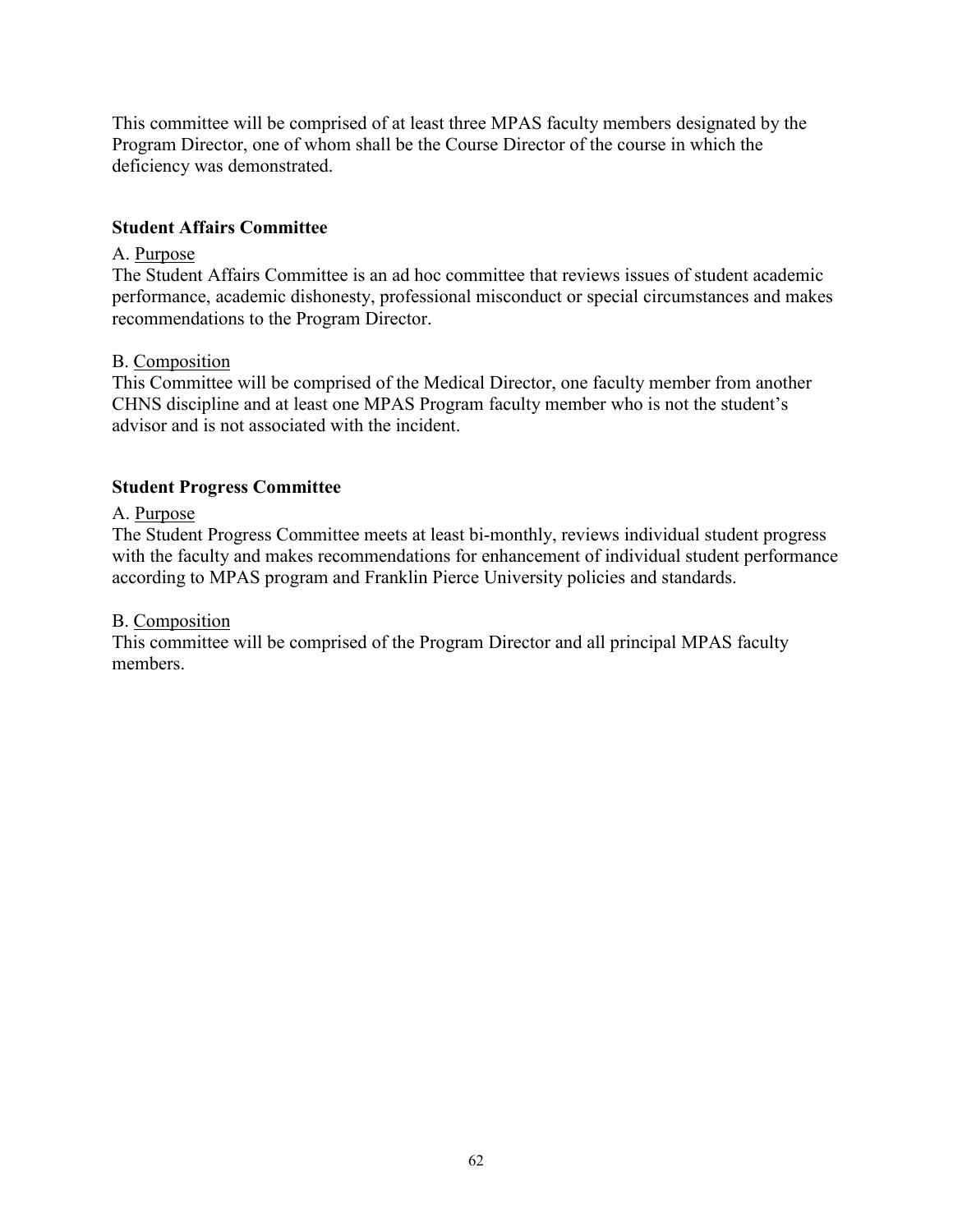

# **APPENDIX A**

# <span id="page-62-0"></span>**CODE OF ETHICS OF THE PHYSICIAN ASSISTANT PROFESSION**

<span id="page-62-1"></span>The American Academy of Physician Assistants recognizes its responsibility to aid the profession in maintaining high standards in the provision of quality and accessible health care services. The following principles delineate the standards governing the conduct of physician assistants in their professional interactions with patients, colleagues, other health professionals and the general public. Realizing that no code can encompass all ethical responsibilities of the physician assistant, this enumeration of obligations in the Code of Ethics is not comprehensive and does not constitute a denial of the existence of other obligations, equally imperative, though not specifically mentioned.

Physician Assistants shall be committed to providing competent medical care, assuming as their primary responsibility the health, safety, welfare and dignity of all humans.

Physician Assistants shall extend to each patient the full measure of their ability as dedicated, empathetic health care providers and shall assume responsibility for the skillful and proficient transactions of their professional duties.

Physician Assistants shall deliver needed health care services to health consumers without regard to sex, age, race, creed, socio-economic and political status.

Physician Assistants shall adhere to all state and federal laws governing informed consent concerning the patient's health care.

Physician Assistants shall seek consultation with their supervising physician, other health providers, or qualified professionals having special skills, knowledge or experience whenever the welfare of the patient will be safe-guarded or advanced by such consultation. Supervision should include ongoing communication between the physician and the physician assistant regarding the care of all patients.

Physician Assistants shall take personal responsibility for being familiar with and adhering to all federal/state laws applicable to the practice of their profession.

Physician Assistants shall provide only those services for which they are qualified via education and/or experiences and by pertinent legal regulatory process.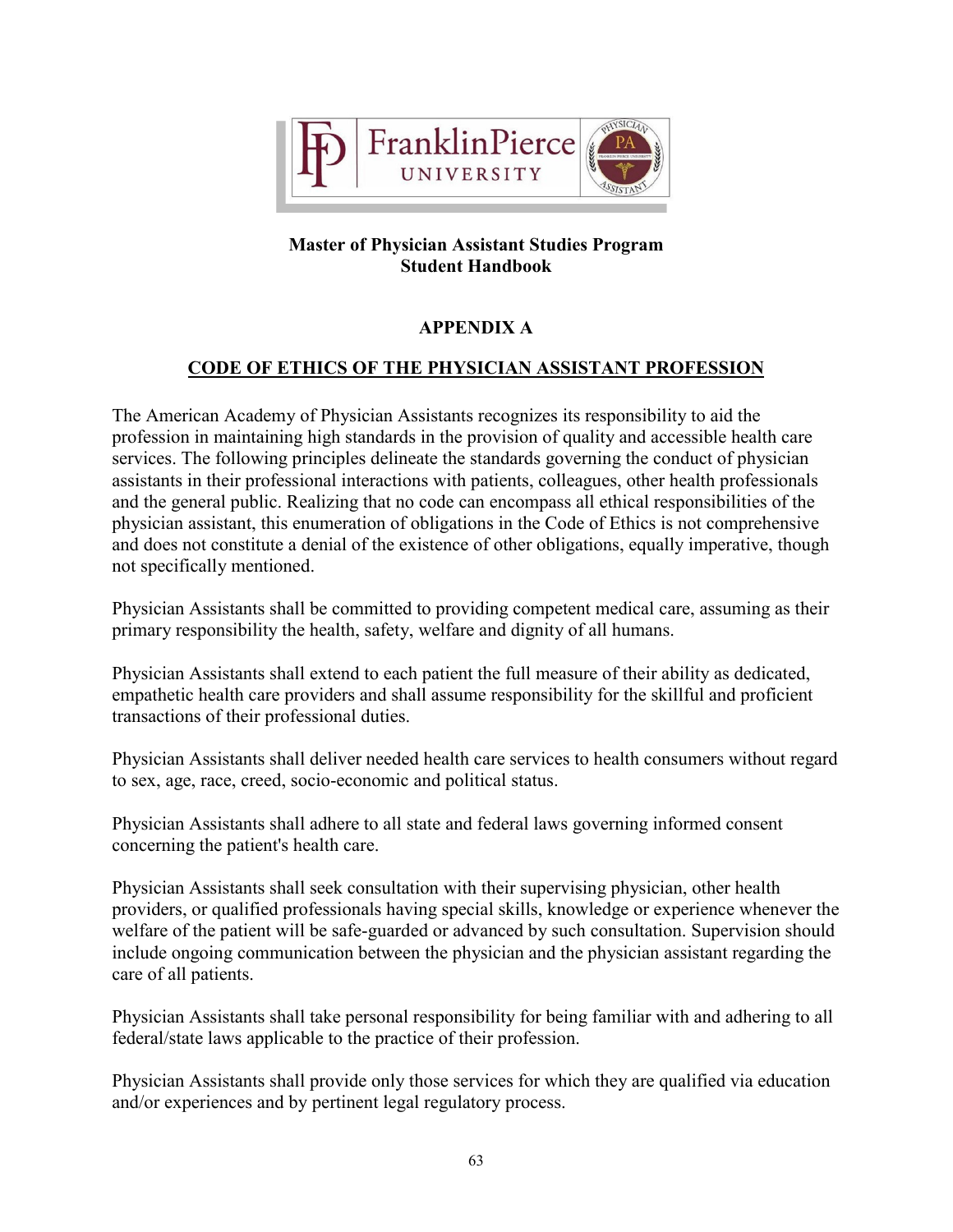Physician Assistants shall not misrepresent in any manner, either directly or indirectly, their skills, training, professional credentials, identity or services.

Physician Assistants shall uphold the doctrine of confidentiality regarding privilege patient information, unless required to release such information by law or such information becomes necessary to protect the welfare of the patient or the community.

Physician Assistants shall strive to maintain and increase the quality of individual health care service through individual study and continuing education.

Physician Assistants shall have the duty to respect the law, to uphold the dignity of the physician assistant profession and to accept its ethical principles. The physician assistant shall not participate in or conceal any activity that will bring discredit or dishonor to the physician assistant profession and shall expose, without fear or favor, any illegal or unethical conduct in the medical profession.

Physician Assistants, ever cognizant of the needs of the community, shall use the knowledge and experience acquired as professionals to contribute to an improved community.

Physician Assistants shall place service before material gain and must carefully guard against conflicts of professional interest.

Physician Assistants shall strive to maintain a spirit of cooperation with their professional organizations and the general public.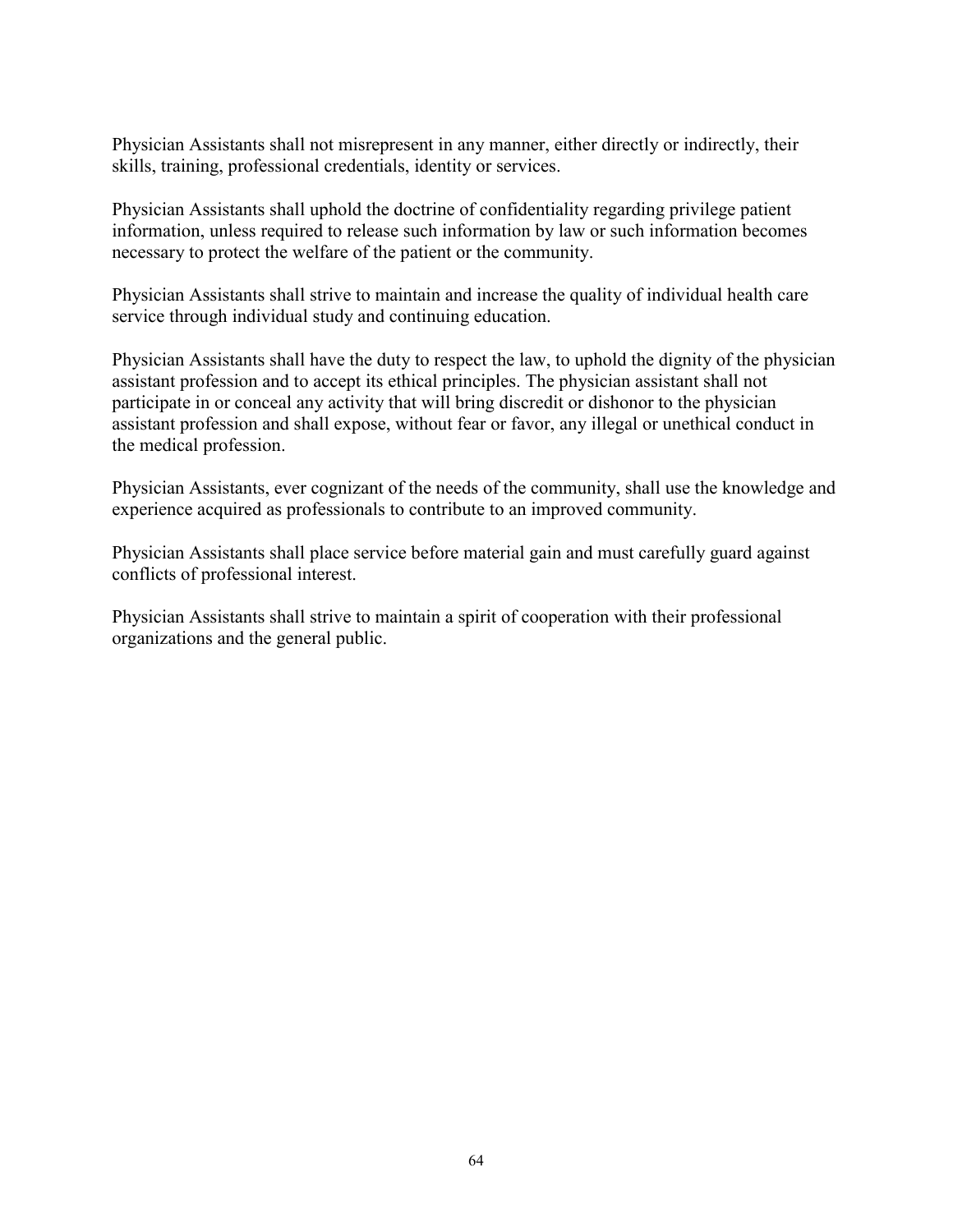

# **APPENDIX B**

# <span id="page-64-1"></span><span id="page-64-0"></span>**ACKNOWLEDGEMENT OF RESPONSIBILITIES REGARDING HEALTH AND PATIENT CARE**

I affirm that I understand the importance of recognizing personal medical conditions which might potentially endanger the health of patients and others.

I understand the procedures and the need for complying with universal precautions when interacting with patients.

I understand the importance and necessity for promptly seeking medical advice if, during my contact with patients or others, I suspect I may have developed a condition which potentially endangers others.

I understand that I should restrict my interactions with patients and others, pending medical evaluation, of any potentially transmittable disease condition which I might incur.

 $\mathcal{L}_\text{max}$  and  $\mathcal{L}_\text{max}$  and  $\mathcal{L}_\text{max}$  and  $\mathcal{L}_\text{max}$  and  $\mathcal{L}_\text{max}$ 

 $\mathcal{L}_\text{max}$  , and the set of the set of the set of the set of the set of the set of the set of the set of the set of the set of the set of the set of the set of the set of the set of the set of the set of the set of the

Student Signature

Student Name

Date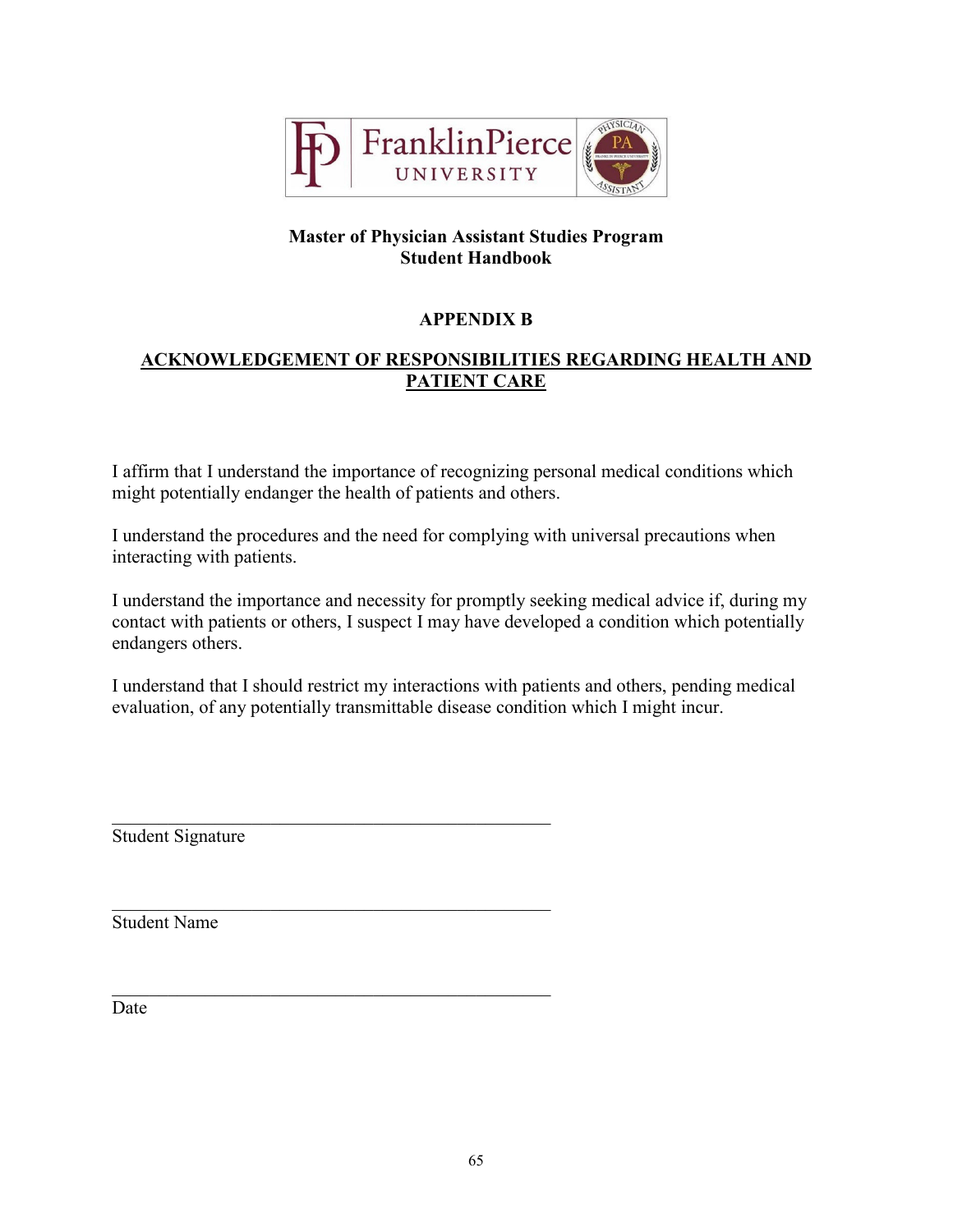

# **APPENDIX C**

# **STUDENT POLICIES AGREEMENT**

<span id="page-65-1"></span><span id="page-65-0"></span>I have received and read all policies and requirements within the Student Handbook including the following:

- 1. The Franklin Pierce University Master of Physician Assistant Studies Program Student Handbook;
- 2. The Franklin Pierce University College of Health & Natural Sciences (CHNS) (formerly, "College of Graduate and Professional Studies/CGPS") Student Code of Conduct;
- 3. The Franklin Pierce University Catalog, specifically those policies noted in the graduate programs section of the catalog and referred to in the Master of Physician Assistant Studies Program Student Handbook.

My signature indicates that I understand and agree to be bound by the statements in the Handbook. I understand and agree that in cases where programmatic promotion policies are more stringent than University standards, I will be bound by the programmatic policies. Further, I understand that the program reserves the right to alter the contents of this Handbook at any time. Any changes apply to all current and prospective students. The MPAS program reserves the right to alter the curriculum, schedule of required courses and other regulations affecting admission and graduation requirements. I agree to keep well informed with respect to these changes.

 $\mathcal{L}_\text{max}$  , and the set of the set of the set of the set of the set of the set of the set of the set of the set of the set of the set of the set of the set of the set of the set of the set of the set of the set of the Student Signature

Student Name

Date

 $\mathcal{L}_\text{max}$  and  $\mathcal{L}_\text{max}$  and  $\mathcal{L}_\text{max}$  and  $\mathcal{L}_\text{max}$  and  $\mathcal{L}_\text{max}$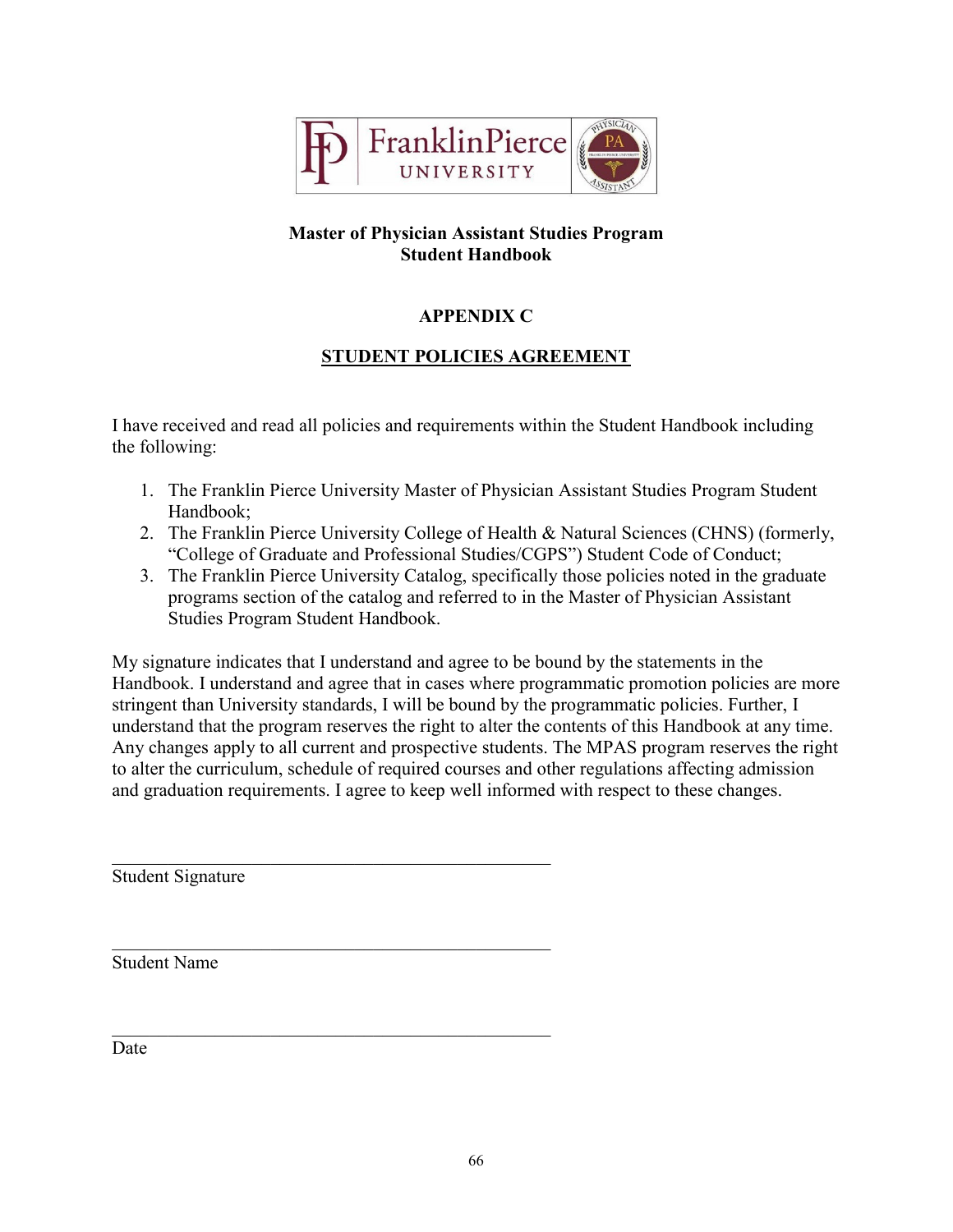

# **APPENDIX D**

# **ASSUMPTION OF RISK AND WAIVER OF LIABILITY**

<span id="page-66-1"></span><span id="page-66-0"></span>I, \_\_\_\_\_\_\_\_\_\_\_\_\_\_\_\_\_\_\_\_\_\_\_\_\_\_\_\_\_\_\_\_\_\_\_\_, will be participating in the following activity Print Name

at Dartmouth College, \_\_\_\_\_\_\_\_\_\_\_\_\_\_\_\_\_\_\_\_\_\_\_\_\_\_\_\_\_\_\_\_\_\_\_\_\_\_\_\_\_\_\_\_\_\_\_\_\_, hereinafter

Description of Class or Activity

referred to as the "Activity" on the date(s) provided hereto  $\blacksquare$ 

Date(s) of Activity

I recognize, acknowledge and understand the following:

Participating in the Activity carries with it certain inherent risks that cannot be eliminated regardless of the care taken to avoid injuries;

I am physically able to participate in the Activity and know of no disability or prior injury which would prevent my participation in the Activity or potentially lead to my injury or the injury of another;

In the event that a need for emergency medical service arises, I authorize and consent to such service being provided and assume the cost thereof;

If the Activity requires the use of protective equipment, I recognize and assume all responsibility for utilizing properly fitted protective equipment and agree to wear this protective equipment at all times while participating in the Activity;

My participation in the Activity is voluntary and is at my own risk.

Notwithstanding the above risks, which I recognize and accept, and in consideration of being permitted to participate in any way in the Activity, I, for myself, my heirs, personal representatives or assigns, do hereby waive, release and discharge the Trustees of Dartmouth College and Franklin Pierce University, their officers, employees and agents, from any and all claims for personal injury, accidents or illnesses (including death), and property damage, arising in any manner out of my participation in the Activity.

I have read this Waiver and I fully understand its terms. I further acknowledge that my participation is voluntary and that I knowingly and voluntarily assume all risks known or unknown.

Participant's Name (Please Print) Participant's Age

 $\_$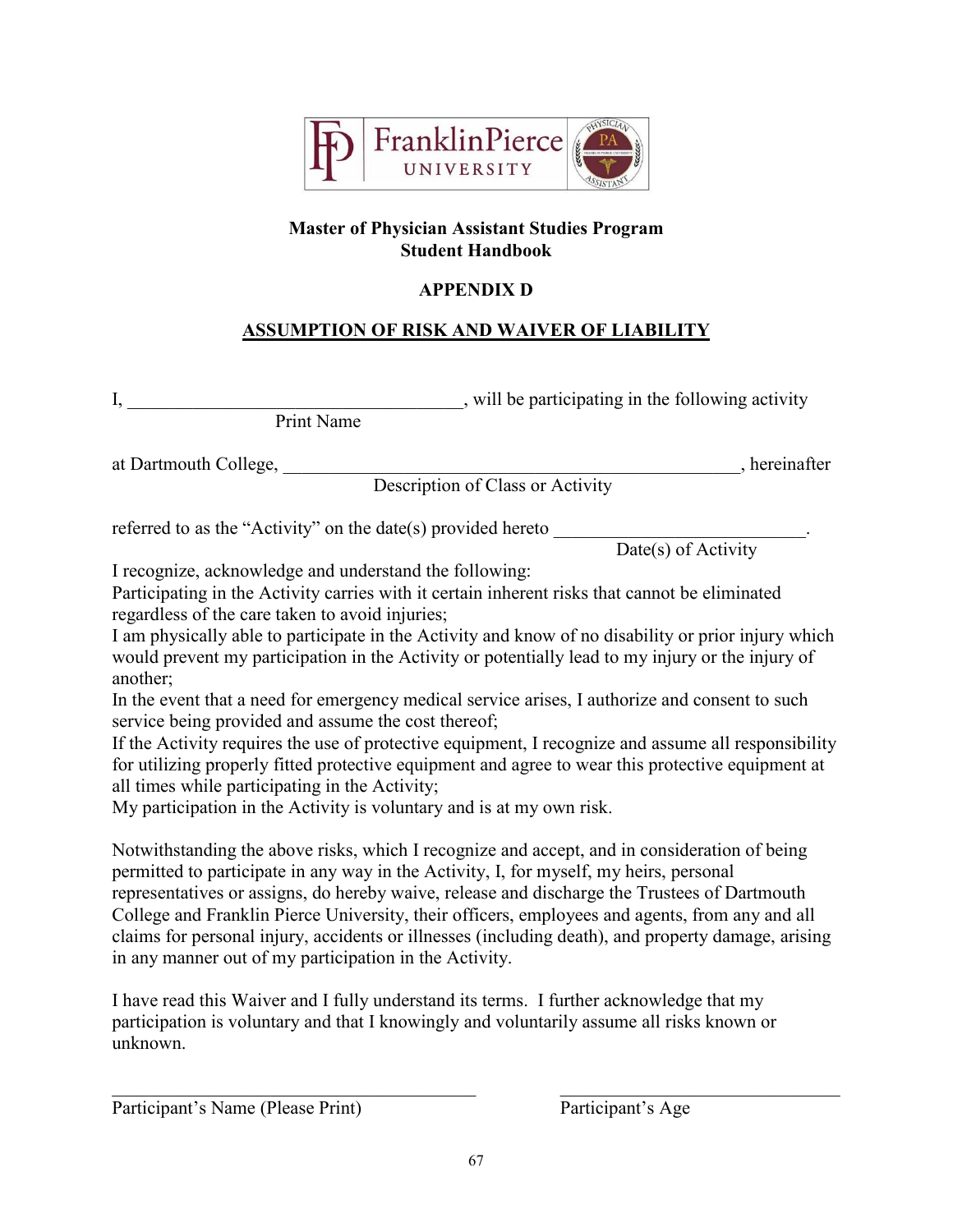Participant's Signature

Date

Witness Name (Please Print)

Witness Signature

 $\overline{Date}$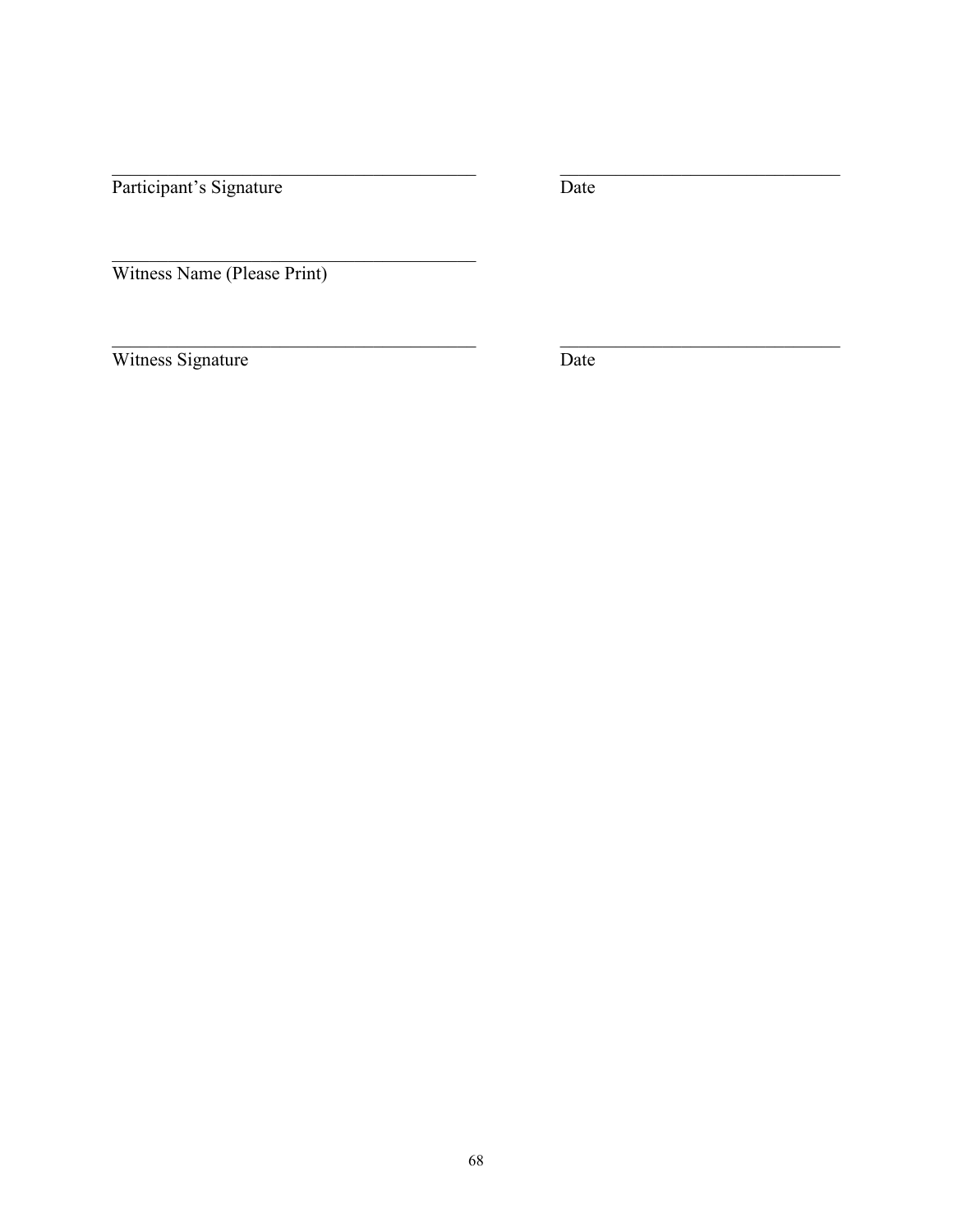

# **APPENDIX E**

# <span id="page-68-1"></span><span id="page-68-0"></span>**DECLARATION OF UNDERSTANDING & ACCEPTANCE regarding SUPERVISED CLINICAL PRACTICE EXPERIENCES**

# **A. Working with Diverse Groups**

I understand that as part of the educational experience in the MPAS program, I will work with individuals representing a variety of cultural, religious, ethnic, racial, sexual orientation and socio-economic backgrounds. I agree to participate in such educational experiences with individuals regardless of their background.

# **B. Health Status**

I have reviewed the MPAS Program Technical Standards and, to the best of my knowledge, I do not have any condition which will compromise my ability to perform the duties expected of me as a student in this program. Further, I agree to fulfill any associated health testing or intervention deemed necessary by the MPAS program including, but not limited to, immunizations for me to participate in assigned SCPEs. I will submit and update any required documentation regarding my health status (e.g., records of immunization) as required by the program or the clinical site prior to the start of SCPEs and throughout the all stages of the MPAS program. I acknowledge that I will not be permitted to start a SCPE if the documentation has not been completed or maintained.

# **C. BLS & ACLS Certification**

I understand that the MPAS program will provide mandatory BLS and ACLS training/certifications prior to the Clinical Phase of the program and that it is my responsibility to maintain these certifications during the entire clinical curriculum. Further, I agree to retain appropriate documentation and make it available to the MPAS program when requested to do so.

# **D. SCPE Agreement**

I understand that the MPAS program assigns all SCPEs and that there is no guarantee I will be assigned to a specific location or preceptor. I also understand that SCPE sites are subject to change, sometimes without advanced warning. I understand and agree that during the Clinical Phase, I may have to relocate for periods of time due to availability of clinical sites, and that I will be responsible for providing my own transportation and housing.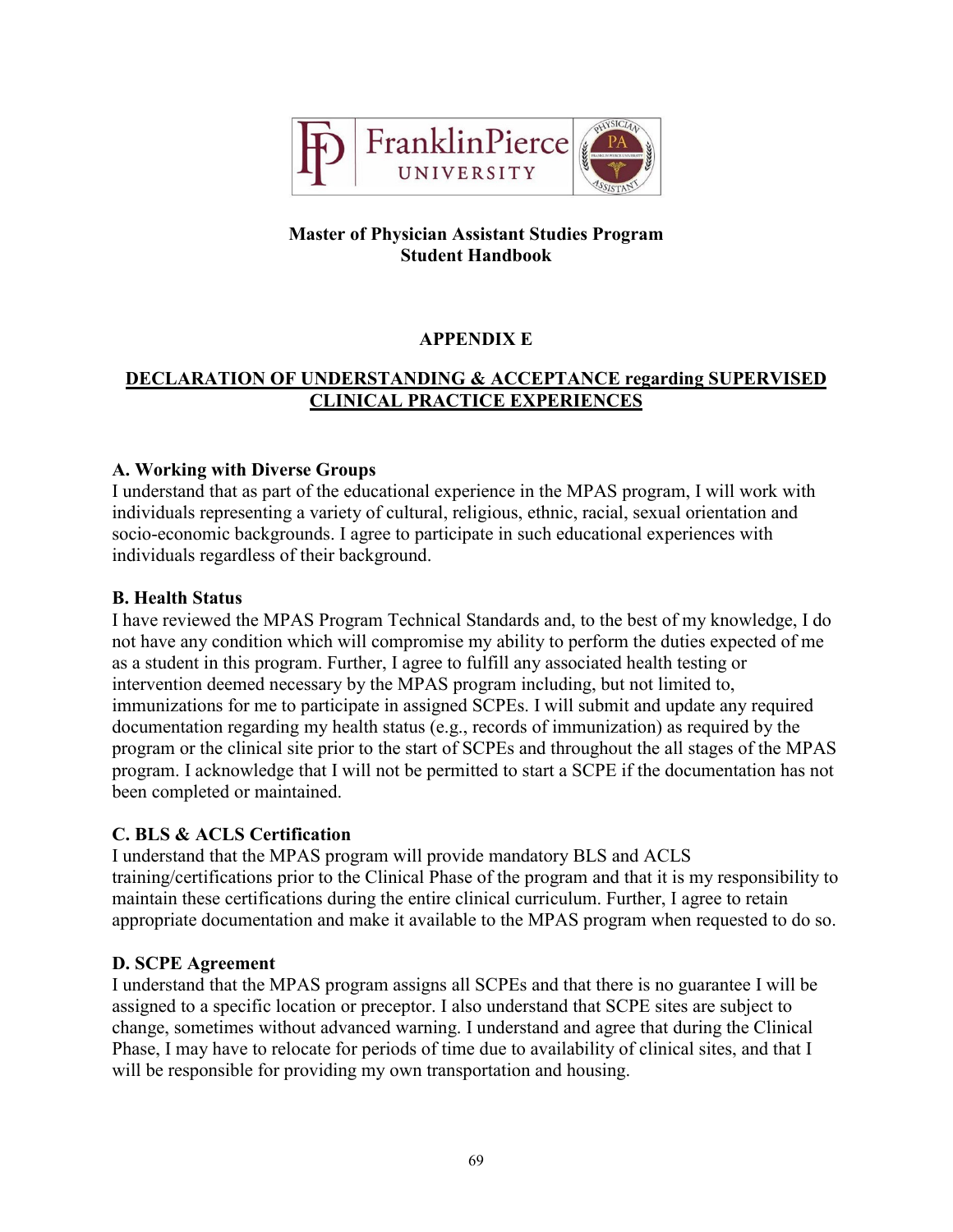#### **E. Communications**

I understand that my FPU email is the primary means of communication for the MPAS program. I will check my FPU email account on a daily basis and respond in a timely manner. Furthermore, I understand that I may be subject to disciplinary action for failure to respond to faculty or staff communications in a timely manner.

#### **F. Statement of Confidentiality**

I acknowledge my responsibility under applicable federal law and the Affiliation Agreement between a clinical training facility and FPU to keep confidential any information regarding patients, as well as all confidential information of the facility.

#### **As a Master of Physician Assistant Studies student at Franklin Pierce University, I have read, understand and accept, and agree to be bound by all the rules, policies and procedures regarding the Supervised Clinical Practice Experiences (SCPEs), including in all places where they are more stringent than the rules, policies and procedures of Franklin Pierce University**.

Student Name

Student Signature Date

**This acknowledgement is to be signed and returned to the Course Director by the end of the first day of the Preparation for Clinical Education course.**

*Note: If students do not sign and return the form, they will still be held to all the standards, policies and procedures outlined in the MPAS Student Handbook.*